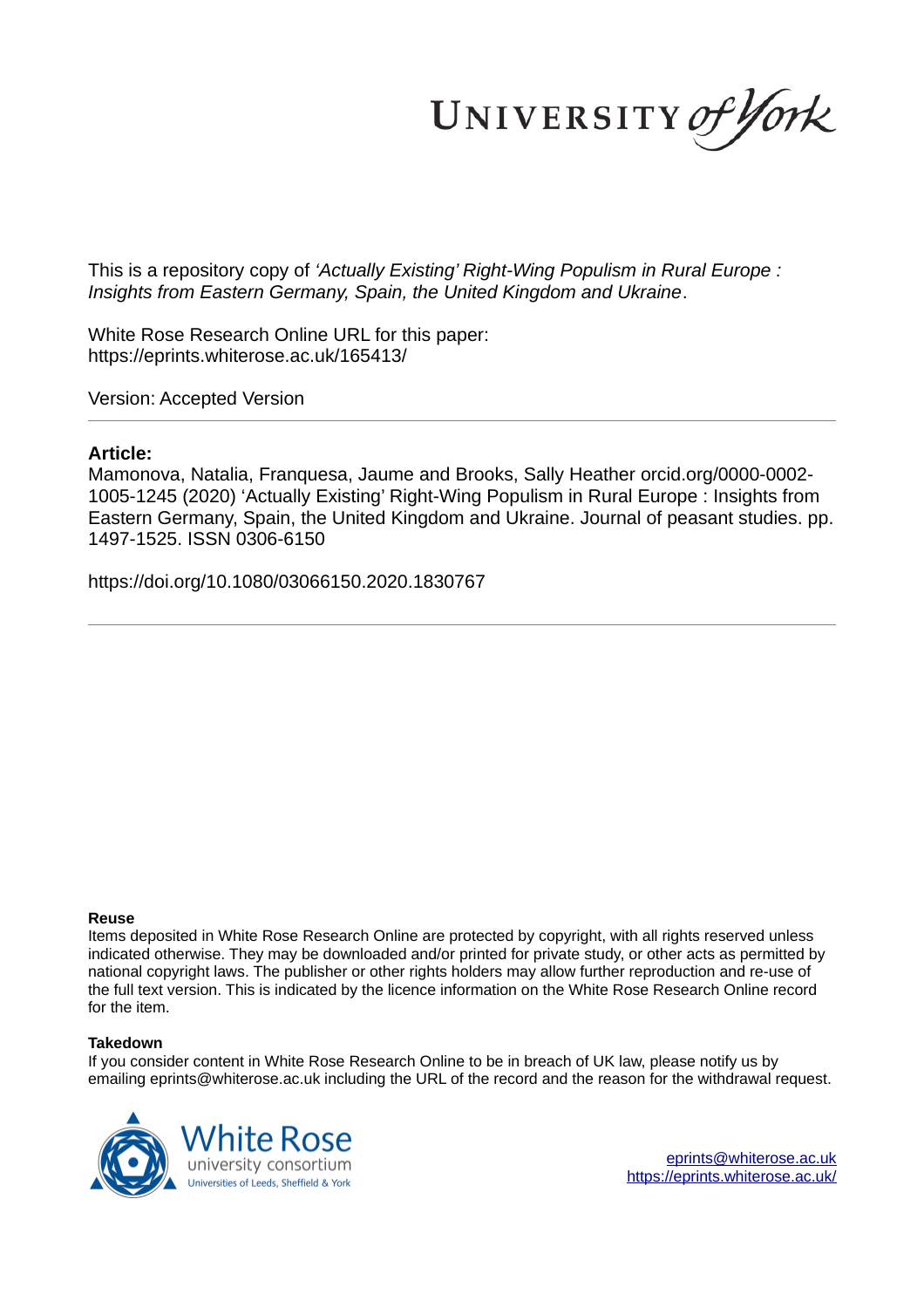**'Actually Existing' Right-Wing Populism in Rural Europe: Insights from Eastern Germany, Spain, the United Kingdom and Ukraine.** 

#### **Abstract**

This study depicts various manifestations of what we call 'actually existing' right-wing populism. Based on empirical insights from eastern Germany, Spain, the UK and Ukraine, we explored how nationalist tendencies unfold in different contexts and what role agriculture and rural imageries play in this process. We analyse contextual factors (rural 'emptiness', socio-economic inequality, particularities of electoral systems, politics of Europeanization) and citizens' perceptions of social reality (selective memory, subjective experiences of democracy, national redefinition, politics of emotions). We conclude that resistance and alternatives to right-wing populism should be context-specific, grounded in the social fabric and culture of the locale.

**Keywords:** 'actually existing' right-wing populism, crisis of capitalism, representative democracy, rural emptiness, politics of emotions, European countryside

## **1. Introduction**

Years of globalized capitalism, neoliberal restructuring and technocratic management have spawned an illiberal backlash manifesting itself in the rise of right-wing populist politics. Yet, this backlash has oftentimes come from the places 'where one should least expect it: the anger comes from rural idyll. Rural regions decide elections, surprise experts and change the course of entire nations<sup>1</sup>' (Müller 2017, 85). The European countryside is now often regarded as a

L

<sup>&</sup>lt;sup>1</sup> Translated from German by the authors.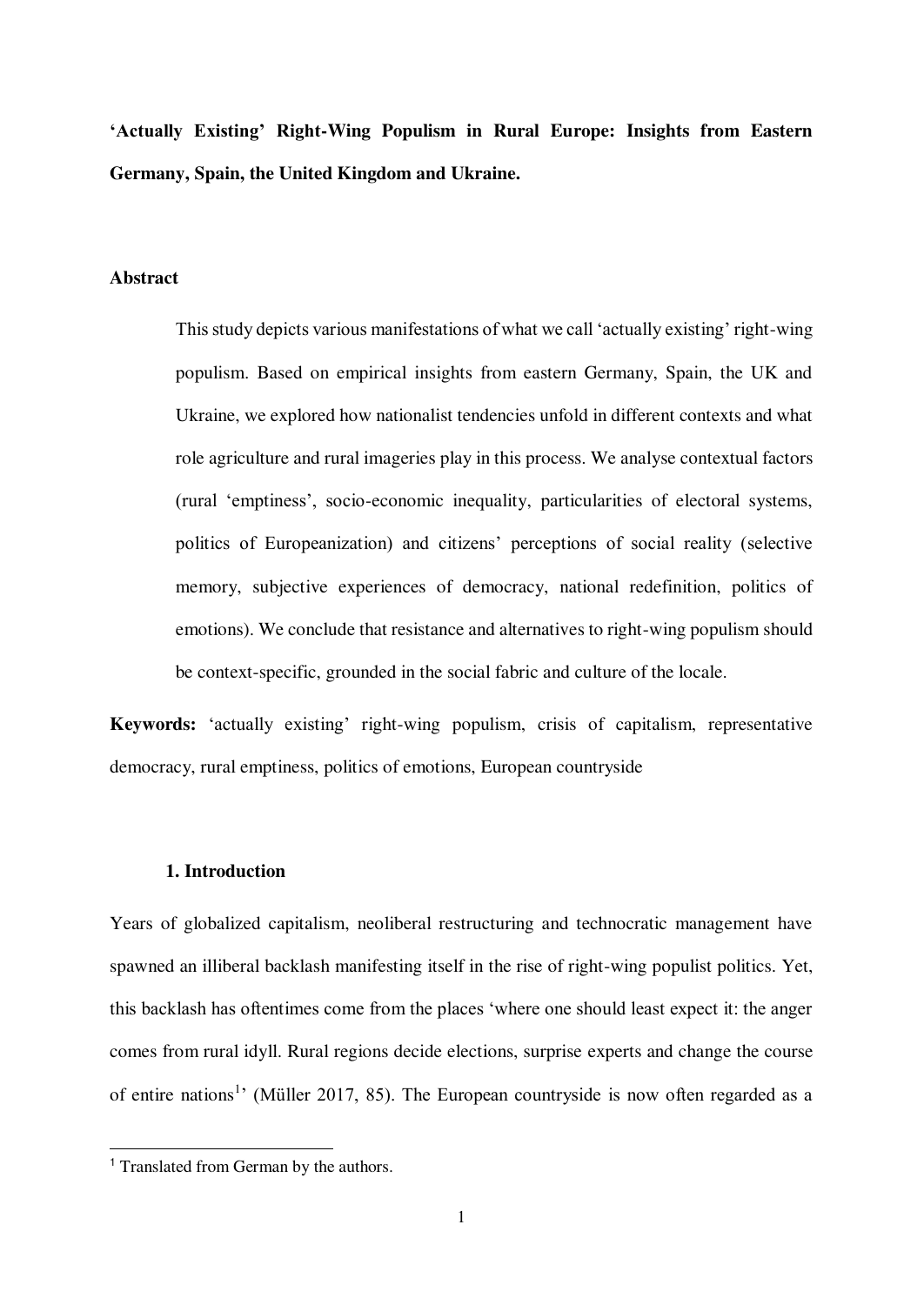bastion of populist, socially conservative, religiously dogmatic, and nationalist sentiments and politics (Hajdu and Mamonova 2020). The outbreak of Covid-19 has further intensified the authoritarian and protectionist sentiments in society, allowing many European populists to cement themselves onto the political landscape (Tisdall 2020).

To date, rural support for right-wing populism has been the subject of several research endeavours. Among the most notable are the 'Forum on authoritarian populism and the rural world' by the *Journal of Peasant Studies*, and several region-focused initiatives, such as the *Sociologia Ruralis*' special issue on right-wing populism in Europe, the *Journal of Rural Studies*' special issue on authoritarian populism in North America, and forthcoming collection of articles on rural populism in *Latin American Perspectives*<sup>2</sup>. These research initiatives were aimed at understanding the rise of regressive, authoritarian politics in rural areas, as well as the existing forms of resistance and the alternatives being built against them. The present authors contributed to some of these endeavours with analytical articles on several European countries: (Franquesa [2019] on Spain; Mamonova [2019] on Russia; Mamonova and Franquesa [2020a], [2020b] on Europe; Brooks [2020] on the UK; Hajdu and Mamonova [2020] on Romania). The studies demonstrated that 'populism does not come with uniform, clearly defined characteristics; it takes different forms depending on nationally specific factors such as political history, system and culture' (Mamonova and Franquesa 2020a, 8).

The current article aims to develop this argument further and examines the complexity of what we call 'actually existing'<sup>3</sup> right-wing populism. Instead of using the (often-contested)

L

<sup>&</sup>lt;sup>2</sup> Besides that, the Annals of the American Association of Geographers' special issue on 'Environmental Governance in a Populist/Authoritarian Era' included several contributions that addressed the link between populism and the rural (McCarthy 2019).

<sup>&</sup>lt;sup>3</sup> The term 'actually existing' emerged in the critical studies of capitalism and neoliberalism but became widely used in other fields to emphasise discrepancies between theoretical conceptualisations of a phenomenon and its veritable manifestations (Konings 2012; Brenner and Theodore 2002).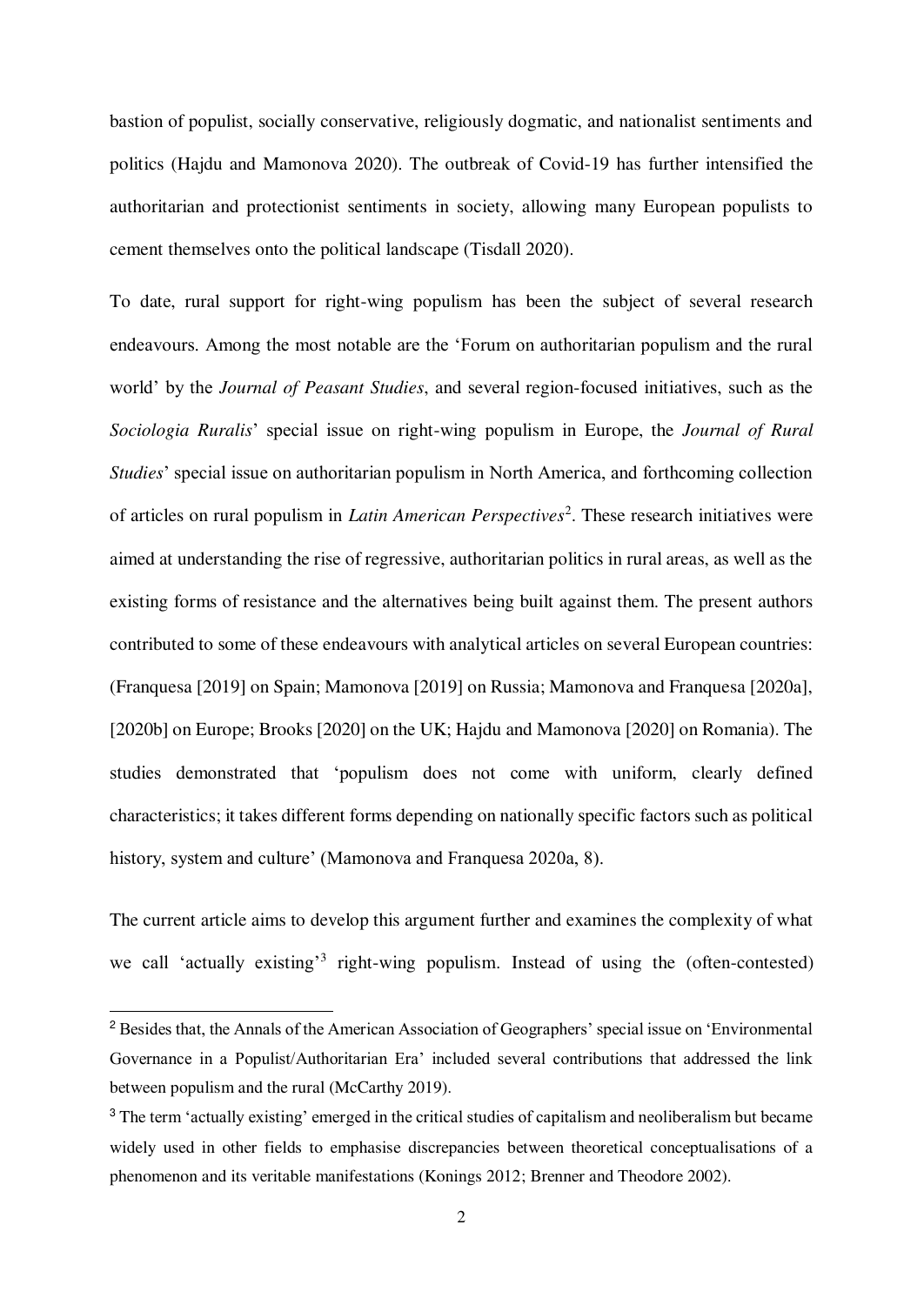definition of right-wing populism as a starting point, we focus on the historically and culturally conditioned and context-specific manifestations of right-wing populism in rural Europe. This approach presents an opportunity for more effective analysis of the uneven and variegated realities of 'actually existing' right-wing populism, as it is guided by empirical manifestations of the phenomenon, not by its precise definition or conceptualisation. In other words, instead of moving analytically from the general and the ideal to the concrete – which would involve taking right-wing populism as a more or less coherent ideological position that takes hold of specific social realities – we approach it from the perspective of practice, focusing on how it emerges out of variegated forms of rural socio-economic livelihood change that are experienced from specific socially-situated positions in terms of class, gender and ethnicity.

Right-wing populism is analysed here from various angles: as a political movement, a discursive frame, and a mobilising strategy that 'depict politics as a struggle between "the people" and some combination of malevolent, racialised and/or unfairly advantaged "Others", at home or abroad or both' (Scoones *et al*. 2018, 2). In Europe, the term right-wing populism is commonly used to describe groups, politicians and political parties that combine an 'ethnic and chauvinistic definition of the people', authoritarianism, and nativism (Mudde and Kaltwasser 2017). Their authoritarianism manifests itself in the promise of a return to traditional values, a desire for law and order, nostalgia for past glories and strong leadership. Their nativism takes the form of an exclusive and xenophobic nationalism, framed in opposition to an immigration that allegedly threatens to 'distort or spoil' existing cultural values and strip prosperity, job opportunities, and public services from native people (Mudde and Kaltwasser 2017).

We analyse right-wing politics and practices in four different contexts: eastern Germany, Spain, the UK and Ukraine. The first two countries were chosen to depict various nationalist tendencies triggered by what Dzenovska (2020) calls rural 'emptiness' – the real and imaginary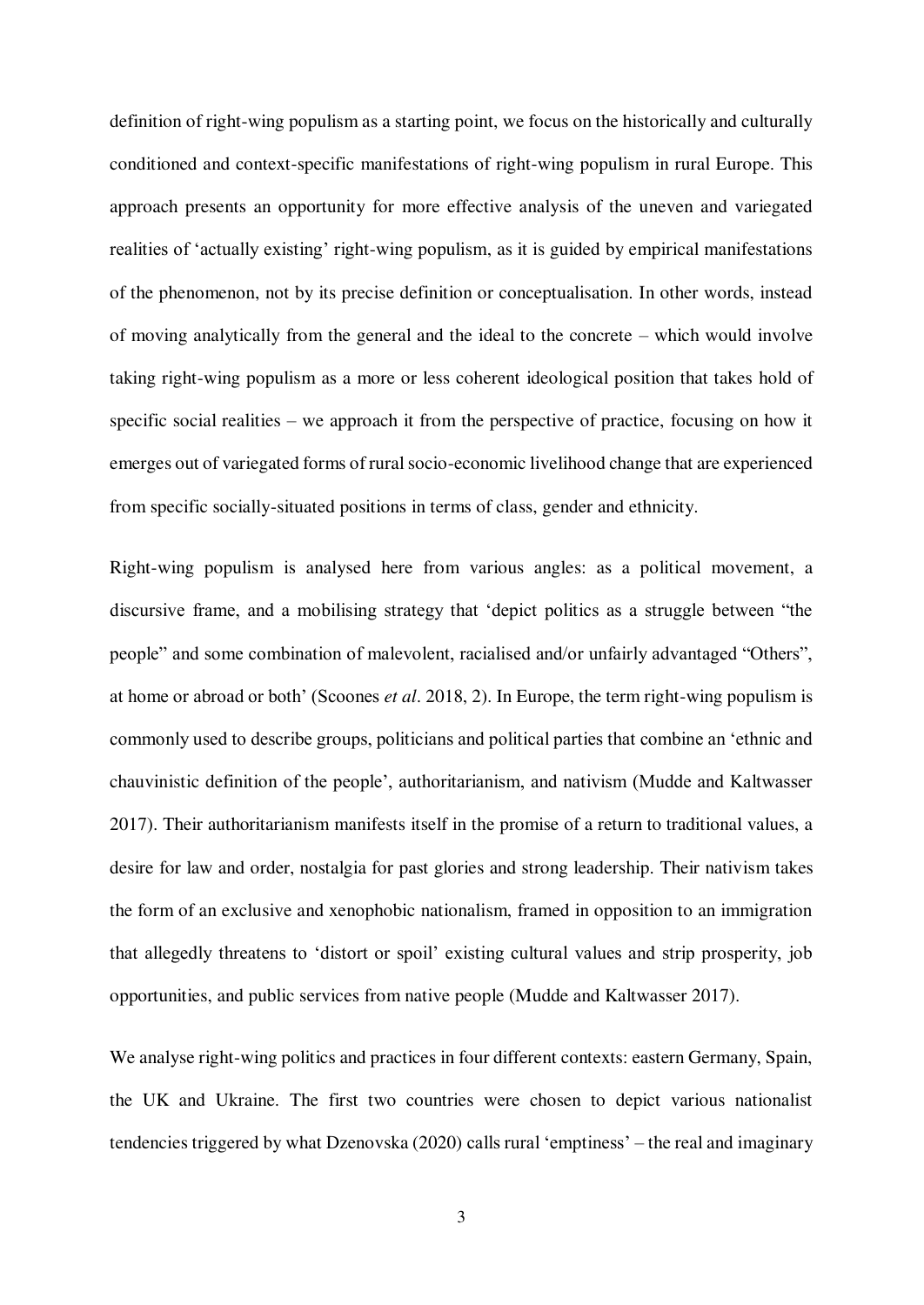abandonment of rural areas due to the concentration of capital flows and statecraft in 'global cities'<sup>4</sup> . The latter two countries were selected to discuss the role of the European Union in nationalist mobilisation: anti-EU sentiments as drivers behind Brexit and pro-EU sentiments in post-Euromaidan Ukraine. The discussion, however, goes beyond reviewing the primary characteristics of the selected cases, and addresses other issues such as the system of representative democracy, redistributive land reforms, the impact of historical legacies and the emotional roots of right-wing political populism.

The four countries do not serve as traditional case studies, but rather as illustrations of revealing trends. The authors have profound expertise and conducted extensive field research in the selected countries (except eastern Germany, which was studied based on secondary materials). Besides that, the authors consulted with national experts from the selected countries to receive their feedback and insights on the topic (see the acknowledgements). The recent publications on right-wing populism in rural Europe were employed here as secondary data and support material.

The article is structured as follows. The next section discusses agrarian transformation and the crisis of neoliberal capitalism in rural Europe that created a fertile ground for regressive nationalist politics. The subsequent section presents the insights from the four countries under study. It is followed by a discussion on distinctive and common features of right-wing populism in the analysed contexts. The final section provides some concluding remarks.

L

<sup>4</sup> Dzenovska (2020) introduces the concept of 'emptiness' to study the abandonment of remote rural areas in post-socialist Eastern Europe, however, it may be applied to all areas that became abandoned by capital and the state. She understands the 'emptiness' as a discursive framework (used by its inhabitants to describe their lives), a complex historical formation (that has emerged in transition to capitalism) and an analytical lens (that captures the reconfiguration of relations between capital, the state, people, and place).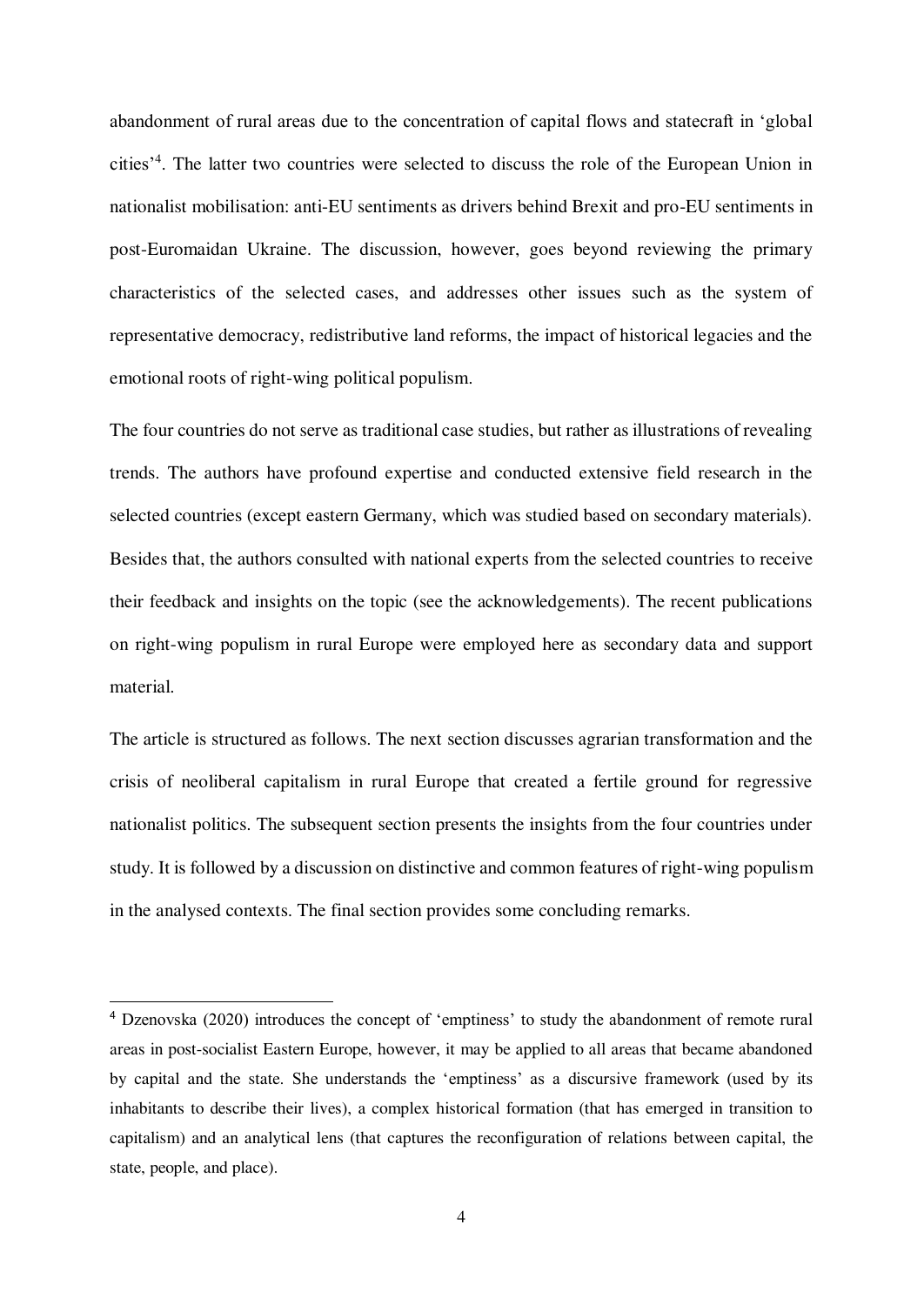# **2. Agrarian Transformation and Multifaceted Crisis of Neoliberal Capitalism in Europe**

Borras (2020) argues that the recurring emergence of populist ideas and politics in different historical conjunctures can be explained by the cyclical nature of crises of capitalism and by extension of the crises of political rule. Indeed, populists appear when the capitalist system 'cracks' and requires reconfiguration of the existing order. These 'cracks' are not isolated events; they are elements of the 'creeping crisis' of capitalism – a slow-burning crisis that evolves over long periods of time before it explodes (see Boin *et al*. [2020] on 'creeping crises'). The economic uncertainties and rising inequalities in the 1970s demonstrated the inability of the post-war Keynesian model of the welfare state to remedy structural injustices. Then, the rising 'New Right' politicians<sup>5</sup> offered radical solutions in the form of neoliberal capitalism, characterised by a free market economy, increased deregulation, privatisation, and a reduction in spending on the welfare state (Harvey 2005). Since then, rapid globalisation and prevalent doctrines of neoliberal development gained hegemonic status (Shucksmith and Brown 2016). However, if previously neoliberal capitalism was seen as a market-based solution to socioeconomic problems, now it is often criticised for exacerbating inequalities, degrading nature, eroding social capital, and limiting the power of democracies (see Mamonova and Franquesa [2020a]).

Neoliberal capitalism has fundamentally transformed rural Europe – in terms of both agricultural production and rural lifestyle. The modernisation paradigm – that prevailed in EU rural development policies – suggested that industrialization and commercialization of agriculture would not only increase food security, but would also constitute a powerful engine

L

<sup>5</sup> Primarily, proponents of Thatcherism in the UK and Reaganism in the USA.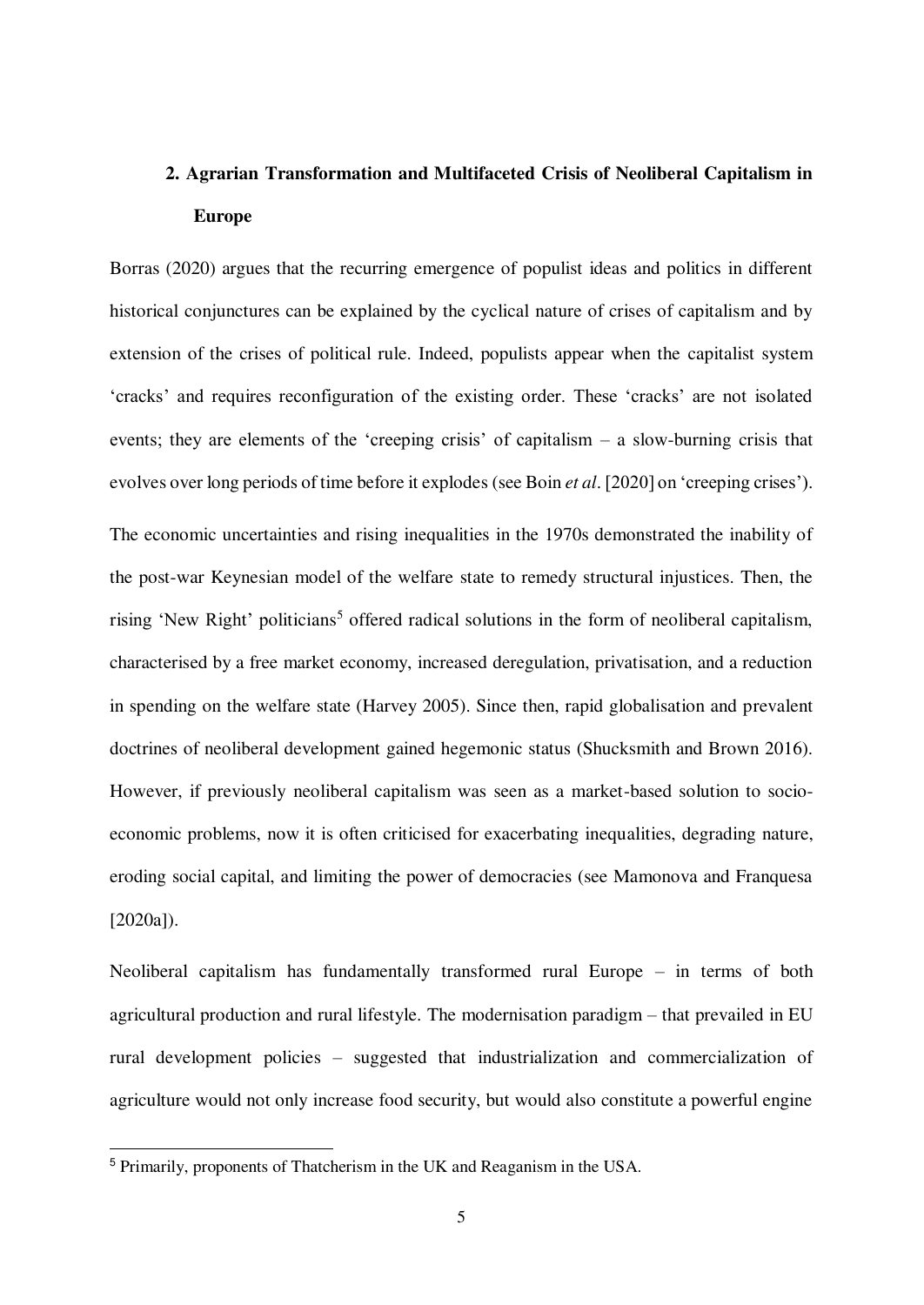of overall economic development (see critique by Shucksmith and Brown [2016]). The EU's Common Agricultural Policy (CAP) has 'modernised' many family farmers in Western Europe by transforming them into capitalistic entrepreneurs that are oriented towards markets and dependent on credit, industrial inputs and technologies (van der Ploeg 2009). Many farmers have found themselves trapped in a vicious circle of scale enlargement, technologically driven intensification and increasing dependency on food industries, banks and retail chains. They either have to expand by getting further involved in financial markets, or go out of business (van der Ploeg 2010).

In Eastern Europe, former collective farm structures were dismantled, and land was distributed to the rural population. Yet, individual commercial farming emerged on a limited scale; most of the land became accumulated by industrial agribusiness, often with oligarchic or international capital involved (Visser and Spoor 2011; Gonda 2019). Only a few countries – such as Romania and Poland – are still characterised by large numbers of small farms, yet processes of land concentration also take place there (Hajdu and Visser 2017). The accession of post-socialist countries to the EU brought a number of positive effects to the rural economy, such as subsidies for farmers and increased income for poor households. However, the CAP was unable to address the specificities of post-socialist agrarian structures, thus deepening inequities between small and large farms (Swain 2013).

In both Eastern and Western Europe, scholars observe instances of land grabbing, agricultural intensification, 'hollowing out' of medium-sized farmers, and the rise of 'food empires<sup>6</sup>' that

l.

<sup>&</sup>lt;sup>6</sup> 'Food empires' have emerged through takeovers, facilitated by the unlimited availability of credit and the global corporate and government 'marriage'. Among the most powerful food empires are Nestlé, Unilever and Monsanto that continue expanding. Besides that, there are relatively new empires such as Ahold, Parmalat and Vion, the recently created north-west European meat empire. For further discussion read van der Ploeg (2010).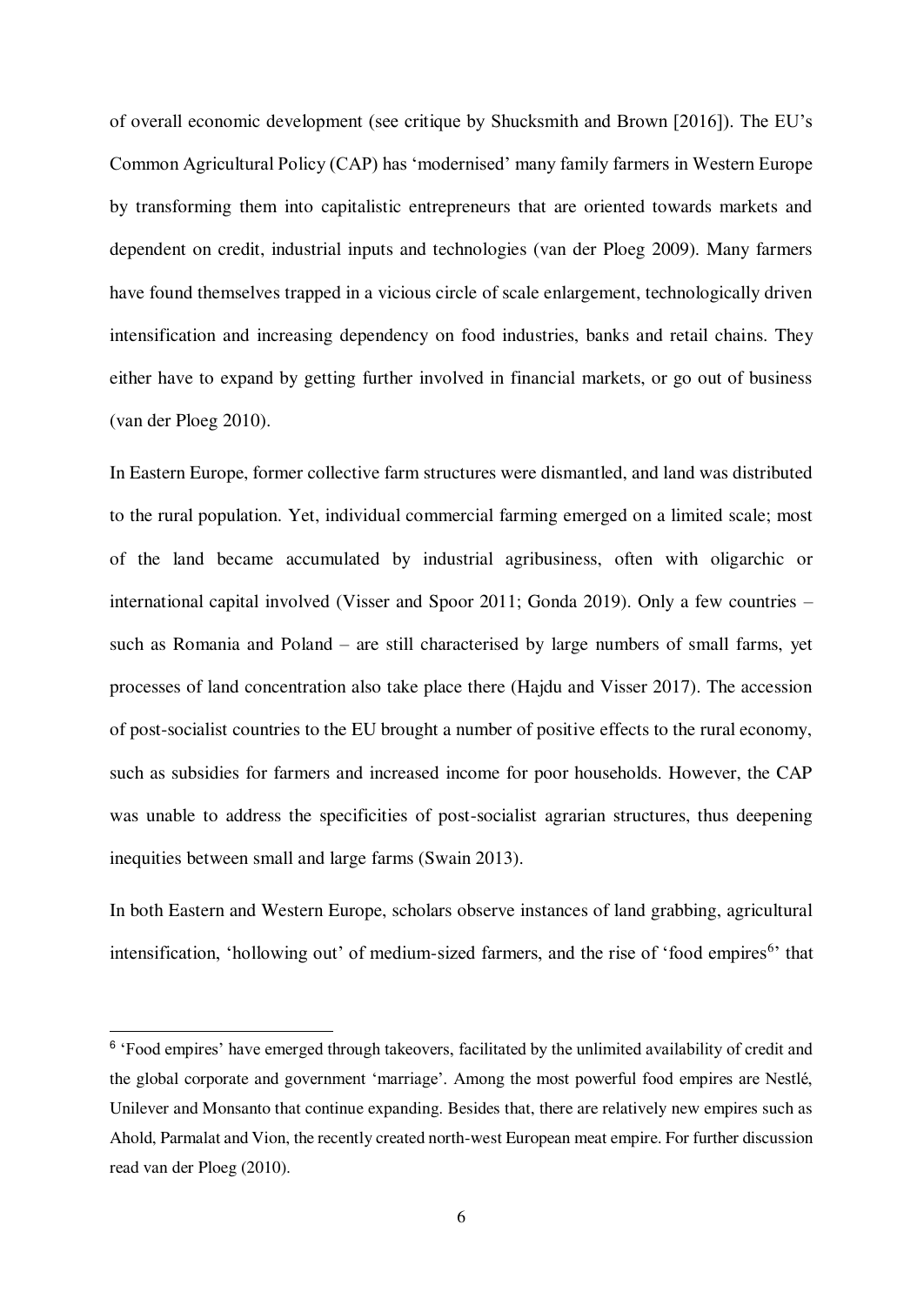exert a monopolistic power over the entire agri-food chain (Kay 2016; van der Ploeg *et al*. 2015).

Although agriculture remains one of the largest employers within the EU and it is strongly associated with the CAP's rural development framework, most rural areas experience a process of economic and cultural deagrarianisation. Industrial farms use economies of scale and laboursaving technologies, and, therefore, do not need a large workforce, except seasonal labourers. Meanwhile, family farms – the major agricultural employers – have been gradually disappearing. During the last decade, the number of full-time farmers across the EU fell by one third, representing five million jobs<sup>7</sup> (European Commission 2018). Today, only 4.3% of the EU's working-age population is employed in agriculture<sup>8</sup> (Eurostat 2020). This economic deagrarianisation entails a cultural deagrarianisation – *i.e.* the loss of interest in agriculture and rural lifestyle (Gallar and Vara 2010). The declining presence of agriculture in everyday life and disconnection with farmers have led to a decreased social understanding of farm processes and triggered various conflicts between farmers and society, especially in relation to climate change issues (Bunkus *et al*. 2020; van der Ploeg 2010, 2020a).

In addition to deagrarianisation, deindustrialisation has drastically transformed rural landscapes and their social make-up. The former industrial rural regions – those that were at the forefront of capitalist development at the beginning of the 20th century – became the 'losers' in the globalization process as factories and manufactures were shut down or moved to other countries (Hospers and Syssner 2018). Deindustrialisation reduced not only opportunities for employment but changed the nature of the work on offer. In result, many low-wage, low-skilled

L

<sup>&</sup>lt;sup>7</sup> The decline was especially severe in Romania (983,000 jobs lost), Poland (616,000), Bulgaria (387,000) and Greece (189,000).

<sup>&</sup>lt;sup>8</sup> This share is higher in post-socialist member states, where farming contributes up to 20% of total employment (Eurostat 2020).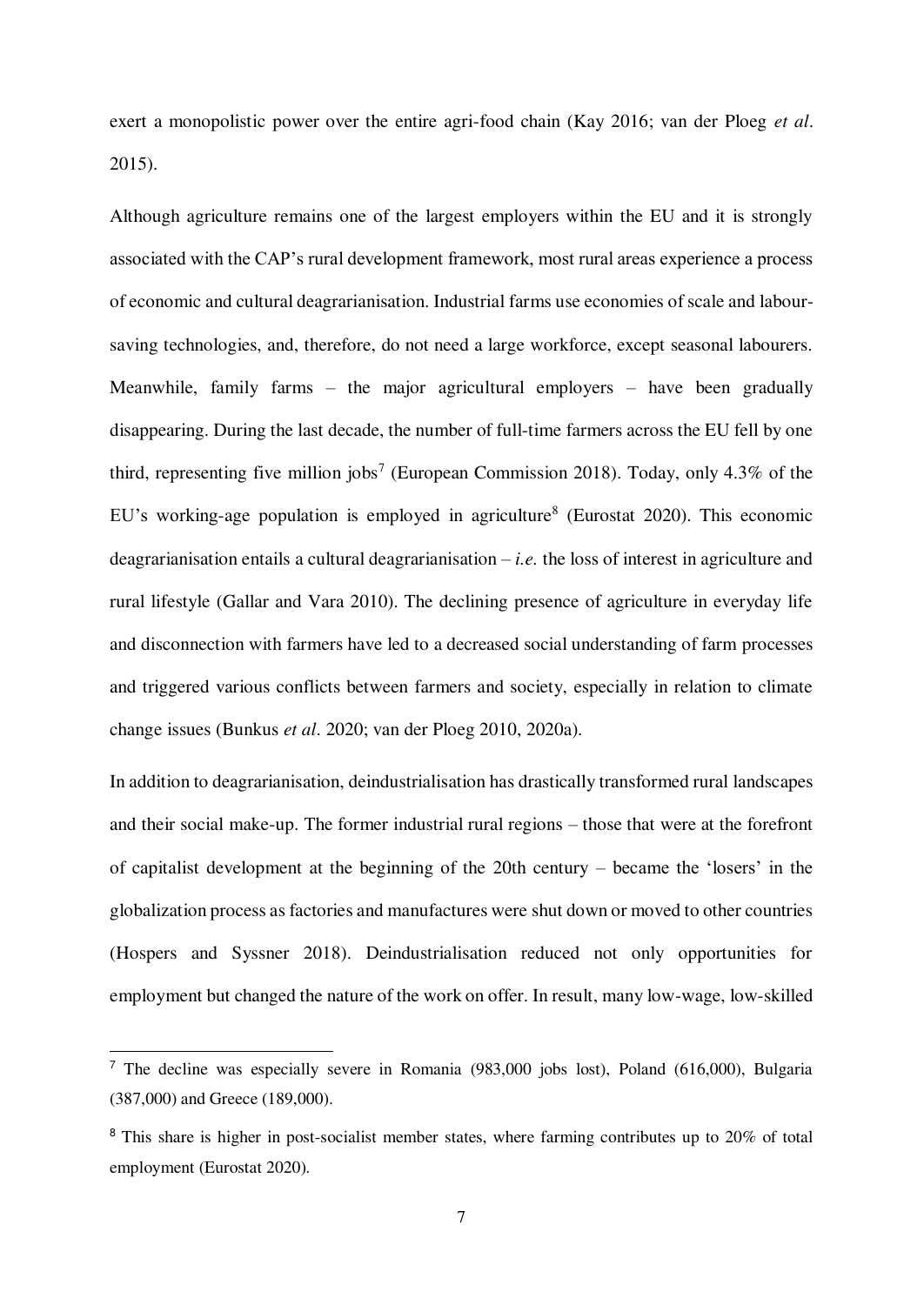workers – such as the Roma people in Eastern Europe $9$  – became chronically unemployed and their housing and sanitary conditions deteriorated. This led to further stigmatisation and outcasting of the Roma, as discussed by Škobla and Filčák (2020) for the case of rural Slovakia.

Modernisation theory predicted that neoliberal capitalism would lead to the disappearance of socio-spatial polarisation (Williamson 1965). However, as Neil Smith (1990, 48) reminds us, 'the mobility of capital brings about the development of areas with a high rate of profit, and underdevelopment of those with a low rate of profit'. Although some areas and sectors benefited from the neoliberal turn in rural development (such as industrial agriculture and regional centres and peri-urban zones), others – mostly located in peripheral and economically weak rural regions – have lost (Shucksmith and Brown 2016). There is intense drain on the social, cultural and economic capitals in remote rural areas, creating the so-called spaces of 'emptiness' (see Dzenovska [2020]). Up to 60% of rural areas in the EU experience depopulation, which is especially severe in Eastern and Central Europe, where more than 80% of rural regions have shrunk since 2001 (ESPON 2020). Social welfare cuts and rural exodus cause deterioration of infrastructure and facilities (roads, schools and hospitals) that are critically important for the survival and wellbeing of rural communities. As young and active people leave economically weak rural areas, those who are 'left behind' experience declining living standards, the loss of social status, and high dependence on state transfers (Dzenovska 2020).

The function of a village, where agriculture has been traditionally organized and embedded into the social fabric, has been disappearing in Europe (Bunkus *et al*. 2020). The switch from productive land use to consumption-based demands has generated a consumerist ideology, which is especially pronounced in rural areas of Western and Northern Europe (Marsden 1999).

l.

<sup>&</sup>lt;sup>9</sup> The communist governments were aimed at achieving full employment for all citizens, including the Roma population, who were commonly employed as unskilled industrial workers (Škobla and Filčák 2020).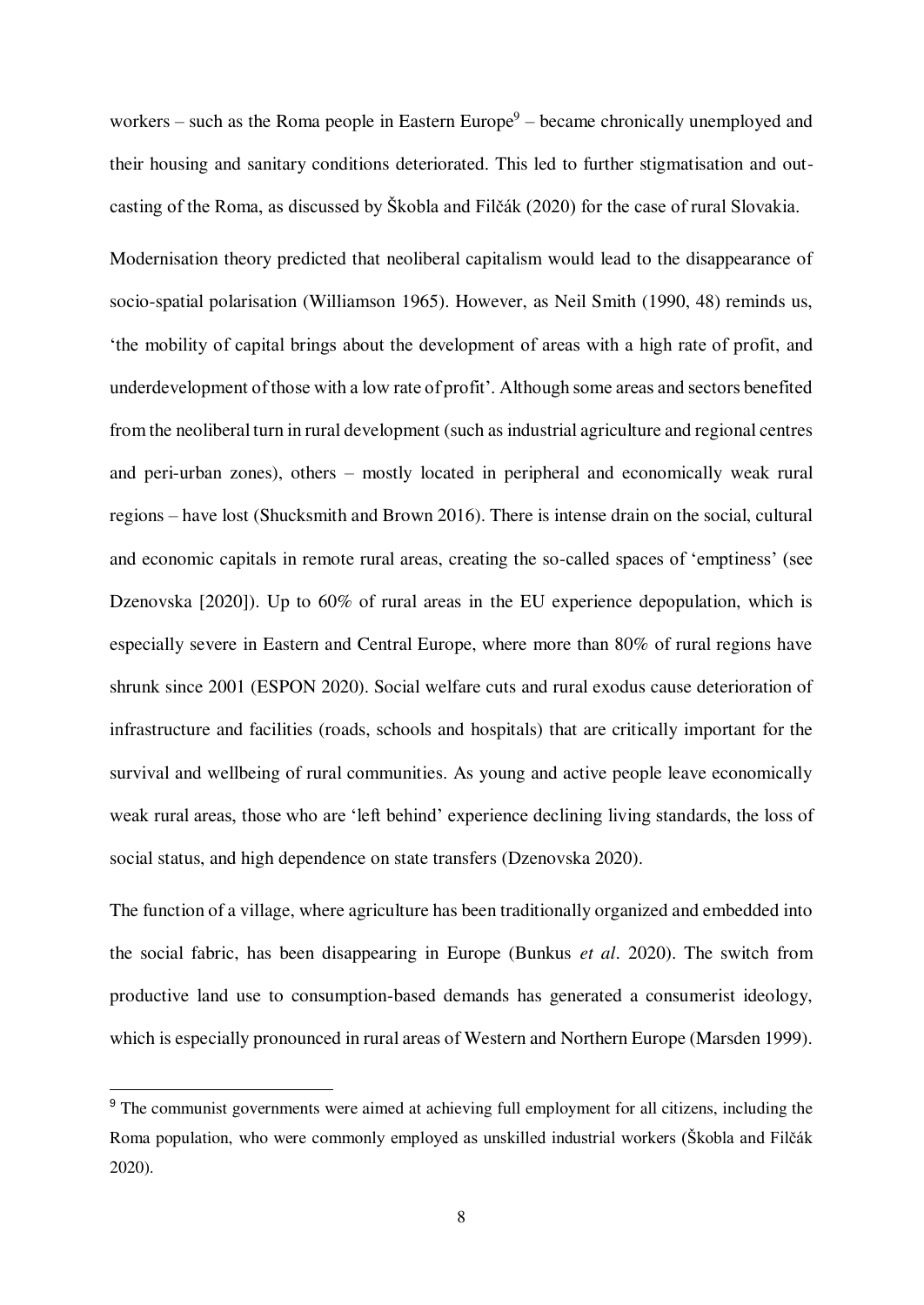In consumerist societies, economic capital is important for maintaining social identities, while personal success or failure are measured in employment and welfare benefits. When people are unable to live up to salient social identities and their constitutive values, they experience low self-esteem, shame and insecurity (Salmela and von Scheve 2017). Scholars observed increasing socio-economic tensions (Woods and McDonagh 2011) declining life-satisfaction (Bunkus *et al*. 2020), and widespread feelings of a loss of dignity (Franquesa 2018) in rural Europe during the recent years.

The rising discontent and resentment in rural society have triggered what Woods (2005) called 'rural reawakening' – an increase in rural mobilisation and activism in response to neoliberal policy reforms, globalisation, and extensive social change in the European countryside. However, rural protest groups remain mostly fragmented and only informally linked, which limits their ability to challenge the status quo (Woods 2015; Mamonova and Franquesa 2020a). Meanwhile, large-scale agribusiness and multinational corporations successfully lobby European governments. As a result, 'corporate policy is becoming more fully engaged in public policy to further its own interests, thus raising questions about accountability' (Lang and Heasman 2004, 127).

The creeping crisis of neoliberal capitalism entails a crisis in the system of representative democracy (Mamonova and Franquesa 2020a). Federal, supranational and international governance structures have become increasingly complex and non-transparent, while the dominant political parties often function like cartels  $-$  *i.e.* they focus on preventing their competitors from coming to power rather than solving actual problems (see Katz and Mair [2009] on 'cartel parties'). Consequently, many people have come to believe that their governments represent the interests of large corporations, political decisions are agreed on in back rooms, and the interests of 'the men and women on the street' are overlooked (Vorländer *et al*. 2018, 183).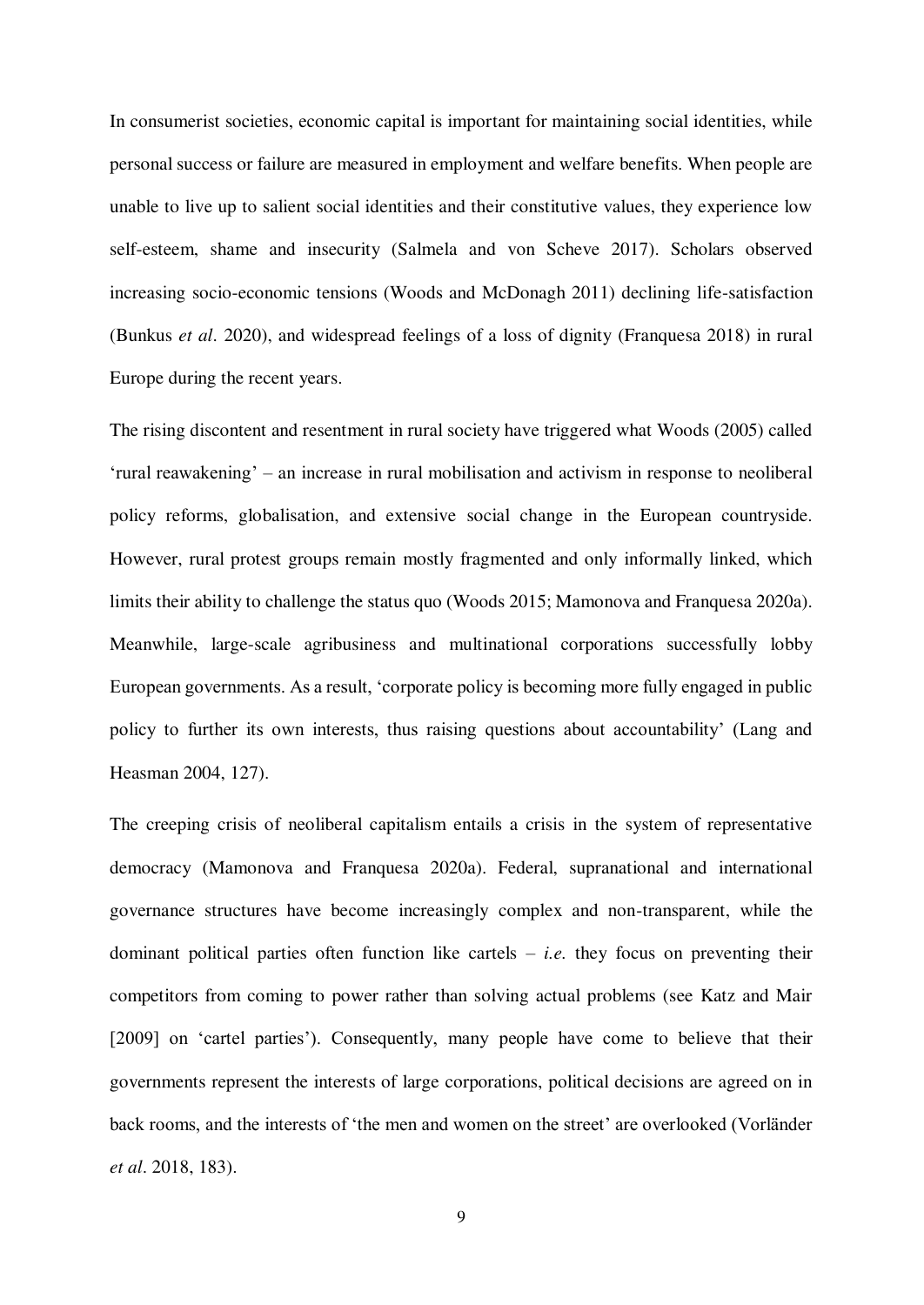Political alienation is especially profound in the European countryside. Rural and farming issues are usually ignored and often misunderstood by mainstream political parties (Cramer 2016). The disconnection between politicians and rural areas is the result of the urban bias in politics, when urban-based politicians are 'unlikely ever to understand the true needs of rural people' (Cramer 2016, 17), and the parties' strategic focus on urban constituencies due to the declining numbers of rural voters and entrenched stereotypes about villagers' political apathy (Mamonova and Franquesa 2020a). Besides that, since the 2008 economic crisis, many rural municipalities have experienced a decrease in economic and political autonomy and a reduction in the number of units of local self-government (Ladner *et al.* 2015). The political alienation and inability to influence local decision-making have further intensified rural discontent and fuelled public resentment against the 'market-compliant democracy' (Vorländer *et al*. 2018).

The Covid-19 pandemic has exposed and exacerbated critical frailties, inequalities and the unsustainability of late capitalist economies. The biomedical crisis has quickly developed into a multi-facetted politico-economic crisis in, and of, the food-system (van der Ploeg 2020b). The 'badly balanced world market and the high degree of financialization of both primary agricultural production and food chains' have resulted in a situation where 'capital [was] acting as a de-activating instead of a productive force' (van der Ploeg 2020b, 2). The paralyzing force of capital was especially visible in the beginning of the crisis, when supermarket shelves were empty, while farmers had to destroy tonnes of fresh food that they could no longer sell. The EU governments' attempts to guarantee food supply largely resulted in supporting global agribusiness and supermarket chains, while local farmers' markets were forced to close (Foote 2020). Lockdowns, movement restrictions, and reduced demand have resulted in widespread job losses and rising poverty across the EU. The pandemic has also highlighted structural inequalities and precarity generated by neoliberal regimes of labour market regulation. The agricultural workers – both seasonal (migrant) and processing factories' workers – occupied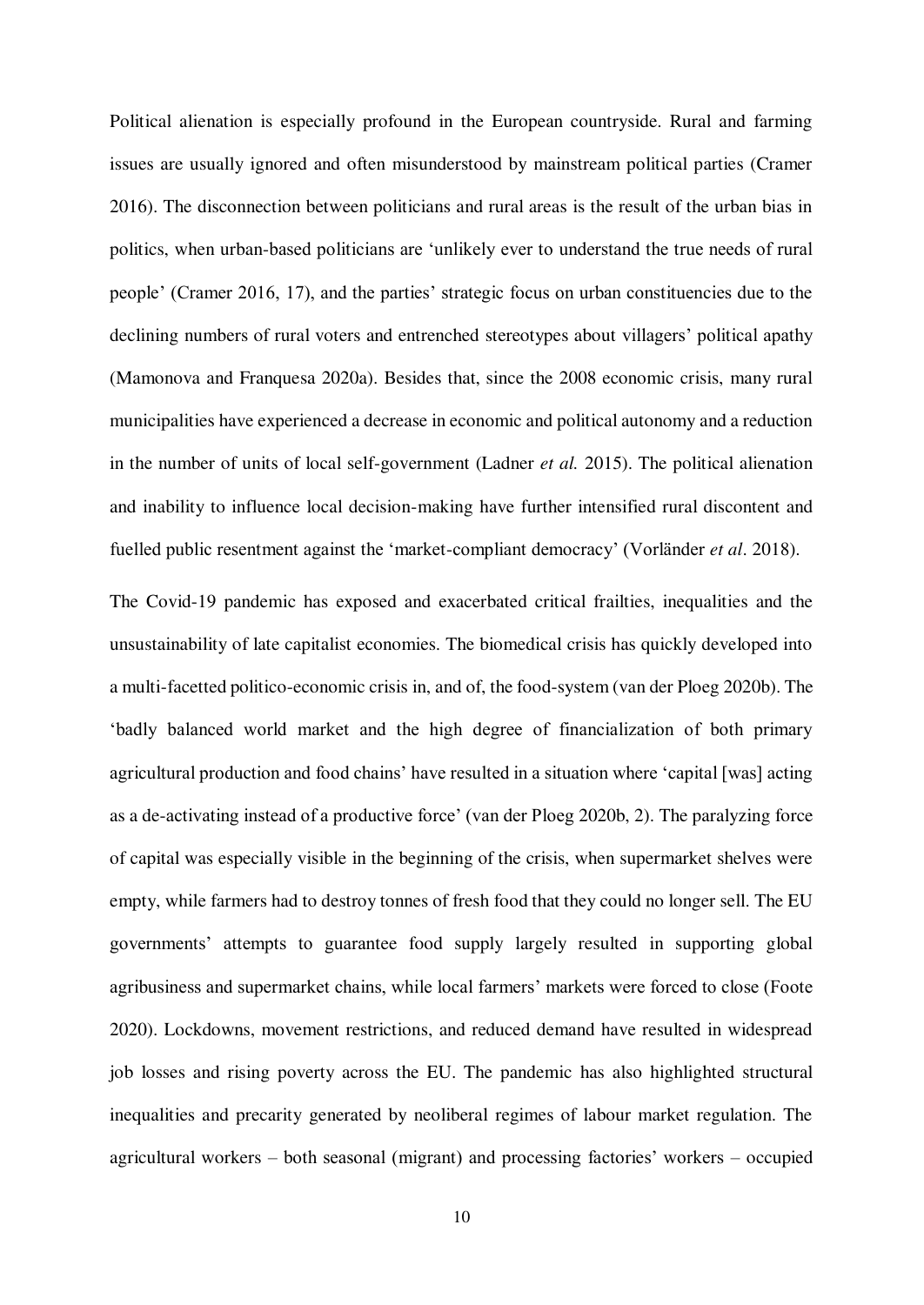positions that made them extremely vulnerable to contracting the disease. The largest outbreaks of Covid-19 were reported in industrial meat processing factories, where social distancing is hard to enforce, and where low pay, illegal wage deductions and job insecurity forced many employees to go to work sick. Furthermore, the pandemic laid bare the persistent inequalities within the EU: health and safety of seasonal farmworkers, primarily from Eastern Europe, became largely overlooked in order to save the harvest in Western Europe. The governments' handling of the pandemic provoked discontent among certain social groups, especially those who are inclined to support right-wing ideas and policies (Youngs 2020).

## **3. Populism in Rural Europe**

Right-wing populist parties and nationalist movements are using societal resentment to gain support and spread their ideas in the countryside. They discursively portray themselves as acting on behalf of 'the people' against urban elites, the political establishment at home and 'unelected bureaucrats in Brussels'. They wholeheartedly criticise the neoliberal approach to the economy and the organisation of society, yet they are far from providing alternative solutions. Instead, as Mamonova and Franquesa (2020a) have demonstrated, European populists aim to 'defend and maintain capitalism "in the name of the people"':

[W]hile right-wing populism is anti-liberal in terms of identity politics (*e.g.*, multiculturalism, abortion rights, minority rights, religious freedom), it is very liberal in its economic policies. Populists become the protectors of a national identity with which the masses can identify, while simultaneously negotiating better global terms for the elite. They sell what [Jean-François] Bayart calls 'liberalism for the rich and nationalism for the poor' (Mamonova and Franquesa 2020a, 7)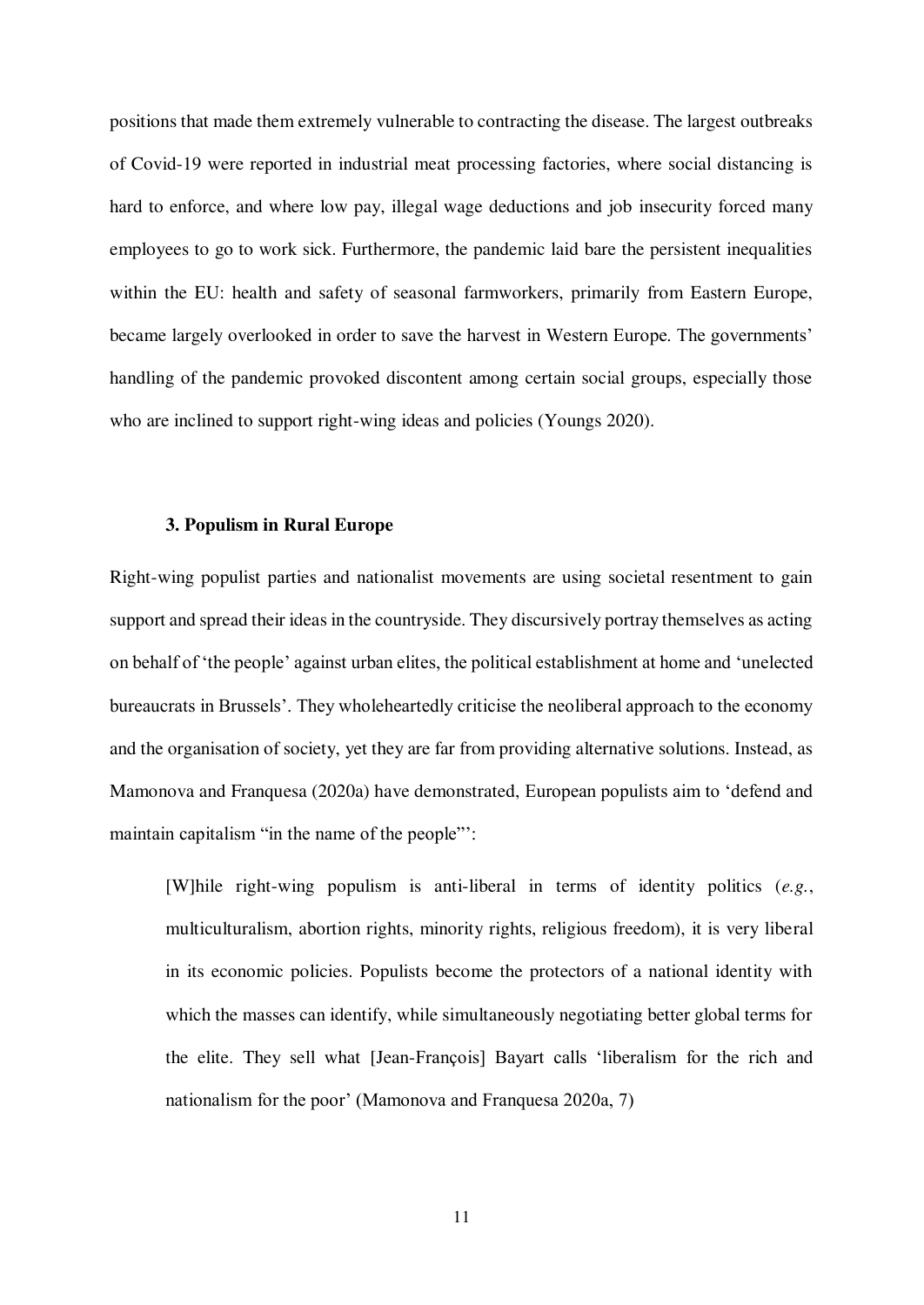These characteristics are exceptionally useful to make sense of the populist rise in Europe and globally. Yet, as Scoones *et al*. (2018, 2) remind us, right-wing populist features 'are not evident everywhere, nor are they necessarily evident in their entirety anywhere'. We thus argue for the need to study 'actually existing' right-wing populism through specific case studies. Below, we contribute to this task by analysing the unfolding of regressive nativist politics in four different national settings, with a special focus on their rural dimensions.

## *3.1. The 'Dying' Villages of Eastern Germany as Home to Right-Wing Movements*

Thirty years after the fall of the Berlin Wall, the river Elbe continues to mark the cultural, political and economic divide between Eastern and Western Europe. This divide became especially profound during the 2017 federal election, when the far-right party Alternative für Deutschland became the third-largest party in the Bundestag due to its success in the East, particularly in Mecklenburg-Vorpommern, Saxony and Thuringia (Oltermann 2017). The underpopulated and economically disadvantaged villages of Saxony became the 'synonymous for a xenophobic, anti-refugee "dark" side of Germany' – the image which now extends to the whole of eastern Germany (Vorländer *et al*. 2018, 118).

Despite German reunification in 1990 and the development programme 'Aufbau-Ost', economic performance and living standards in the former communist eastern states remain lower than in the old federal states. Gross wages of eastern Germans are currently at 85% of the western German level, and unemployment is 20% higher in the East (BMWi 2019). The eastern German economy is still organised on a small scale, there are no headquarters of international corporations, and the region remains largely rural. The recent report on the 'status of German unity' revealed that 57% of eastern Germans feel that they are second-class citizens, and only 38% feel that reunification was successful (BMWi 2019).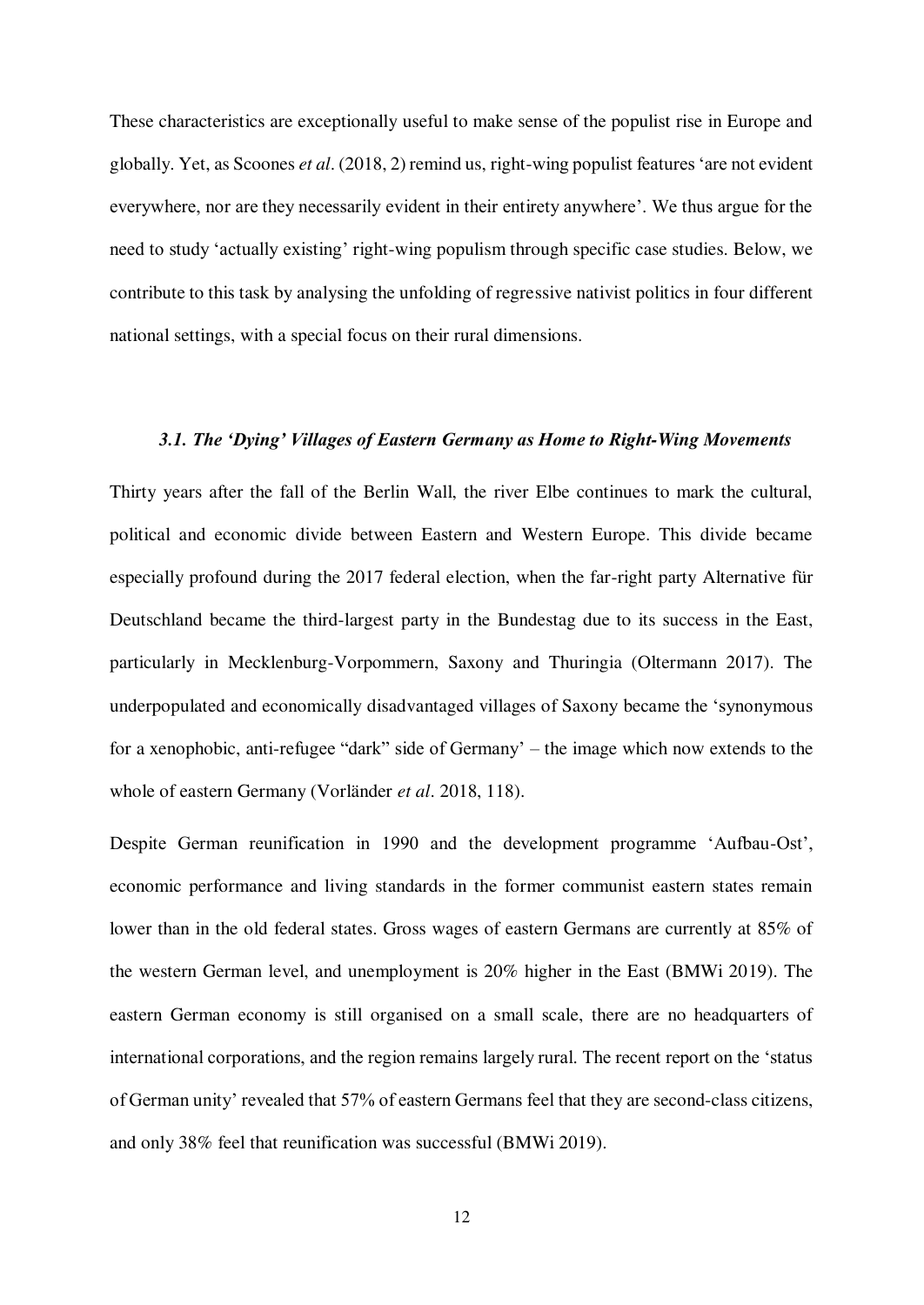The feelings of being 'disrespected' and 'disadvantaged' in relation to their western German compatriots are especially profound in rural areas of eastern Germany (Liebmann 2010). The transition from communism to capitalism resulted in rapid structural changes in agriculture and the rural economy. The former collective farm enterprises – which were the socio-economic backbones of rural regions – were dissolved and transformed into private agricultural firms. Such reform was aimed to mitigate the differences between western and eastern German agriculture and to create family farms. However, just a few families were able to reclaim their land and organise private farms. In most cases, collective lands were accumulated by former farm managers and, later, by non-local, non-agricultural investors. Bunkus and Theesfeld (2018) characterise this process as an instance of land grabbing with negative impacts on local rural communities.

Indeed, the majority (76%) of land investors come from West Germany or abroad and show little interest in investing in the economic and social development of the region (Tietz 2017). Land speculations drove land prices up, making access to farmland for new entrants limited and expensive (Bunkus and Theesfeld 2018). Young, well-educated, often female villagers left economically weak rural areas. Those 'left behind' experienced unemployment, a loss of social status, and 'the feeling of the devaluation of personal achievements in one's life during GDR times' (Vorländer *et al*. 2018, 177). Local governments are often unable to provide public services and infrastructure maintenance in depopulated rural areas because the allocation of tax revenues to German municipalities depends – among others – on population figures. In result, many eastern German villages became zones of economic and social vacuum (Chatalova and Wolz 2019).

This socio-economic vacuum became the breeding ground for right-wing populists and radical right groups. These groups exploit rural resentments against the 'domination' and 'arrogant presence' of 'import elites from the West' and more recent threats such as the refugee and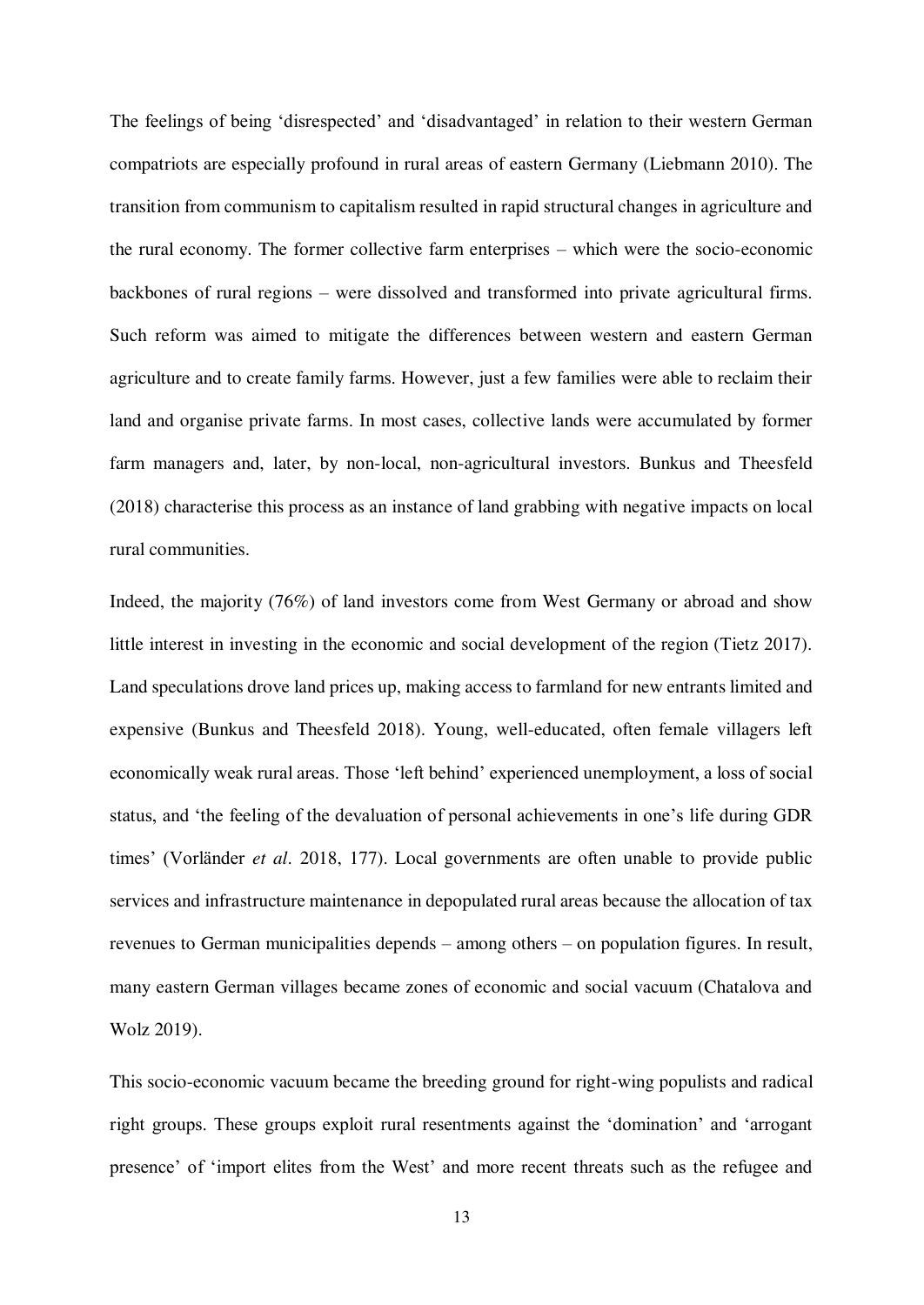Eurozone crises (Vorländer *et al*. 2018). Contrary to common assumptions, the fear of Islamisation is not a major motivation for those taking part in far-right mobilisation in eastern Germany. Only 15.4% of participants in the Dresden demonstrations organised by PEGIDA (Patriotic Europeans against the Islamisation of the Occident) showed resentment towards Muslims. The majority joined the demonstrations not because of but despite the anti-Islam agenda of the movement.

In their analysis of political views of Dresden protesters, Vorländer *et al*. (2018) reviewed that eastern Germans are more tolerant towards everyday expressions of xenophobic and nationalistic attitudes, than the western German population. This is the result of the patriotic education in the GDR and the contemporary struggles with national redefinition due to transition from communism to capitalism. Furthermore, eastern Germans are more favourable to right-wing dictatorship than their western counterparts. Nearly 14% of respondents believed that under certain circumstances a dictatorship is a better form of government, and 12.8% wish for a strong leader for the benefit of all (4.8% and 9%, respectively, expressed the same views in West Germany).

Economic uncertainty and recession during the post-communist democratisation process contributed to the fact that, although democracy is viewed as a desired form of governance, its implementation is experienced by many as 'foreign', adopted from the West (Vorländer *et al*. 2018). Population decline in eastern rural regions entailed the centralisation of some functions of local self-government, which limits public involvement in decision-making (Chatalova and Wolz 2019). Besides that, underpopulated rural councils are lacking enough candidates to fill seats, and right-wing populists are often elected as the only persons keen on the job (Nasr 2019). The 'dying' villages of eastern Germany became attractive for Völkische Siedler (ethnic/folkish

settlers). The settlers buy abandoned rural houses, set up organic farms, and get actively involved in revitalising village social, cultural and economic life. The self-definition of this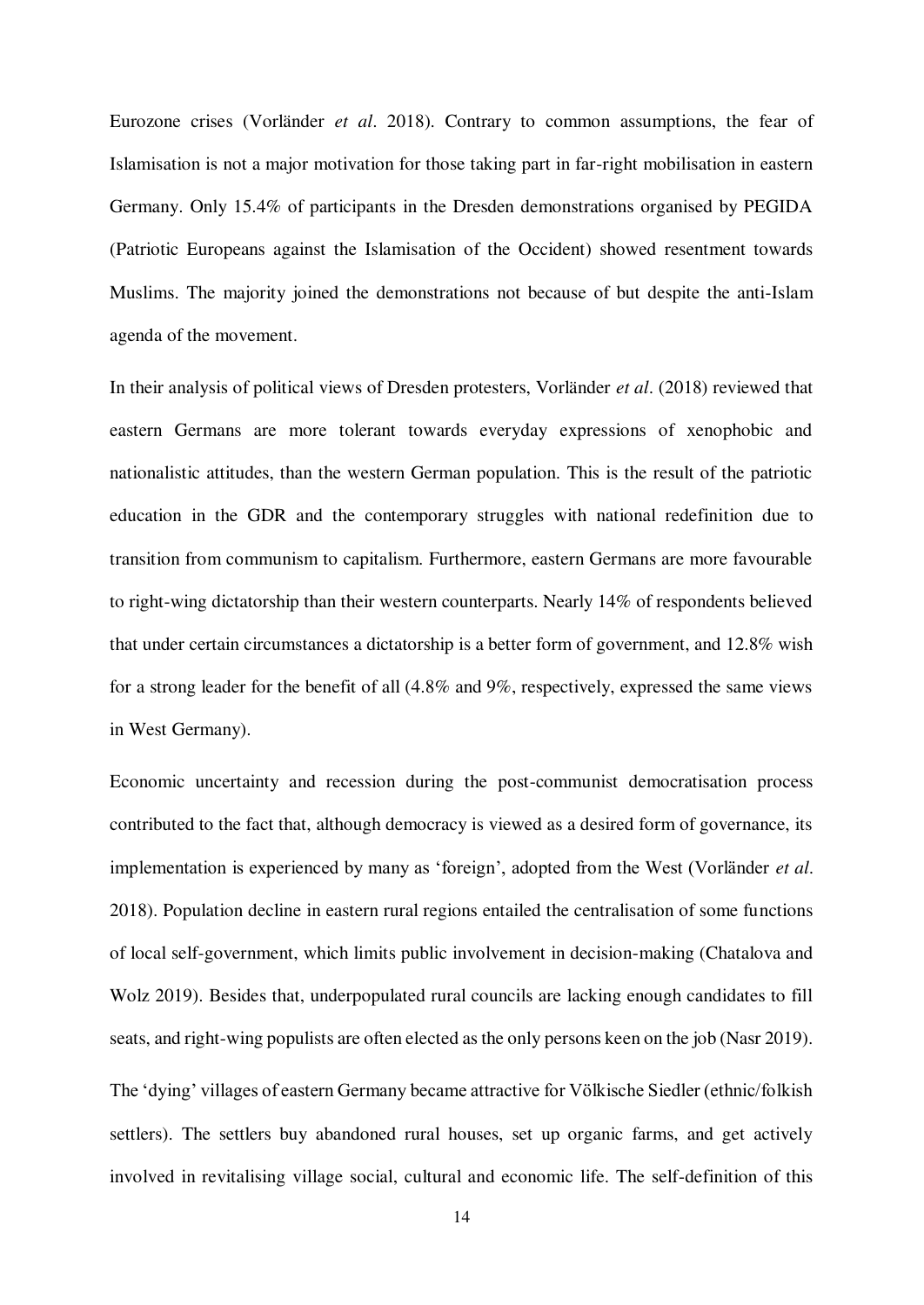group as settlers points to their colonizing impetus (Röpke and Speit 2019). They largely follow the right-wing back-to-the-land ideas of Artamans – the former Nazi agrarian movement dedicated to the Blood and Soil-inspired ruralism. They aim to realise the dream of German 'Volksgemeinschaft' and to create 'racially pure', self-sufficient peasant communities. The settlers present themselves as helpful neighbours, hard-working craftspeople and committed parents, and, therefore, are popular in villages. Rural resistance to right-wing incomers is uncommon. Social proximity in villages limits interpersonal confrontation, and those who stand up for democratic values are often labelled as 'troublemakers' and 'Nestbeschmutzer<sup>10</sup>' (Hellwig 2017). This allows these settlers to expand and spread their ethno-racial ideology almost unimpeded.

## **3.2.** *Vacía* **or** *Vaciada***: Rural Spain and the Populist Question**

Like in eastern Germany, depopulation is an acute problem in Spain's rural areas and plays an important role in right-wing populist mobilisation. Yet, in contrast to the German case, in Spain rural 'emptiness' triggers both right-wing and left-wing populist rhetoric and politics.

Up until very recently, Spain was heralded as the exception to the rise of right-wing populism in Europe (Franquesa 2019). This all changed in the 2018-19 electoral cycle. In December 2018, Vox (Latin for 'voice') obtained 10% of the vote in the Andalusian election, thus becoming the first far-right populist party to enter a Spanish regional parliament since the reestablishment of democracy in the late 1970s. This success was replicated in the national election held in April 2019. After this election, the unwillingness of the most voted candidate – Pedro Sánchez (the leader of centre-left PSOE) - to form a coalition with left-wing populist party Podemos, led to

l.

<sup>&</sup>lt;sup>10</sup> German expression, which means 'those who foul their own nest' and used to describe a person who criticizes or abuses their own country or family.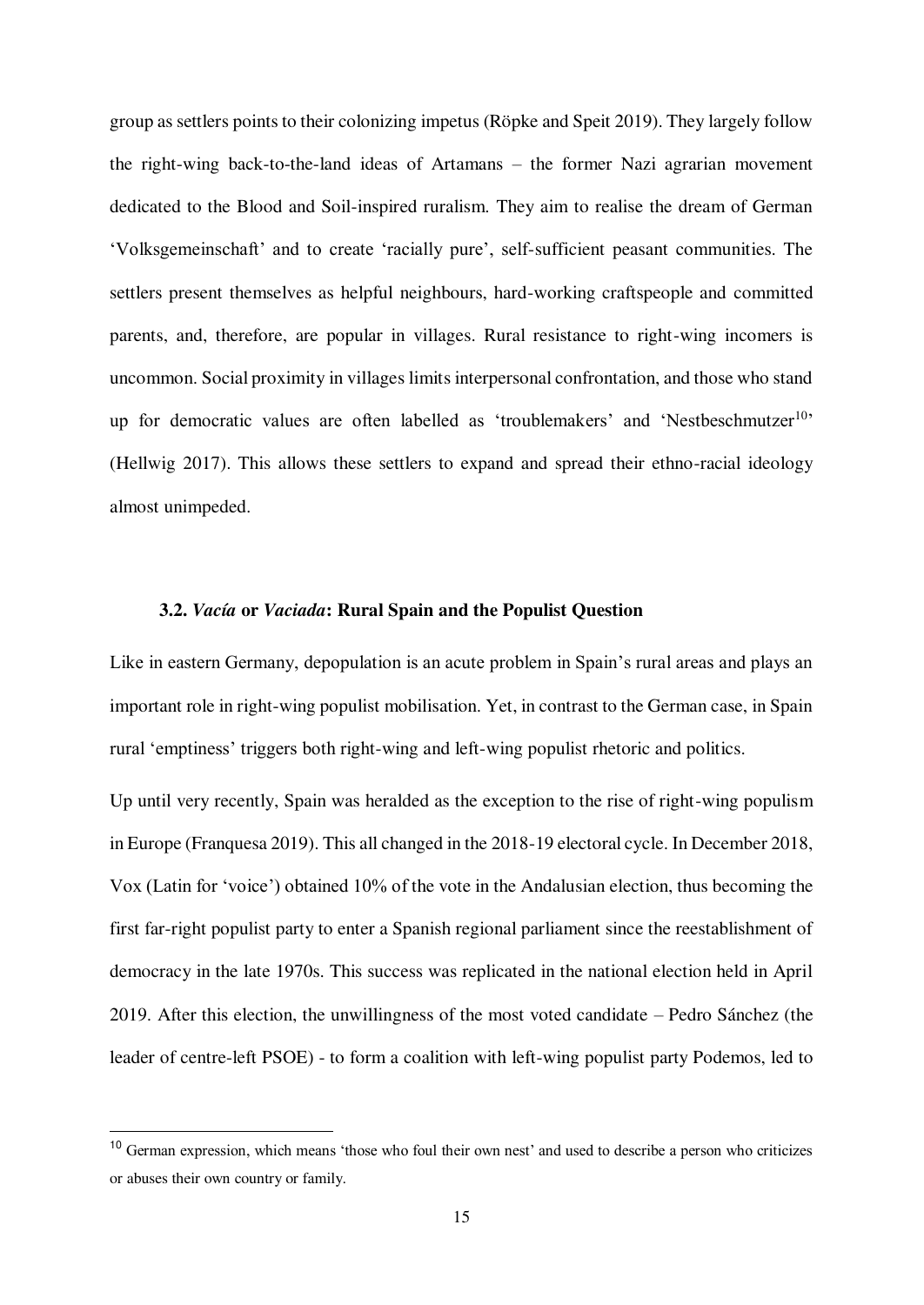an electoral repetition in November 2019, when Vox obtained 15% of the vote and became the third party in the parliament.

Vox was formed in 2014 by disgruntled cadres of then ruling conservative party Partido Popular (PP), who wanted to move away from what they saw as the party's drift to moderate positions. From its creation, Vox's political discourse relied on extreme Spanish nationalism, antiimmigration and social conservatism, together with a tacit endorsement of neoliberal economic policy. However, up until 2018 the party harvested meagre electoral results. The recent rise of Vox is partly linked to conjunctural circumstances, but it also signals the success of the emotional conception of politics of Santiago Abascal – Vox's leader. As he argued in an interview: 'politics is not just urban planning, school schedules, street lighting [rather, it is about connecting] with feelings and convictions: honour, patriotism and things like that' (Sánchez Dragó 2019, 43). This appeal stems from Vox's call to 'Make Spain Great Again' – a project that is understood as a second Reconquista against separatists, communists, Islamists, foreigners and progressives.

Rural imagery plays a key role in Vox's politics of emotion. In a 2016 promotional video entitled 'A new beginning', Abascal was filmed wandering through rural landscapes.<sup>11</sup> The video visualises some ideas of the early decades of Franco's dictatorship: an organic view of the nation intertwining nation and nature where rural Spain comes to stand as the not-yetcorrupted origin of the Spanish nation, a pure and immortal Spain threatened by immoral, centrifugal forces (Del Arco 2005). Another example of using rural imagery is a tweet that Vox issued during the 2020 Covid-19 outbreak, which contrasted several well-known left-leaning movie stars (such as Pedro Almodóvar and Javier Bardem) to a tractor in a field, with the

L

<sup>11</sup> This video can be watched here:<https://www.youtube.com/watch?v=RaSIX4-RPAI>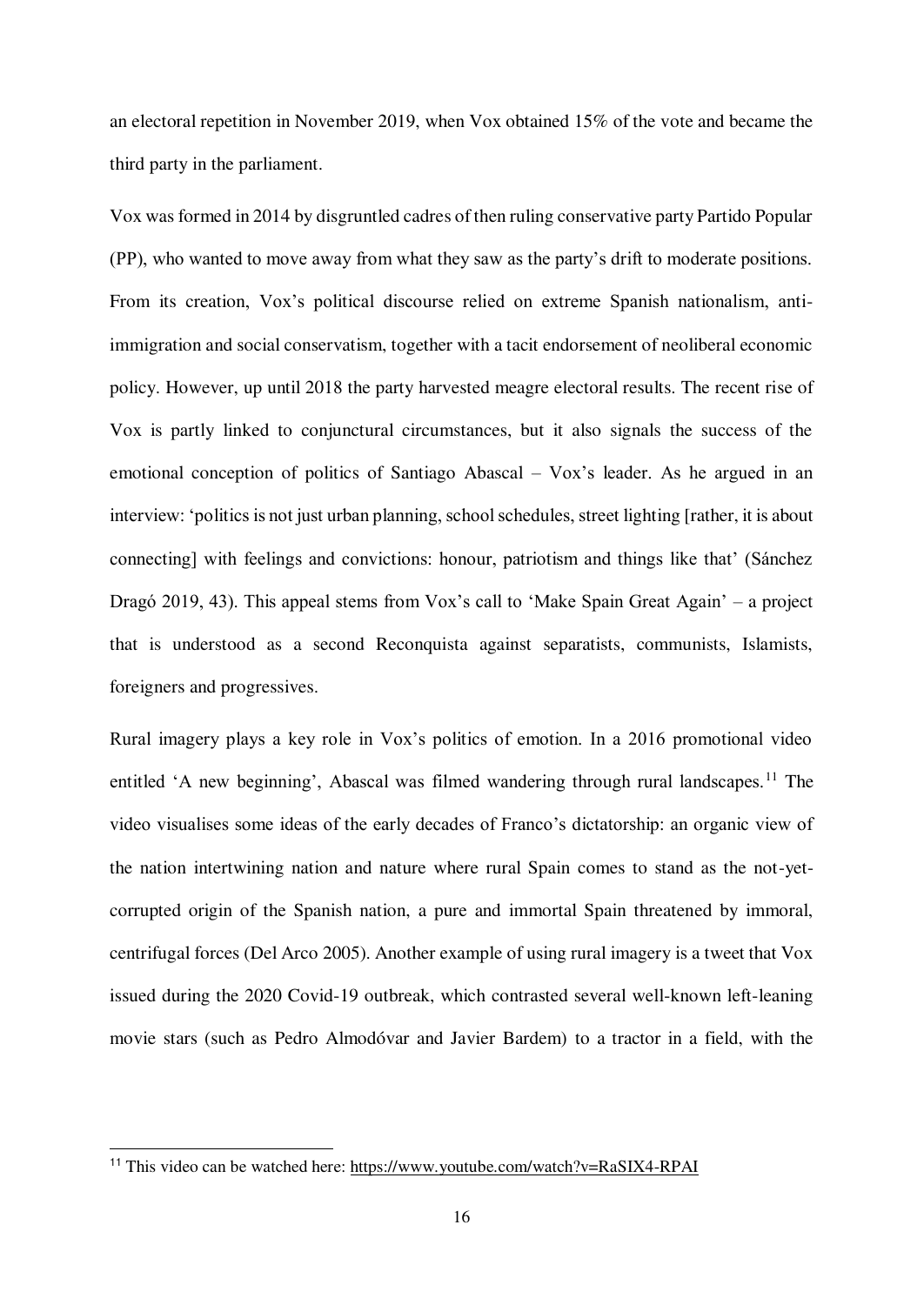following words super-impressed: 'Maybe now Spaniards realize that we can live without puppeteers but not without our farmers'.

Vox ardently uses for its own interests the image of the so-called *España vacía* or 'empty Spain' (Del Molino 2016). Their 2016 promotional video depicts mountains, forests, cultivated fields and a group of horses, but no people, which is a metaphor for the acute depopulation affecting the Spanish countryside. Today, 70% of Spain's territory hosts only 10% of its total population (Recaño 2017). Yet, depopulated Spain holds a notable electoral sway due to existing electoral regulations (Jones 2019). Of Spain's 52 provinces, the 26 less populated ones (mostly in central, inland regions) contain 20% of the country's population but yield 29% of MPs in parliament (Gil Grande 2019).

Such an over-representation, combined with the little attention that Podemos paid to it, helps explain Vox's electoral focus on the 'empty' Spain. The party articulated a discourse in defence of 'the rural world and its traditions', which put emphasis on practices – such as hunting and bullfighting – that were allegedly under threat due to the attacks of urban progressives, animalrights activists, separatists and 'radical environmentalists' (Fernández 2019a). Armed with this discourse, Vox initiated an organizational campaign aimed to tap into rural feelings of abandonment and to gain presence in the rural world. It reached out to well-established rural conservative organizations (among others, the agrarian union ASAJA and the Hunting Federation) and mobilized key personal connections (*e.g.* the president of the Hunting Federation successfully ran as an MP candidate for Vox in Guadalajara province).

Through these organizations Vox tried to infiltrate and hold sway of Alianza Rural (Rural Alliance) – a non-partisan umbrella platform that includes more than a hundred organizations aimed at the environment protection, sustainability and biodiversity. In March 2019, Alianza Rural organised a large demonstration to demand governmental help for depopulated rural areas. Vox tried to turn this grassroots demonstration into a massive anti-government protest.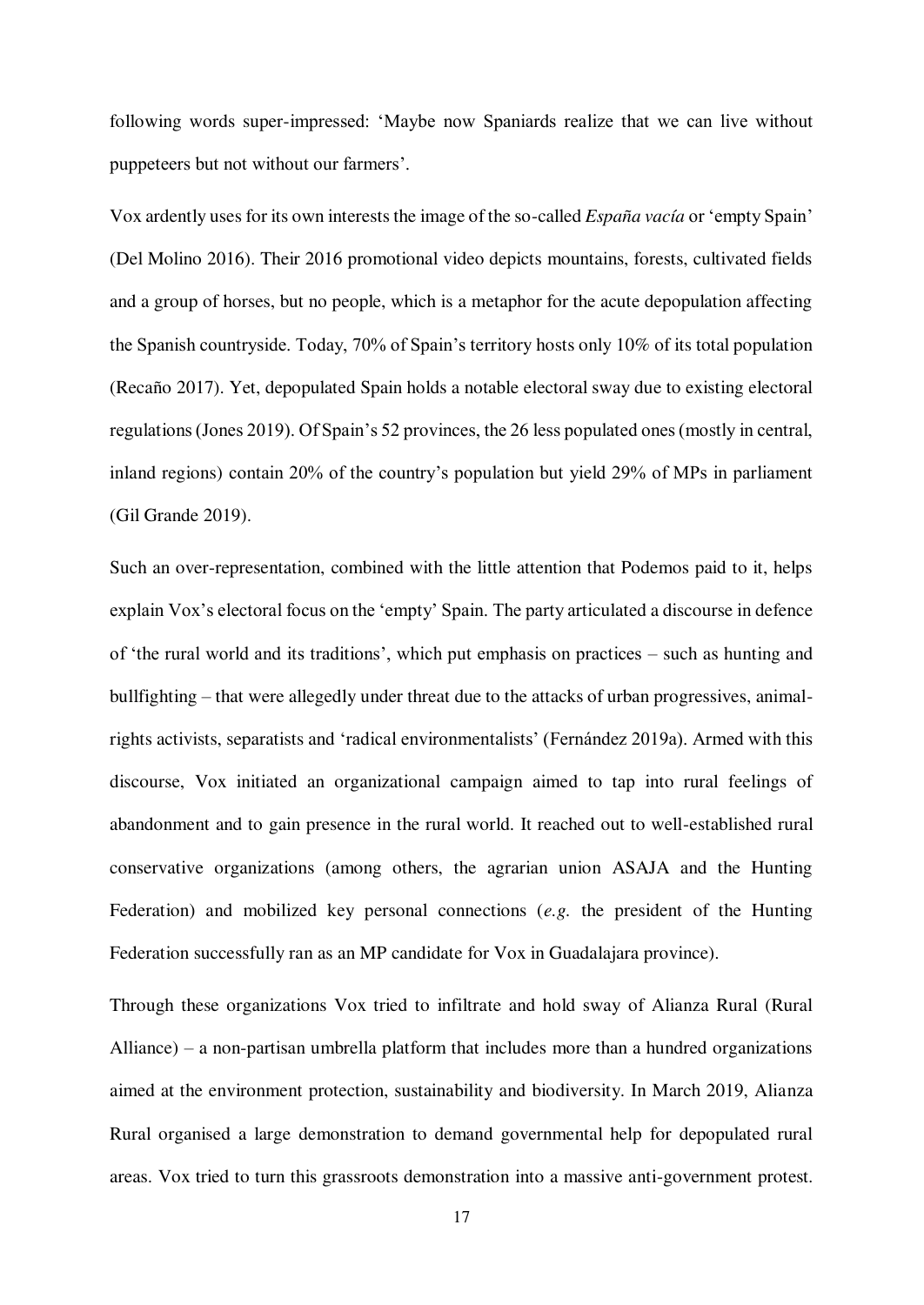Vox's intrusion was neutralized, and the demonstration was supported by all major parties (Fernández 2019b). A few weeks later, a larger demonstration under the slogan 'The Revolt of the Emptied Spain' was organized by a different array of organizations, with a stronger presence of progressive groups. Framed as a rallying cry against depopulation, the motto's use of the adjective 'emptied' (*vaciada*) instead of 'empty' signals a rather successful effort to articulate a different kind of response and multi-class alliance: Spain's countryside is not empty, rather, it became emptied after years of governmental neglect and cultural mainstream stigmatization. The demonstrators argued that rural Spain did not need more hunting and more traditions, but better welfare services and realistic economic development plans. This reformulation counteracted Vox's emotional politics and made room for a centre-left articulation of populism in rural Spain.

Vox has gained notable popularity in the Spanish countryside - especially in Castilian-speaking regions, where right-wing populism tends to be strongest (Vampa 2020). This shows that the party has been able to capitalize on the feelings of abandonment and frustration produced by decades of depopulation, impoverishment and agricultural decline. Yet rural, emptied Spain is not Vox's stronghold: the monthly opinion polls published by the Centro de Investigaciones Sociológicas suggest no significant correlation between support for Vox and the size of respondent's settlement<sup>12</sup> (CIS 2020). Vox is most successful in two types of areas: upper and upper-middle class urban neighbourhoods, especially around Madrid, and historically rightleaning, poor rural areas with a strong presence of agri-business and agrarian labourers of migrant origin, such as in the peninsular Southeast (Reche 2019). Meanwhile, the party obtained rather modest results in rural areas dominated by family farming (Fernández 2019b), especially in non-Castilian-speaking rural Spain, where the party's extreme nationalism is the prime

L

<sup>&</sup>lt;sup>12</sup> Yet there is a higher-than-average support among those who work in the agrarian sector.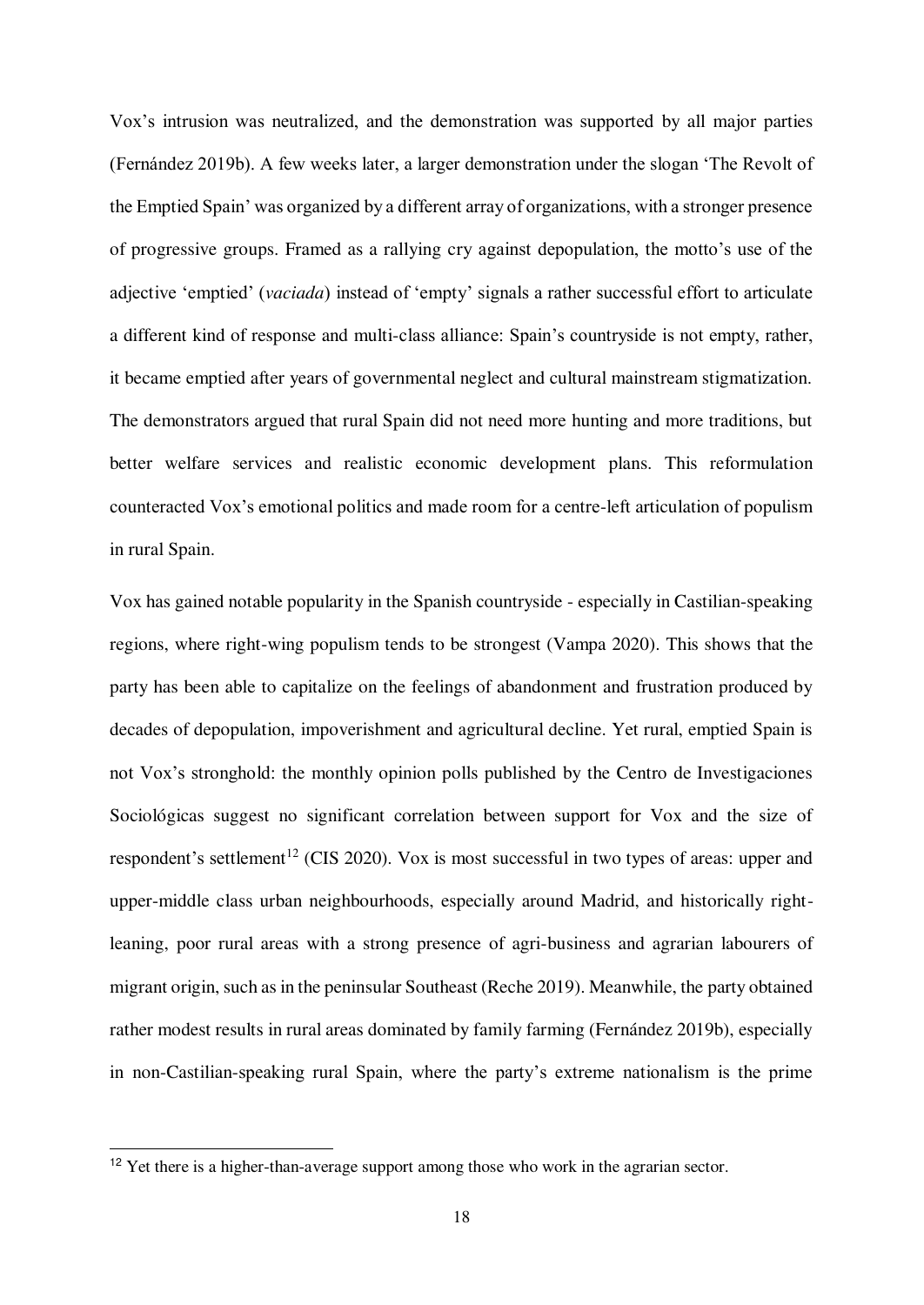reason for its marginal electoral results in those regions (Balearic Islands, Basque Country, Catalonia, Galicia and Navarre, with the relative exception of the Valencian Country).

Although Vox has made important inroads both in urban and rural areas of central and southern Spain, it has largely failed to conquer *emptied* Spain. This failure is illustrated by the success of Teruel Existe (TE) in the November 2019 election in the small province of Teruel (Aragon region in eastern Spain). TE is a citizen platform created in 1999 to defend the interests of rural, depopulated Teruel. After playing a key role in orchestrating the shift from *empty* to *emptied* Spain, this platform decided to run in the November general election. TE won the election in Teruel with 26% of the vote, obtaining one MP. This victory shows that although authoritarian populist discourses have certainly gained strength, they have not become hegemonic in rural Spain, and that if progressive forces are able to create alternative left-leaning populist projects they are likely to succeed (Cortes-Vazquez 2020).

#### *3.3. Brexit and Politics of the Rural*

Although Brexit is not universally acknowledged to be a right-wing populist moment, public debate around it has been cast in recognisably populist terms that pit those representing 'the will of the people' against an out of touch 'metropolitan elite' (Glaser 2016). Brexit was initially interpreted as a working-class revolt against the ravages of neoliberal globalisation and postindustrial decline (Goodwin and Heath 2016). However, evidence shows that support for it came from a cross-class constituency of predominantly middle-aged and older white citizens (Dorling 2016). Slogans like 'take back control' and 'I want my country back' conveyed a desire of this constituency to return to an idealised past shaped by nostalgia for imperial power abroad and racial and cultural homogeneity at home (Virdee and McGeever 2018).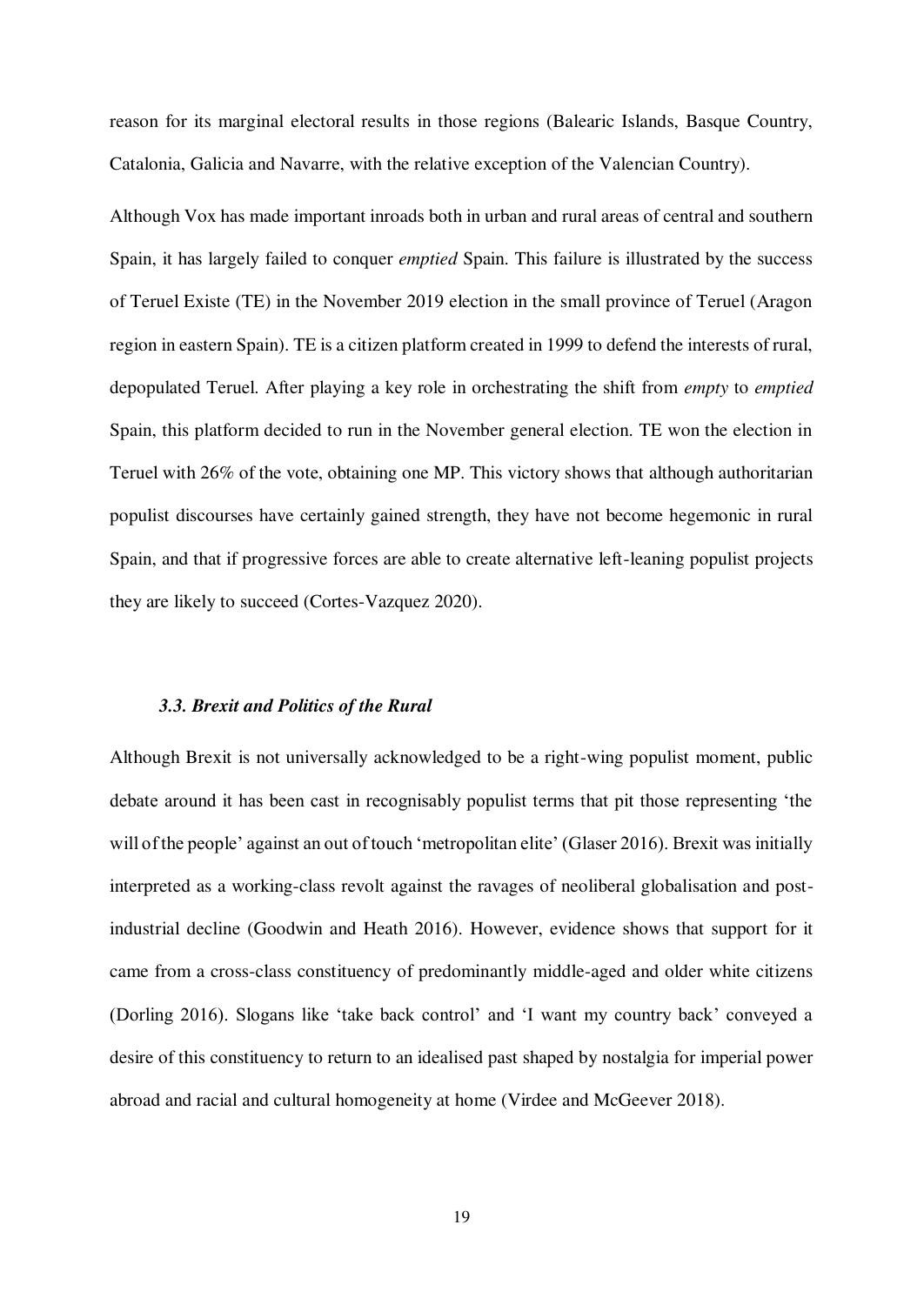As in the case of Spain, images of rurality played an important role in the Brexit mobilisation, but in a way that cannot be reduced to geographical distribution of votes (Brooks 2020). Brexit support was significant among the English, and especially those identifying as English rather than British (Virdee and McGeever 2018). While the populations of England and Wales<sup>13</sup> voted for Brexit; Scotland and Northern Ireland delivered pro-remain majorities (Electoral Commission 2016). In a UK-wide referendum, however, these variations were ironed out by the votes of the 84% of the population residing in England. This reflected a characteristic of English nationalism, which, in contrast to other UK nationalisms has historically aligned with Euroscepticism. This antipathy towards the EU merges with a nostalgia for Empire that conflates British with English identity: an identity anchored in rural landscapes as 'the ethnic homelands of the English' (Reed 2016, 228). The Eurosceptic UK Independence Party (UKIP) found a way to mobilise this Great Britain/Little England identity and, thereby, transformed the national political landscape.

The UK has a two party 'first-past-the-post'<sup>14</sup> system that has long been believed to mitigate against the rise of political extremes. Over the last century, power has alternated between the centre-right Conservative (Tory) Party and centre-left Labour Party within a relatively stable system. Divisions regarding EU membership surfaced, at times, within both parties, but these remained, for the most part, intra-party conflicts. This changed dramatically when UKIP transformed itself from a single-issue party formed to oppose the Maastricht treaty into a political force able to mobilise a broader set of 'feelings and experiences' of 'particular groups,

L

<sup>&</sup>lt;sup>13</sup> The referendum result in Wales was tipped towards support for Brexit by the votes of resident English retirees (Dorling 2016).

<sup>14</sup> 'First-past-the-post' is the form of plurality/majority system which uses single member districts and candidate-centred voting.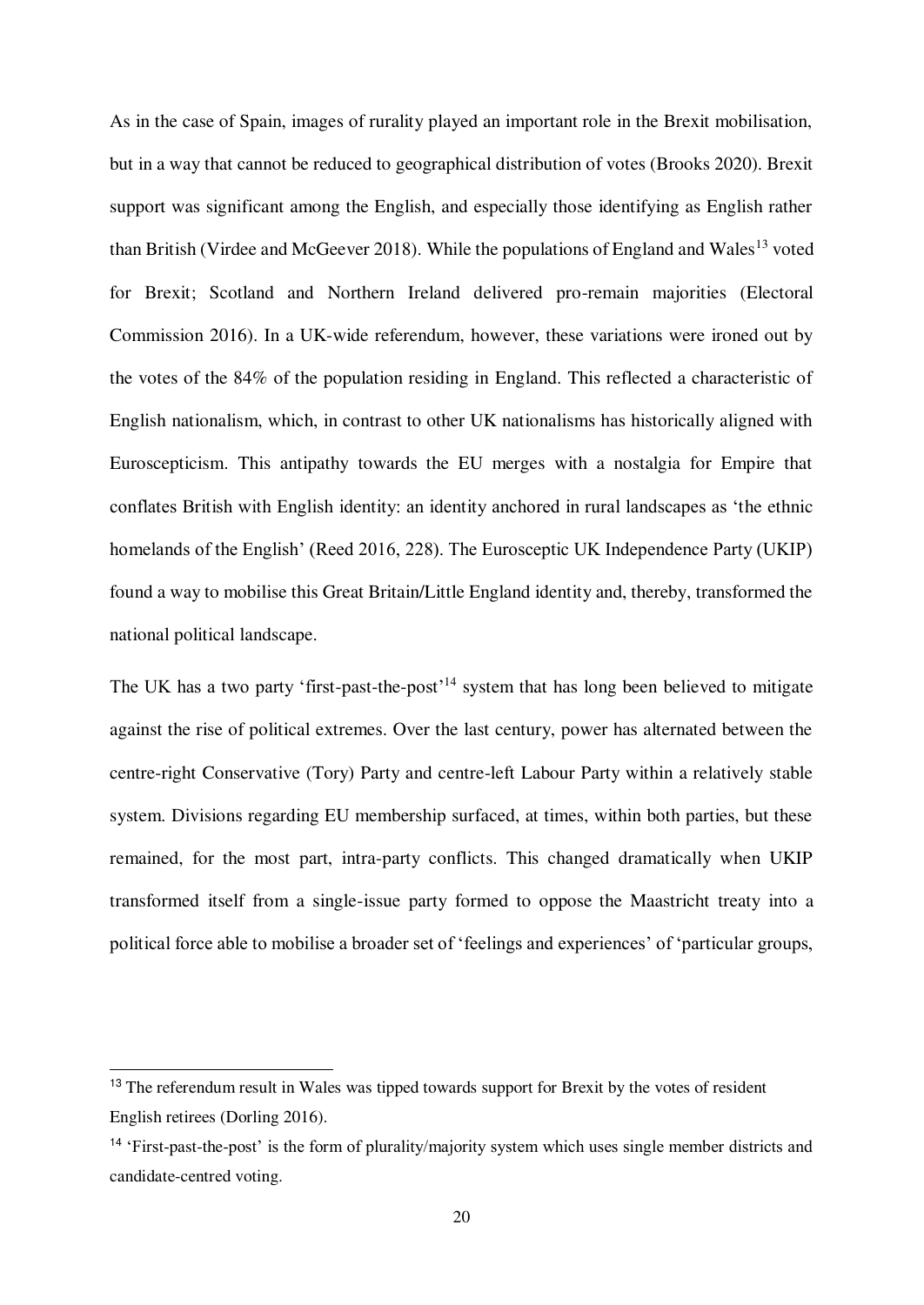especially older, white, English men' – who at the time felt alienated by a modernising Conservative Party's turn to social liberalism (Wellings and Baxendale 2015, 228).

UKIP reframed anti-EU politics in terms of ill-defined but emotive issues like immigration and 'political correctness', drawing on a seam of traditional conservatism that Stuart Hall has called 'organic patriotic Toryism' (Tournier-Sol 2015). In doing so, they made EU membership a wedge issue that opened divisions not only in the ruling Conservative Party, but also within the wider population. UKIP thus came to present an existential threat to the Conservative Party that its leader, David Cameron, concluded could only be neutralised by allowing the in/out referendum that was their *raison d'etre* (Tournier-Sol 2015).

UKIP's 'winning formula' blended Conservative traditions and dormant Euroscepticism with populism that tapped into contemporary political currents, particularly in the countryside (Tournier-Sol 2015). UKIP's rural politics were more concerned with the rhetorical defence of traditional landscapes, punctuated by village pubs and hunting parties (and despoiled by wind turbines), than with tackling the material hardships faced by rural communities that had been exacerbated by austerity policies (Brooks 2020). This articulation of a 'politics of the rural' – focused less on substantive rural concerns than on contesting what constitutes 'the rural' (Woods 2005) – was prefigured by a rural protest movement that had occurred two decades earlier.

The 1990s were an uncertain time for rural areas, characterised by deagrarianisation, counterurbanisation and gentrification. While elsewhere in Europe such conditions might have produced a left-wing agrarian populist response; in rural England a hegemonic 'conservative discourse of rurality' (Woods 2005) maintained its grip. This discourse emphasised the importance of maintaining the social order, and the countryside's historical role as repository of the 'national spirit and character' (Woods 2005).

21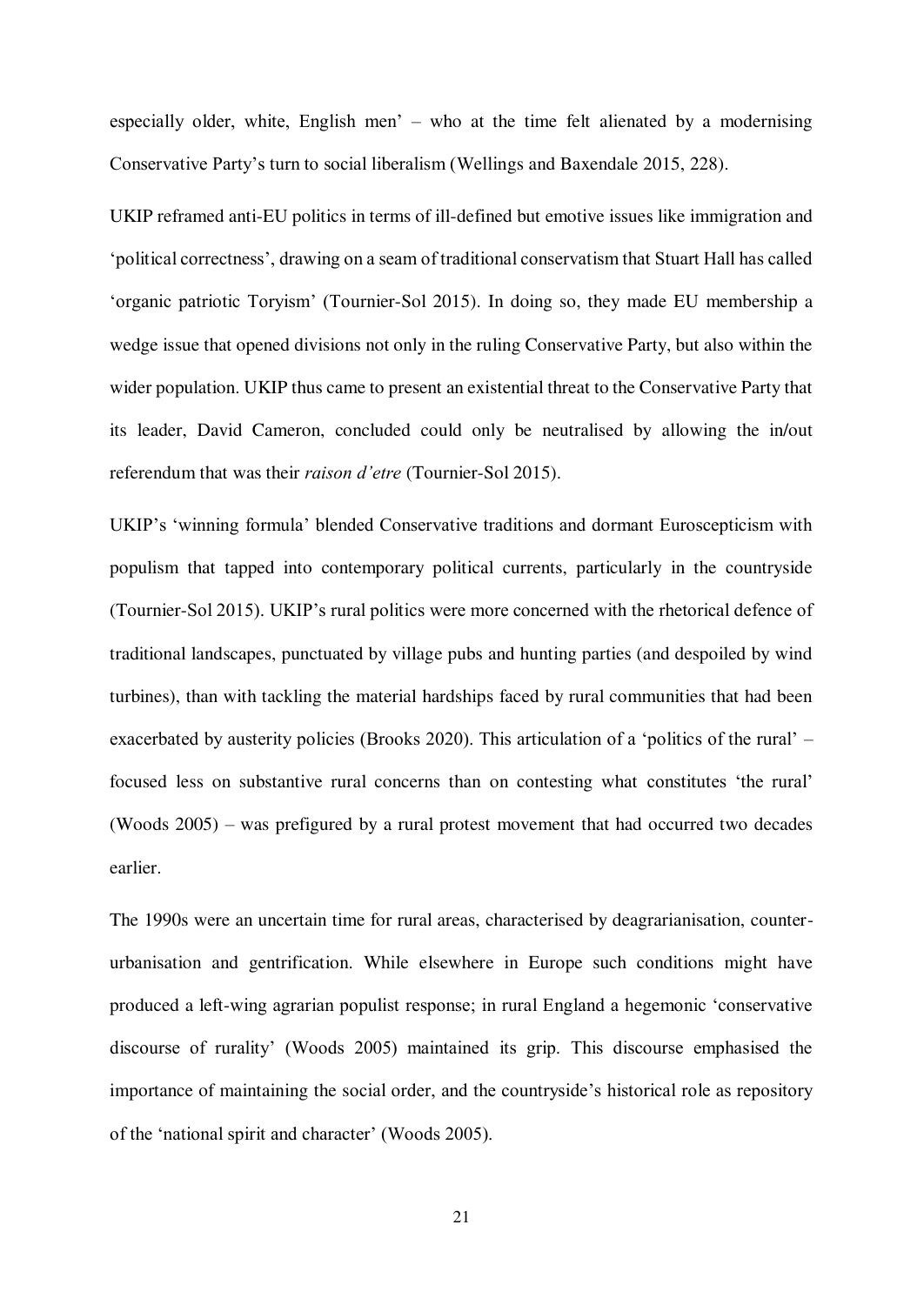In the 1997 election, the Labour Party (led by Tony Blair) won a landslide victory that extended, for the first time, into Tory rural heartlands, enabling it to enact its own distinct rural policy platform. The scale of their defeat was traumatic for the Conservative Party, which 'found itself with fewer MPs than at any time since 1906' (Ward 2002, 172). The loss was keenly felt by rural elites, who faced a 'crisis of representation' as the party vehicle through which their interests were traditionally secured entered the political wilderness (Ward 2002). The intention of the Labour government to introduce a hunting ban acted as a lightning rod for a very English protest. A rapidly assembled 'Countryside Alliance' framed the mobilization as a defence of a rural 'way of life' under threat from an 'amorphous un-English, un-British urbanity' (Woods 2005, 114-115). A series of London protests culminated in a 'Liberty and Livelihood March' in 2002, attended by 400,000 people. However, livelihood issues raised by rural working-class participants (not all of whom were there voluntarily) were side-lined by a movement animated to defend a timeless 'natural order' that the traditional hunting party symbolised (Woods 2005). The Countryside Alliance played an important role in the rehabilitation of the political right. For former Conservative Party officials and MPs, the Alliance provided a refuge from the post-1997 political wilderness in which they found themselves, and a platform from which to begin the long road to political recovery (Ward 2002). However, by 2005, and three lost elections later, the new party leader David Cameron followed calls to cast off the 'nasty party' image (White and Perkins 2002) and steer the Conservatives in a more socially liberal direction. This resulted in the party's electoral success in 2010, albeit in coalition with the Liberal Democrats. In the meantime, Cameron continued to make concessions to the party's Eurosceptic wing that did little to prevent them from becoming increasingly emboldened by – and fearful of – the rising popularity of UKIP (Bale 2016; Tournier-Sol 2015).

In January 2020, the UK exited the EU and began a one-year transition period during which new arrangements for cooperation with the EU would be negotiated. In 3.5 years since the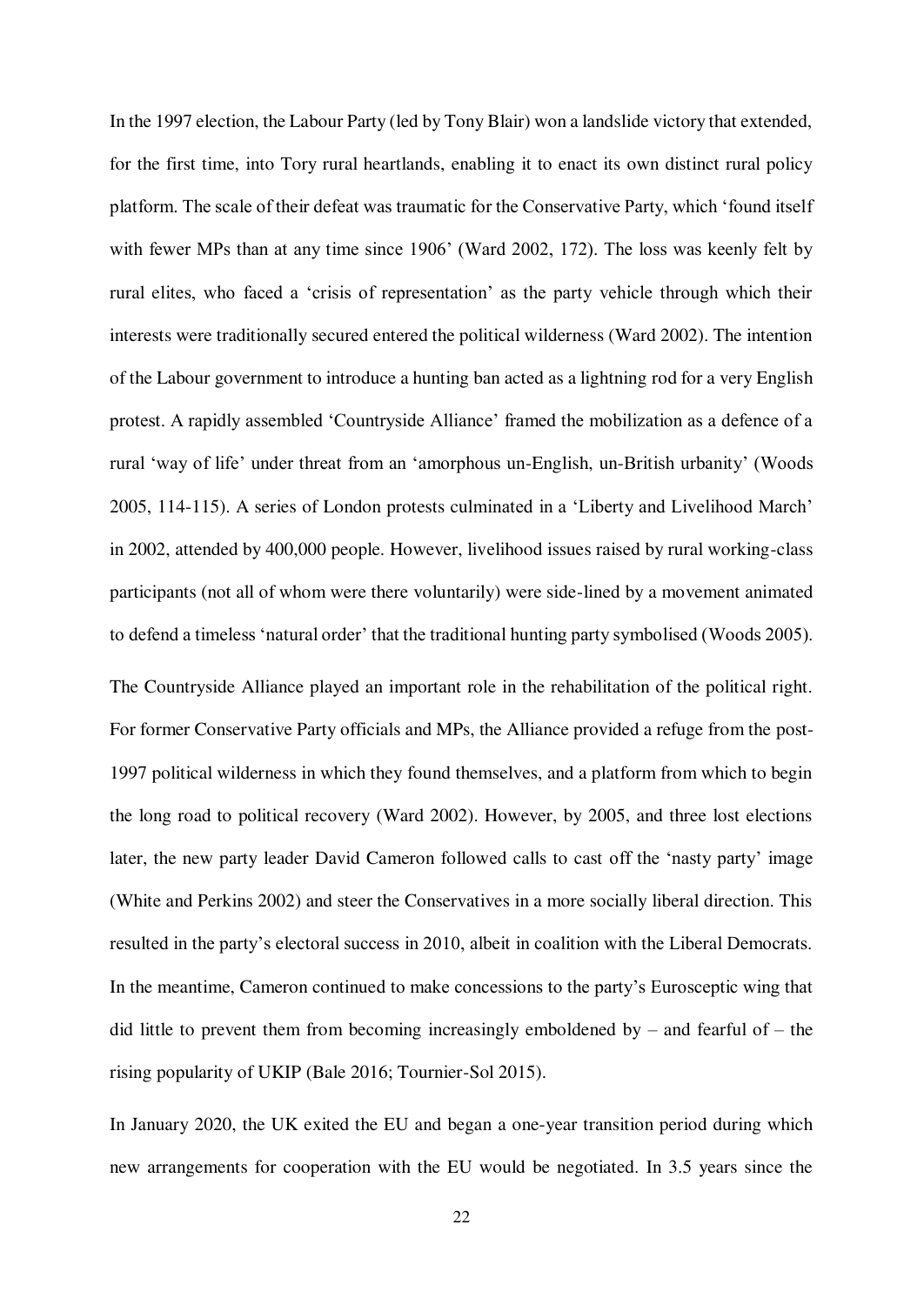referendum, the ruling Conservative Party had weathered two snap elections, two changes of leader, and a series of parliamentary and legal challenges, culminating in the wholesale capture of the pro-Brexit vote with the slogan 'Get Brexit Done' (Perrigo 2019). The Conservative Party had – again – transformed itself; this time into the voice of Anglo-British nationalism, marginalising smaller pro-Brexit parties like UKIP and the Brexit Party.

The rural economy now faces new challenges with the loss of migrant labour in the horticulture industry, particularly in Lincolnshire constituencies where the highest Leave votes were polled (Kauffman 2016). Meanwhile, concerns are rising among farmers' representatives and some rural Conservative MPs that agriculture, especially family farms, will be sacrificed in trade negotiations that prioritise continuity for the prized financial sector above all else (Lang, 2020). These challenges have intensified in the context of the Covid-19 pandemic. Labour shortages have been exacerbated by the lockdown as a yet more severe brake on freedom of movement, for which attempts to mobilise wartime spirit with a call for a 'land army' have failed to compensate, leading producers to charter planes to fly in workers from Romania at the risk of accelerating the spread of the pandemic (Pencheva 2020).

#### *3.4. The Role of Land Sales in Populist Mobilisation in Ukraine*

Land issues have long been of critical concern in Ukrainian society. Historically, the fertile arable land – known as '*cheronozem'* – played an important role in the Ukrainian national identity and nationalist mobilisation against foreign colonization (Shulman 1999). Today, the land question is the key political and ideological question in Ukraine, as the country has been struggling to forge an independent path, torn between Europe and Russia (Mamonova 2018). The current government's plan to lift the moratorium on farmland sales – which has been in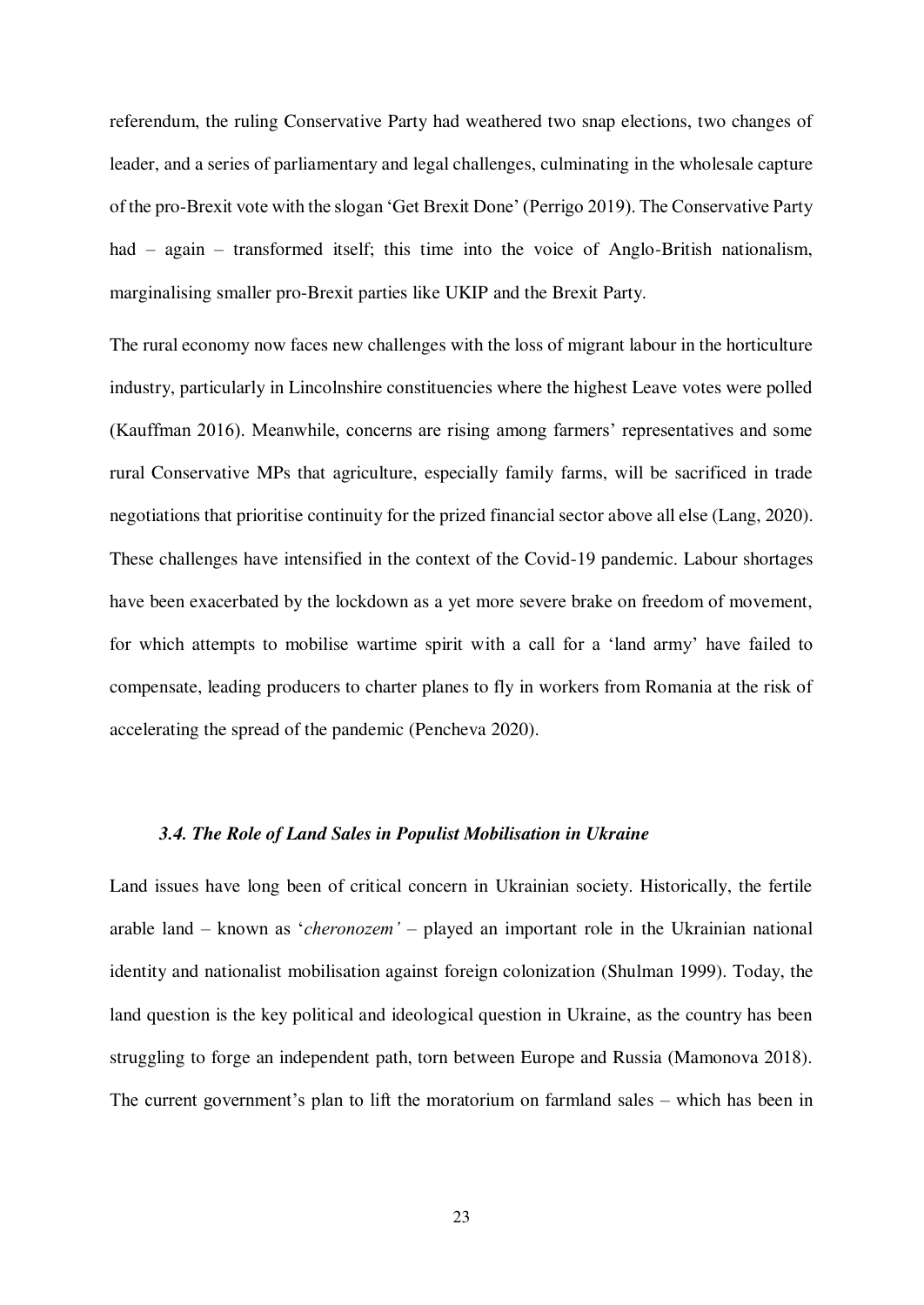place for 16 years – has brought into play various populist and nationalist forces and triggered societal unrest across the country.

Since Ukraine gained independence from the Soviet Union in 1991, its government launched a land reform aimed to distribute the former collective lands to the rural population for private farming. The land reform was never completed and the moratorium on farmland sales was implemented to prevent land concentration. Nevertheless, large multinational corporations and domestic oligarchs were able to accumulate vast areas of land, primarily by leasing land parcels from impoverished rural populations (Mamonova 2015). Thereby, Ukraine followed the path of other post-Soviet countries, such as Russia and Kazakhstan, where large agribusiness controls the most land, while rural populations conduct subsistence (peasant-like) farming on their tiny household plots (Visser and Spoor 2011).

The 2014 Euromaidan revolution aimed to break up with the Soviet past and step on the way of a 'bright' European future (Ryabchuk 2014). Most rural Ukrainians believed that the Association Agreement with the EU and consequent Eurointegration of Ukraine would bring prosperity and justice to the countryside. Mamonova (2018) observed transformation in popular attitudes towards small-scale farming as a result of the pro-European shift in the country's politics. Previously, subsistence farming was seen as a backward relic of the socialist past that is doomed to disappear in the nearest future. After Euromaidan, it became viewed as sustainable food production similar to organic and eco-farming in Europe (Mamonova 2018).

While striving for European norms and values, Ukrainians did not foresee that the Association Agreement would imply the abolition of the moratorium on land sales. The upcoming opening of the land market has triggered various fears in the Ukrainian society. According to the USAID public opinion poll, people were afraid that the open land market would lead to massive land purchases by foreigners (51%), excessive concentration of land (39%), and destruction of the Ukrainian villages (33%) (Yaremko *et al*. 2017). Consequently, most people (68.9%) believe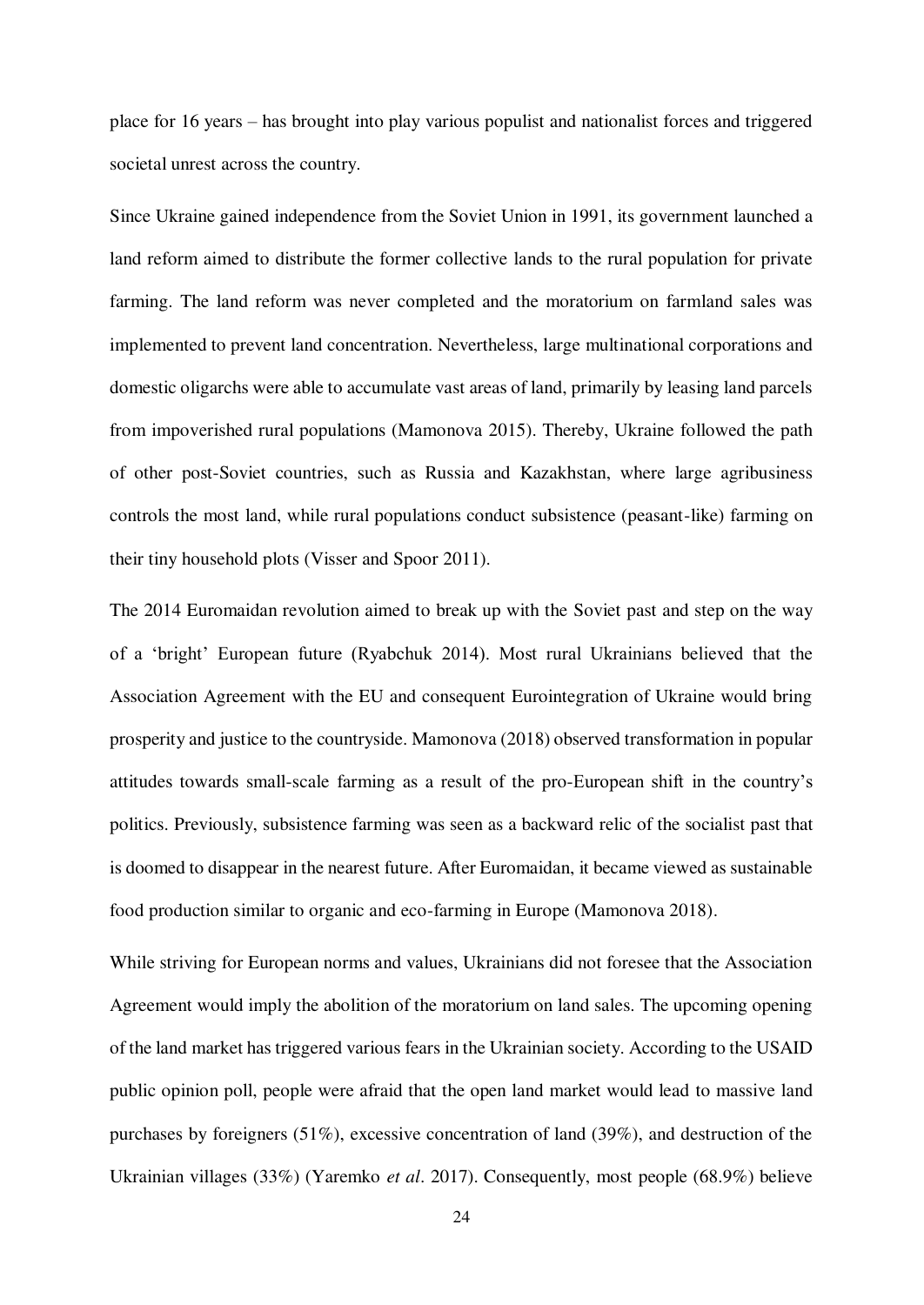that the land reform should be submitted to a nationwide referendum and 72.0% of those would vote in favour of extending the moratorium (Razumkov Centre 2020).

The societal resentment against the abolition of the moratorium gave a wide base of support for farmers protests, organised by agrarian and farmers unions in 2019. Farmers condemned the land market opening conditions and prophesied massive land grabs. Protests intensified in November 2019, when the Verkhovna Rada (Ukrainian Parliament) was discussing the land reform. Populist political parties wholeheartedly joined the protests and tried to exploit the discontent for electoral gains. The variety of politicians who supported the protests depict the diversity of Ukrainian opposition. There were representatives of the far-right 'National Corps' (Natscorpus) party, the pro-European conservative-nationalist party 'Fatherland' (Batkivshchina), the pro-Russian Eurosceptic 'Opposition Platform — For Life' (OP Za zhyttya), the extreme nationalist party 'Freedom' (Svoboda), and even the outlawed Communist Party of Ukraine (KPU).

However, while criticising the land reform, Ukrainian populists do not clearly formulate their own agrarian reform programs (see the analysis of AgroPolit [2019]). Instead, they stir up fears and make use of societal misunderstanding of the moratorium. In their political campaigns, populists use highly emotional slogans such as 'don't sell the fatherhood' or 'halt the theft of land!' warning for 'a huge civil war by the agrarian mafia against farmers' (see Kuzio's [2018] analysis of the party Batkivshchina's discourse). Some activists even brought a coffin with a pig corpse and funeral wreath flowers in front of the Verkhovna Rada to symbolise the approaching collapse of Ukrainian agriculture (Balachuk 2019).

Yaremko *et al*. (2016) studied paradoxes concerning the land market in Ukraine. They revealed that 'although almost 2/3 of the citizens protest against the abolition of the moratorium on the sale of agricultural land, almost half of them would like to have a possibility to sell their land'. This societal misunderstanding of the moratorium is the result of the fact that only 6% of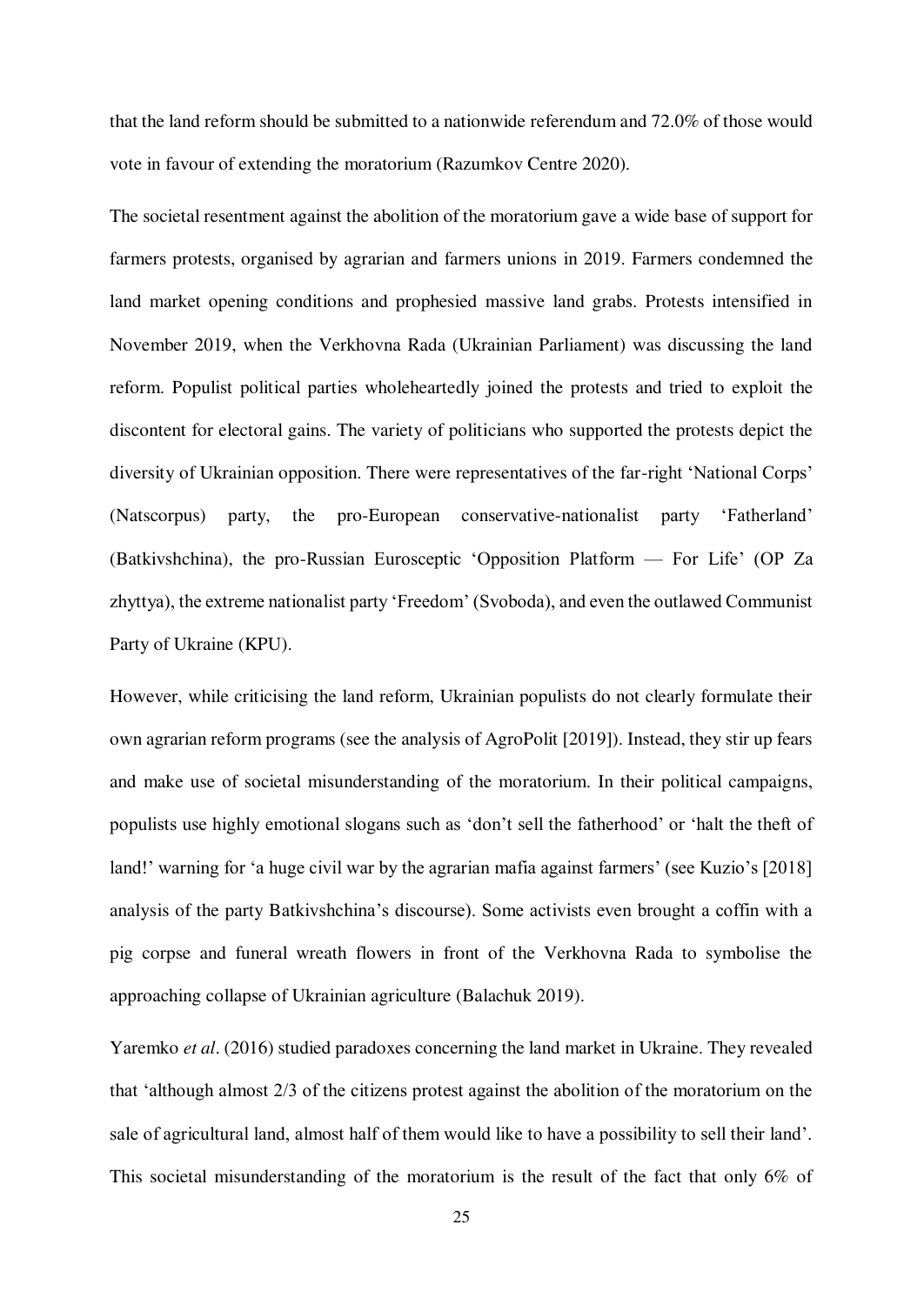respondents study legislation on their own or read analytical reviews. The overwhelming majority of the population form their opinion based on contradictory information received from politically-biased mass media (Yaremko *et al*. 2017).

Ukrainian oligarchs play an important role in sponsoring political parties and influencing political decisions, and their influence is particularly evident in land matters (Pleines 2016). How Ukraine solves its land question will largely determine the country's development path and, therefore, the future of the Ukrainian oligarchy. For example, oligarch Igor Kolomoisky supported the current president Vladimir Zelensky in his presidential campaign. Later, Kolomoisky changed his position, when Zelensky reconsidered returning PrivatBank to Kolomoisky following the pressures from the IMF and the EU (PrivatBank was nationalised in 2016 due to banking fraud and corruption). Currently, Kolomoisky has switched to pro-Russian rhetoric and tries to sabotage Ukraine's cooperation with the IMF, particularly regarding the land reform (Troianovski 2019). He became an informal sponsor of the All-Ukrainian Agrarian Council that organised the mass farmers protests in November 2019 (Pirozhok and Denkov 2019).

The conditions of the moratorium abolition were also criticised by left-wing progressive rural movements – such as Ukrainian Rural Development Network. Yet, they are concerned about peasant rights and the future of small-scale farming, which could be jeopardised by the land market liberalisation. While not inherently opposing the moratorium abolition, these groups aim to reformulate the moratorium-related discourse by substituting the 'accent on the peasants' right to sell their land plots, [with] the accent on the peasants' land ownership as the means to provide decent existence for themselves and their families' (URDN 2019).

On 31 March 2020, when gatherings were forbidden amid the Covid-19 lockdown, the Verkhovna Rada adopted amendments to the Land Code that would lift the moratorium on farmland sales from 1 July 2021. To prevent land concentration, the amount of land in one's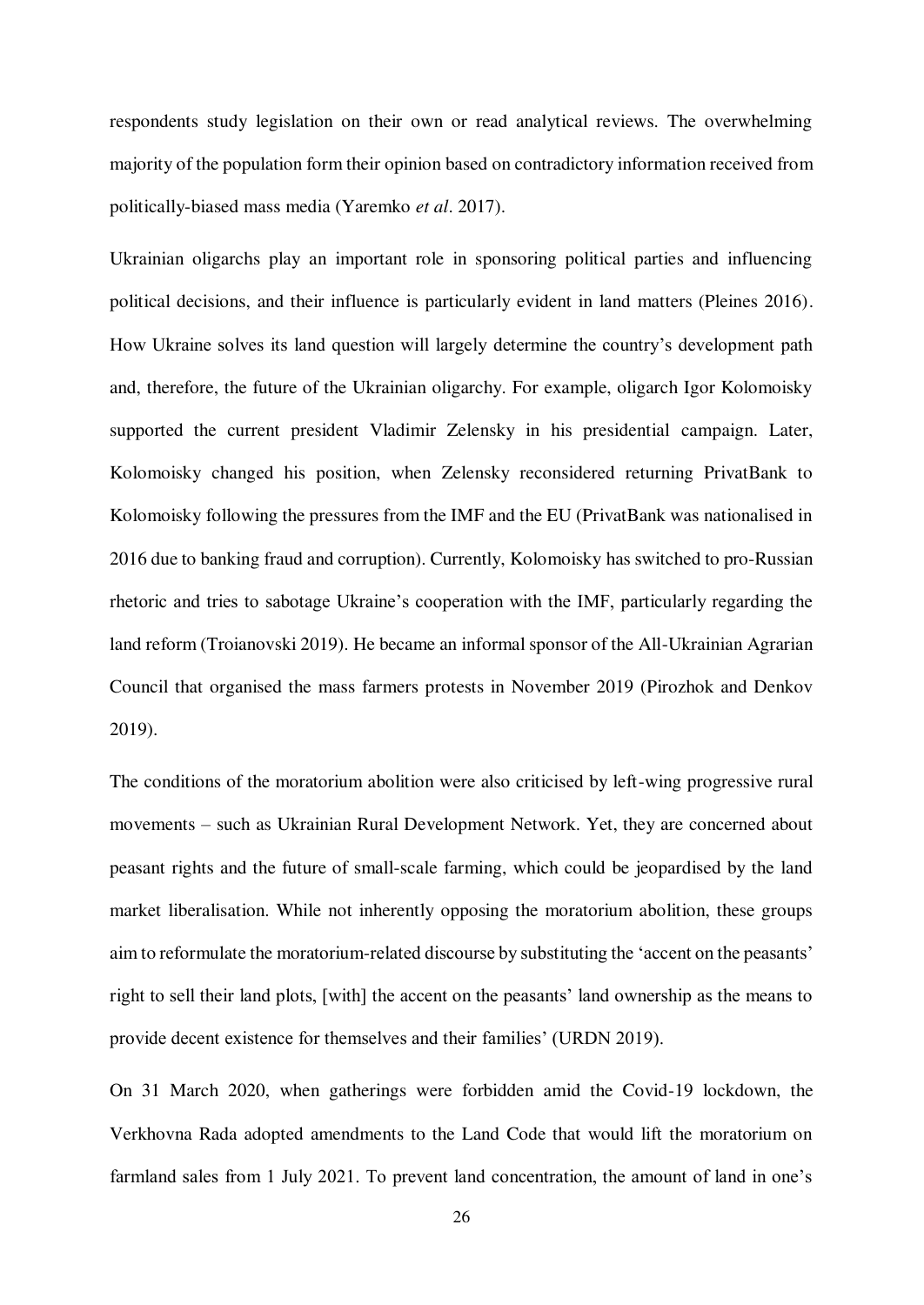hands is limited to 100 hectares during the transition period until 2024, and after – to 10 000 hectares. Land ownership for foreigners will be allowed only after a referendum (gov.ua 2020). However, not everyone is satisfied with these amendments and protests will most likely resume when the quarantine restrictions are lifted.

# **4. Discussion**

The four cases presented above provide insights into multifaceted, historically conditioned and context-specific manifestations of nationalist politics. Below, we discuss several distinctive and common features that could help to elaborate an account of 'actually existing' right-wing populism. As we briefly point out throughout our discussion, all of these features connect with classic and contemporary themes of critical agrarian studies and its effort to understand how "agrarian life and livelihoods shape and are shaped by the politics, economics and social worlds of modernity" (Edelman and Wolford 2017: 960).

## *4.1. Territorial Dimension of Right-Wing Selective Memory*

Our study confirms that orientation towards an idealized past is one of the defining features of far-right populism (Mamonova and Franquesa 2020a). The four analysed cases reveal that the right-wing memory of the past has a selective nature: populists tend to highlight some facts while forgetting inconvenient others. Indeed, if nations are imagined communities (Anderson 1991), the images that are selected to build this imagination must be critically analyzed. In Spain and the UK, populists have reached for imagery that links rurality with ideas of the true nation 'not yet corrupted' by 'foreign' influences. In both cases, the images interweaving rurality and nationhood conjure nostalgia for an imperial past, which in Spain becomes most obvious through reference to the Reconquista. In the UK, they recall the ties that once bound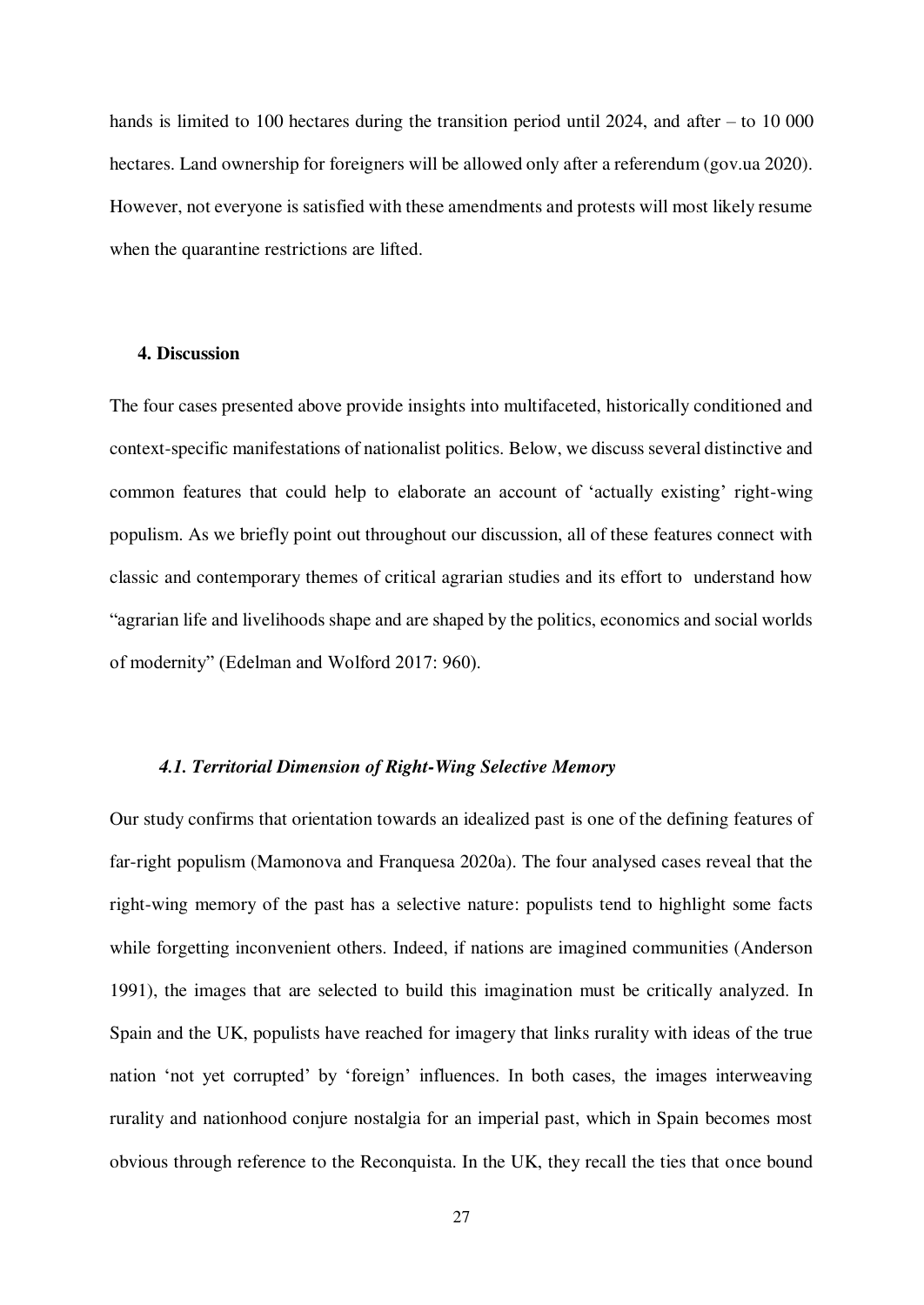colonial era administrators, settlers and servicemen alike to idealised images of 'home' where timeless rural traditions were upheld by a 'natural' social order.

In Ukraine, the relationship with the past is just as pertinent but the formulation is a very different one. In contrast with the UK, in which a break with the EU is seen as a way to reconnect with the past, for most Ukrainians their country's accession to Europe is a means to break with the Soviet past and 'return to normality' – the metaphor which captures the transformation embarked on in Central and Eastern Europe, including the Baltic states (Wolczuk 2001). However, far from a clear break, the Ukrainian 'return to normality' has opened up the Pandora's Box of land politics which has lain at the heart of the country's politics since 1991. In eastern Germany, the socialist past experiences and the post-1990 transformation carved nationalist manifestations in another way. There, the 'return to normality' through German reunification has resulted in socio-spatial polarisation and persistent inequalities between eastern and western states, which triggered the feelings of being 'second class citizens' among many eastern Germans. The image of 'dying villages' of eastern Germany is being used by right-wing nationalists as an ideological symbol and as target areas for infiltration. Again, there is a historical precedent for Völkische Siedler settlers who style themselves according to the 'blood and soil' ruralism of the Artemans movement in the Nazi era.

In the four cases analyzed we observe that the memories being selected and idealized are part of the changing articulation between country and city. As Raymond Williams (1973) argued, this articulation has as much to do with material transformations as with the ways in which the relationship between country and city is constantly reimagined to serve political agendas, often structured around allegedly neutral definitions of 'modernity', 'development' or the 'nation' (Baka 2017). Because of its historical and constructed character, selective memory is bound to be the object of contention and competing forms of manipulation. This can be appreciated by observing that in all our cases right-wing selective memory has a territorial dimension. In the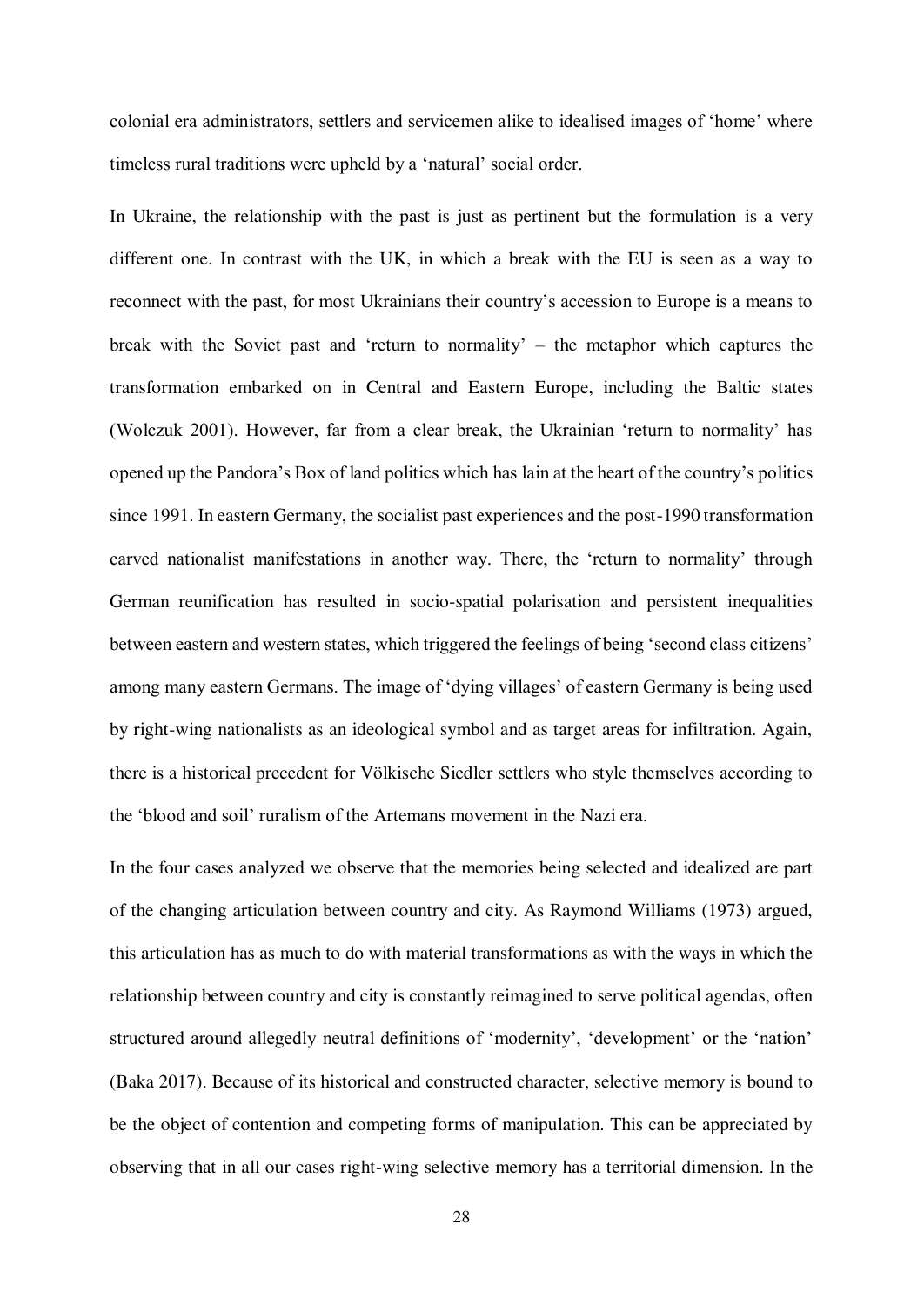UK and Spain, we see a story of multiple nationalisms: from the secessionist movements of Catalonia and Scotland that gravitate towards progressive politics, to nationalisms attached to imperial identities that identify with the political right. Popular mobilisation for Brexit tapped into a suppressed English nationalism that mourned its loss of power and status, globally, through decolonisation, and internally, with the creation of devolved assemblies in other UK nations. This nationalism draws on a sense of Englishness rooted in an imagery of pastoral landscapes characteristic of more wealthy rural areas of southern counties of England, an association consciously cultivated by government propaganda in the early twentieth century (Matless 2016). Similarly, the 'immortal nation' called forth by Vox is quintessentially Castilian, identified with the political right at least since the Francoist dictatorship. This helps explain why the nostalgic allure of España vacía has worked its magic at a distance, with populations in affluent districts close to Madrid, and in rural areas dominated by agribusiness that employ migrant labour. What these areas of Vox support have in common is a history of support for right-wing politics in which this kind of imagery has proved resonant in the past. Displacements such as this show how nostalgic rural imagery anchored in specific locations can have as much, or in this case even more salience among populations located far from the region that has animated this type of populist politics.

The territorial dimension of Ukraine's selective memory manifests itself in two kinds of nationalism: 'liberationist and pro-European patriotism' in western Ukraine and the separatist mobilisation in eastern Ukraine that is nationalistically inclined toward Russia (Mamonova 2018). The ongoing land reform is highly important in highlighting this division: the country's development path will largely depend on how Ukraine answers its land question. Ukrainian populists, both 'pro-Western' and 'pro-Russian', exploit societal fears of a resurgence of land grabbing following the anticipated lifting of the land moratorium. Yet, our analysis shows that the parties themselves are instrumentalised by oligarchs more interested in jostling for power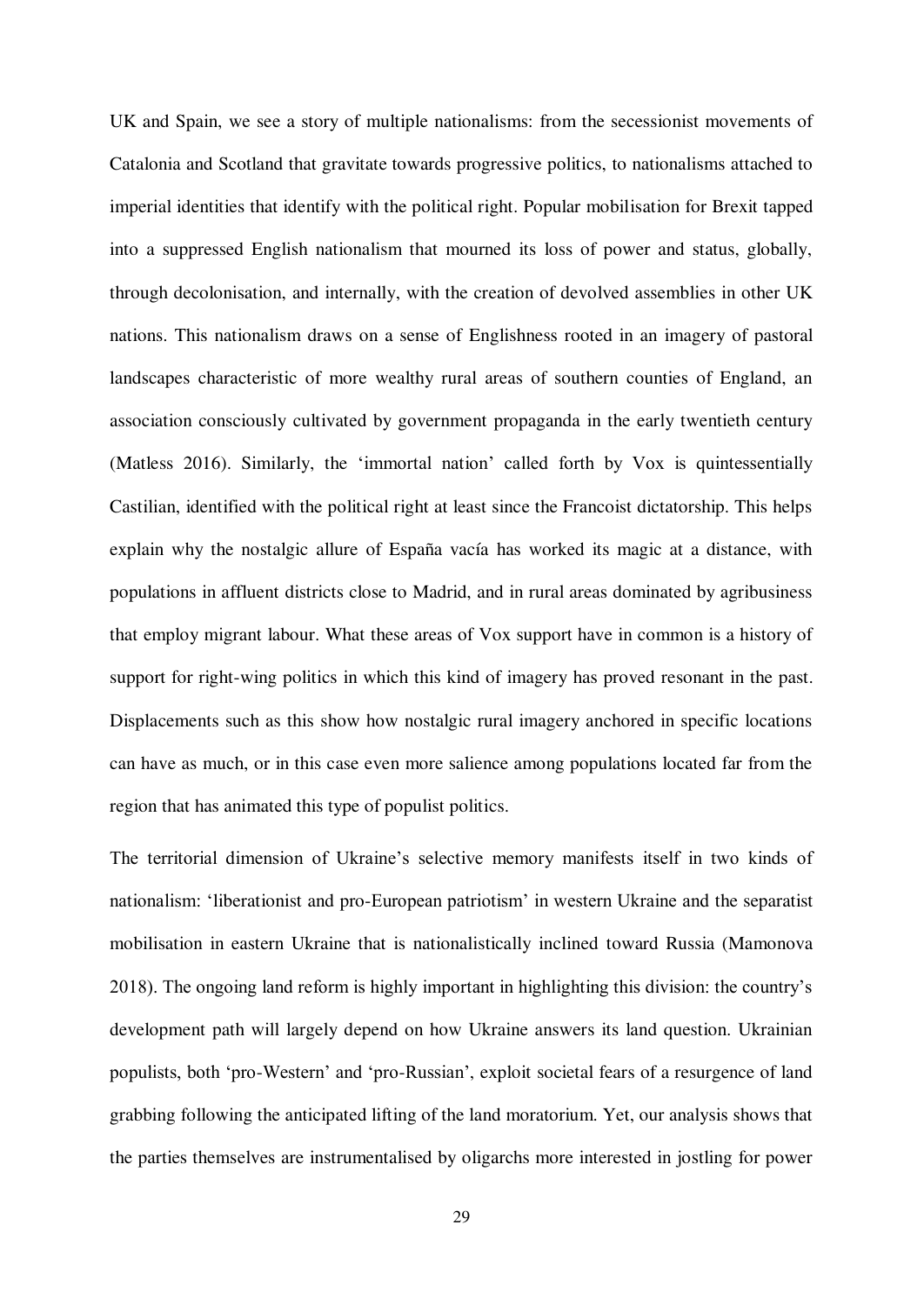than resolving the land question. In Germany, the east-west divide defines the character and intensity of nationalist mobilisation (eastern German society is more tolerant towards everyday expressions of authoritarian and nationalistic attitudes, than western German population). Besides that, the territorial division highlights the longstanding politico-cultural lines of conflict in Germany: between the cosmopolitan Western regions and conservative areas in the interior of the country, between the industrial North and the agricultural South, and, generally, between urban and rural regions (Vorländer *et al*. 2018).

#### *4.2. The Problem with Democracy*

Our four cases highlighted several shortcomings in the system of representative democracy, both in terms of specific characteristics of electoral systems, and societal perceptions of the ideas of liberal (market-oriented) democracy. In Spain, the electoral system is key to understanding some paradoxical features pervading the political institutional representation of the countryside. Thus, whereas the electoral law privileges lowly populated (*i.e.* rural) provinces, the high percentage of vote (around 20%) required to obtain representation promotes the 'useful vote' to established parties, thus discouraging electoral competition and new entrants. This helps explain why rural and agrarian concerns are underrepresented in political and electoral debates even when the rural vote is overrepresented. On the other hand, the phenomenon of the useful vote places limits on the capacity of the electoral system to represent rural politics, for whereas political representation tends to be very stable, underlying political currents are much more volatile. Thus, if at some point there is a switch in political representation, with Vox or another right-wing populist party obtaining high voting percentages, this situation is likely to perpetuate in time. This underlying volatility can also be observed in the case of eastern Germany, where philo-Nazi settlers have taken advantage of the emptying of the countryside to achieve positions of municipal power, a circumstance that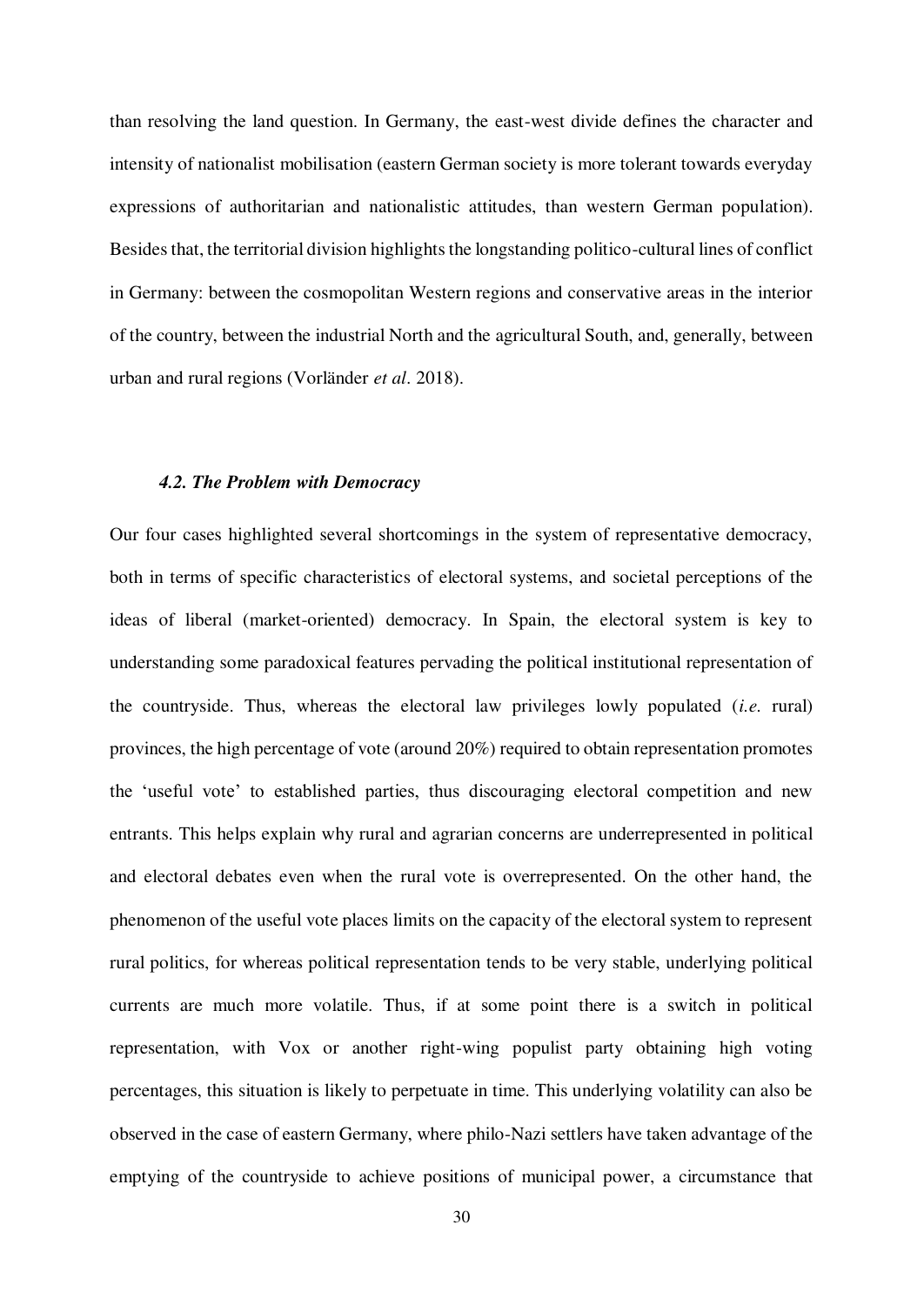suggests the importance of considering local-level electoral politics to understand the (quiet) rise of right-wing populism.

The paradox of political representation discussed for the Spanish case is clearly at play in the UK case. The UK's two-party system has traditionally been regarded as inherently discouraging of political extremes as it rewards parties able to build broad national appeal. 'No party, it was argued, could simply give up on half the electorate' (Drutman 2018). These assurances have unravelled in recent years with the rise of 'wedge politics', that is the use of emotional (wedge) issues to divide the electorate into two opposing sides. However, the electoral power of these divisive, emotional issues could only come into full force once they were played in electoral contests, such as referendums, that circumvent the established system of representation. This is perfectly illustrated in the redrawing of the country's political map in terms of 'Remain' and 'Leave' areas, a shift all the more remarkable given that the question of EU membership was previously a niche concern (Wellings and Baxingdale 2015). The unexpected surge in popularity of the 'Leave' cause, sufficient to tip the result towards a narrow Leave majority, came particularly from citizens holding socially conservative and/or authoritarian values (Norris and Inglehart 2019). As such, this reflected a previously unremarked geographical redistribution of political power from urban centres to rural areas and small towns whose voters were distributed across the electoral system 'more efficiently' (Beckett 2016).

In post-socialist European countries, systemic transformations were associated with the democratisation process, including the establishment and consolidation of democratic political institutions. As shown in the eastern Germany case, democracy is recognized by many as a desired form of governance, yet it is still experienced as 'foreign', 'borrowed from the West'. This (mis)impression grounded the societal support for national variations of democracies 'with adjectives', such as illiberal democracy in Hungary or sovereign democracy in Russia (see Mamonova [2019]). The illiberal turn in Eastern European political development is not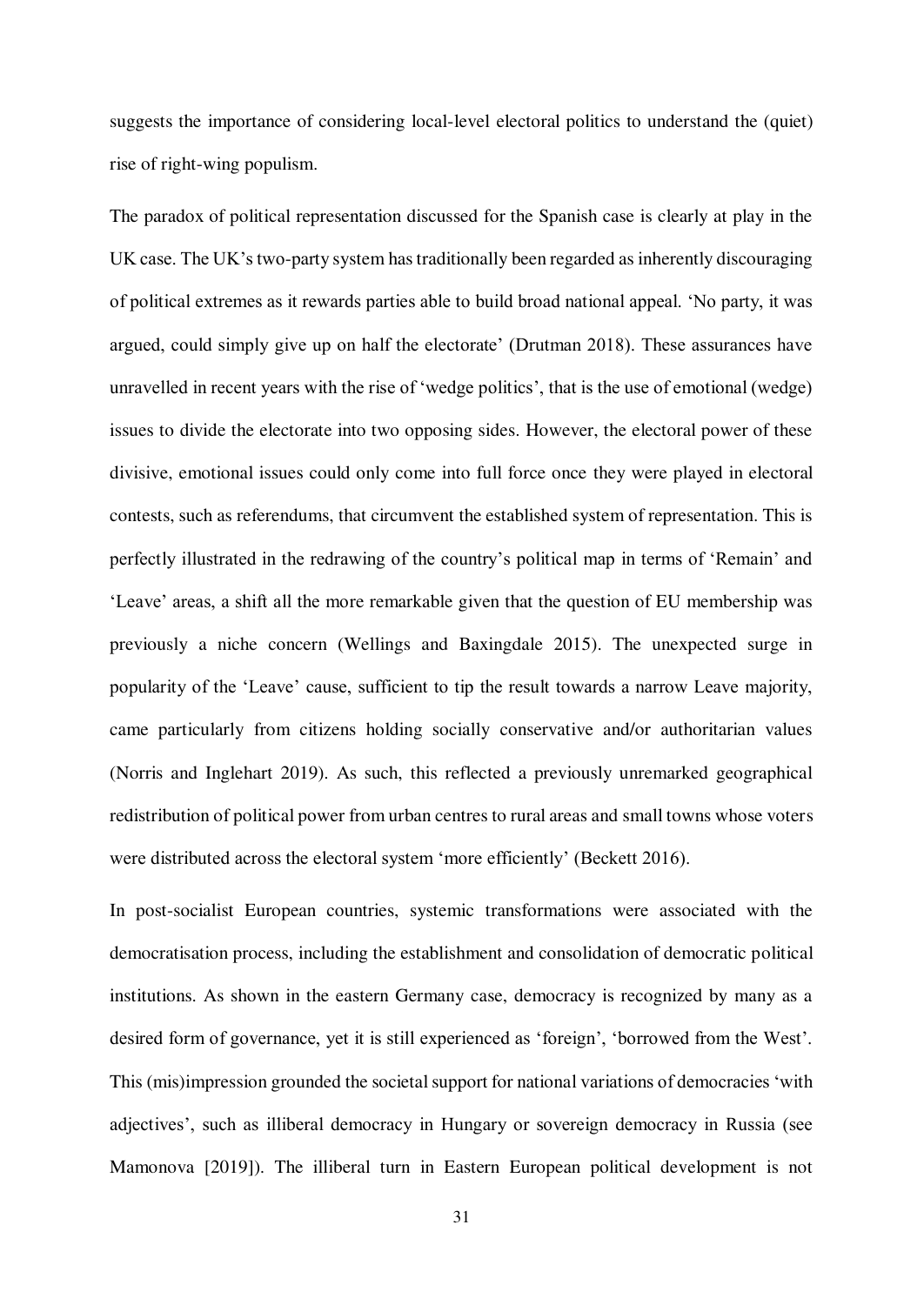surprising. According to Humphrey (2002, 12), the ongoing capitalist development in postsocialist countries is not unidirectional: 'there is rather an unpredictable propensity to 'turn back', or at least resolute refusal to abandon values and expectations associated with socialism'.

The Eastern European 'reverse wave' of democratic breakdowns is also related to the ways of how democracy is operationalised within the European Union. Klumbyte (2011) argued that rising nationalism in Central and Eastern Europe is embedded in the power politics of Europeanization. The post-socialist European countries are typically portrayed as 'less advanced [...] and imaginary provinces of the EU' and that their political and economic interests are often sacrificed in favour of Western Europe (*ibid*, 869). The unequal distribution of power, authority, and privilege within the EU results in societal reassertions of national superiority and its newly rediscovered 'Easternness'. In Ukraine, however, the politics of national redefinition are related to the country's association with the EU. Yet, the recently ratified EU-Ukraine Association Agreement requires liberalisation of the Ukrainian land market, which, in turn, triggered societal fears about foreigners buying up the 'fertile arable land' that is an intrinsic part of Ukrainian national identity.

The problem of the political representation of rural dwellers - codified in Marx's infamous reference to the 'sack of potatoes' - is one of the central concerns of some of the foundational references of critical agrarian studies, such as Wolf (1969) and Moore (1966). The distance towards the capitalist, state and seigneurial powers to which the peasantry has been historically subordinated is experienced both as a curse and an aspiration: 'The peasant utopia is the free village, untrammeled by tax collectors, labor recruiters, large landowners, officials. Ruled over, but never ruling, they also lack acquaintance with the operation of the state as a complex machinery, experiencing it only as a "cold monster" (Wolf 1969: 294). Our cases suggest that rural areas and groups have historically developed particular political dynamics and cultures that democratic mechanisms of representation are seldom able and often unwilling to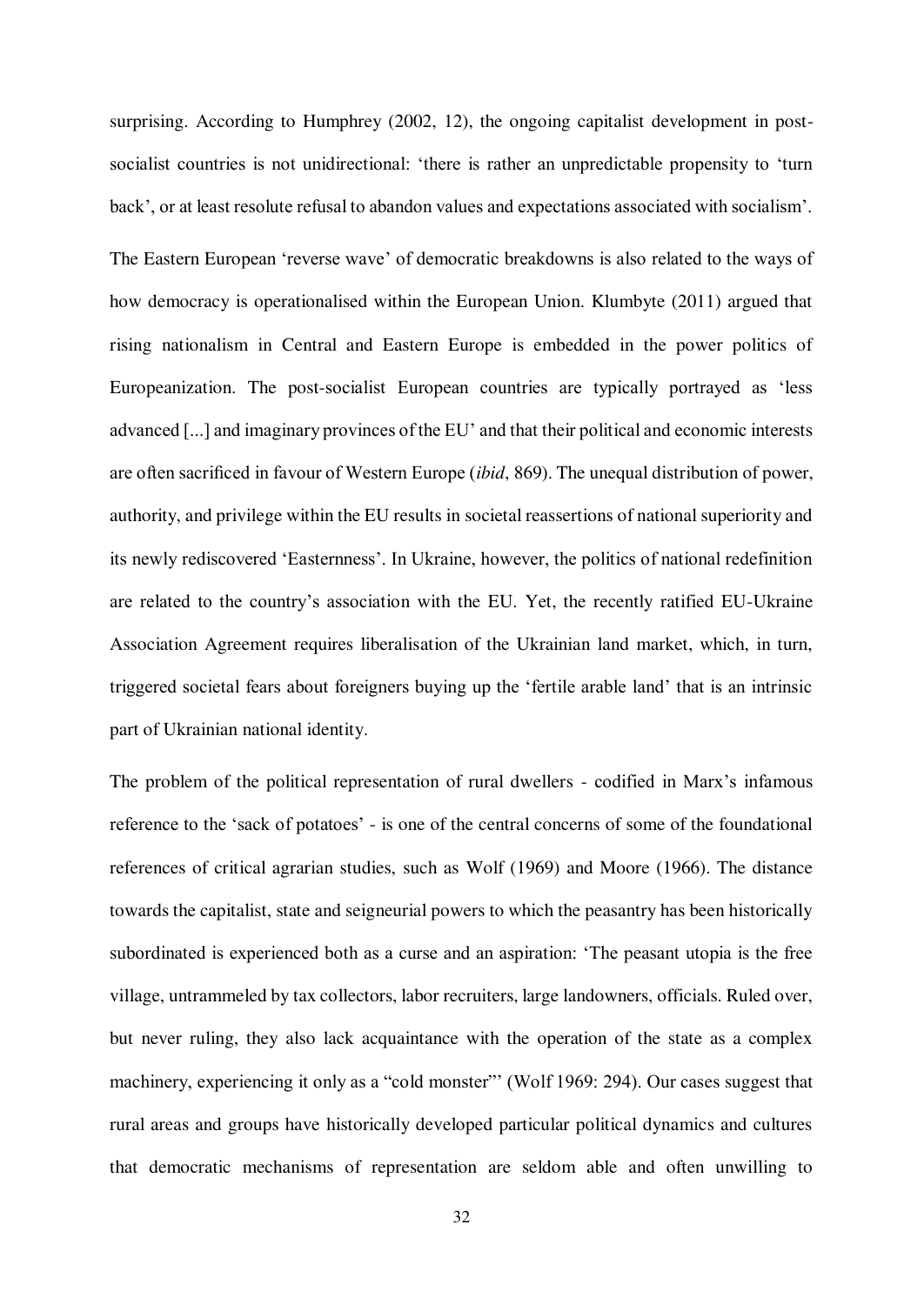acknowledge, and in so doing they open the door for the siren songs of right-wing populists promising direct representation and the righting of historical wrongs through a strong leadership.

#### *4.3. Inequalities and Politics of Emotion*

European rural dwellers tend to suffer from three interconnected forms of inequality, which we may call economic, social, and cultural. Cultural inequality is expressed in the mainstream rejection of some of the practices and values that rural populations hold (local traditions, hunting, etc.), but also with the stigma of backwardness (often coupled with that of apoliticism) associated with rural living, peasant identities, and farming livelihoods. These stereotypes have a material base in the other two forms of inequality: economic inequality (*i.e.* the progressive impoverishment of the European countryside) and social inequality (the fact that basic social infrastructure – such as hospitals, schools, communications and transport – is crumbling or simply lacking). These inequalities are inseparable of the growing feeling among the rural population of being abandoned and disrespected, leading to resentment and shame. Right-wing politicians have shrewdly oriented this powerful emotional reservoir towards their own exclusionary agenda, as indicated in the cases of eastern Germany and, to a lesser extent, Spain. The highlighted inequalities intertwine with anxieties over how the future may unfold. Fear of the future is most acutely felt by groups that anticipate precarisation. It is the threat, more than the actuality, of declassement, or loss of social and material status, that induces feelings of shame and resentment. In this regard, nostalgia is rather a restorative discourse, through which an individual reclaims one's own dignity and respect (Klumbytė 2010). As noted in the UK example, this is often gendered. Even though men are at a greater advantage overall in the labour market, they feel more threatened as their advantages are linked to the currently receding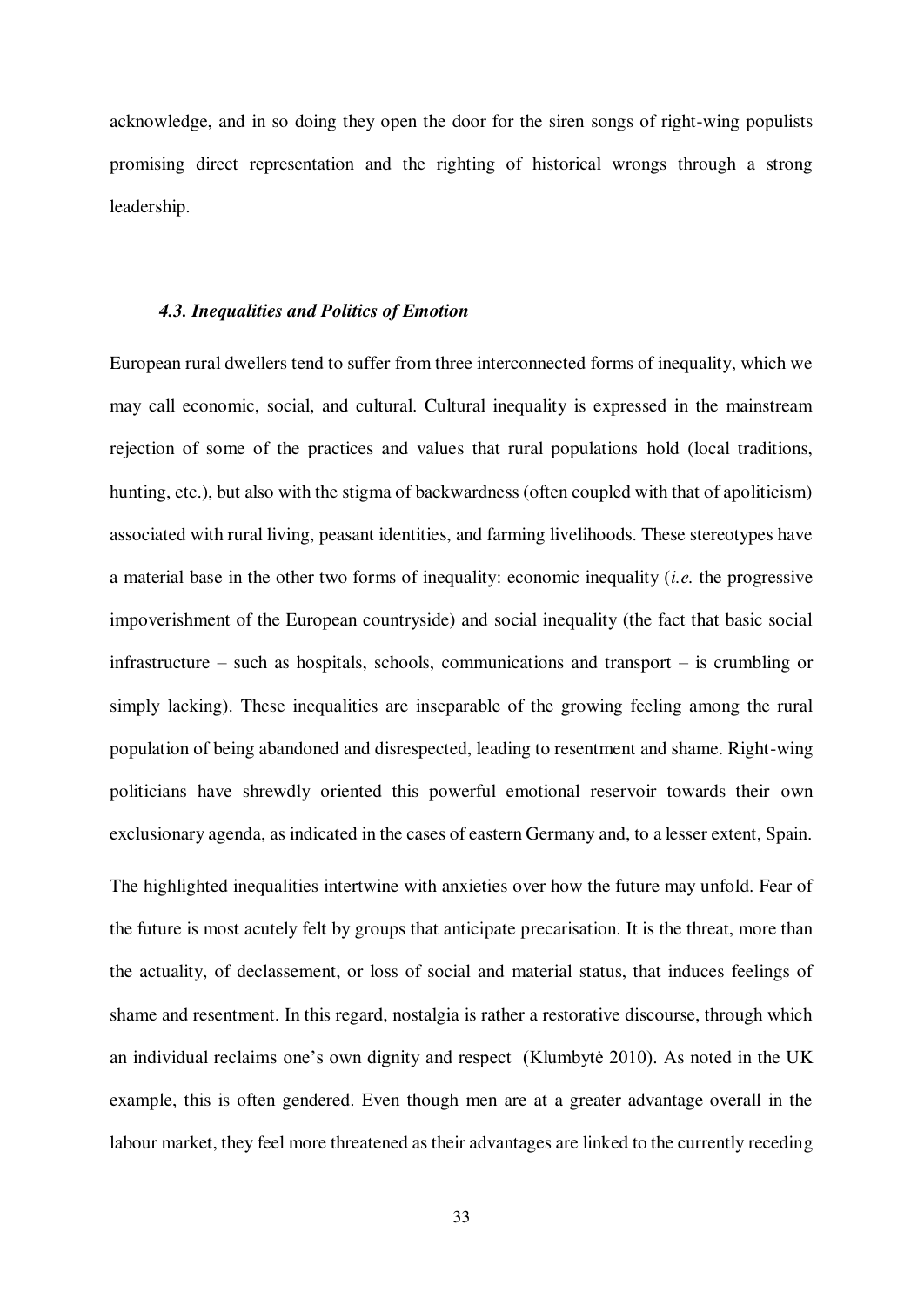jobs, while new jobs have been in service industries where they do not enjoy the same advantage relative to women (Salmela and von Scheve 2017).

As evident from our study, right-wing politicians capitalise on the nostalgia for the past. They often utilize false notions of a common European - or in the case of the UK, exceptionalist Anglo-British - history and Christian heritage to justify their xenophobic, anti-immigration, anti-globalization, and monoculturalist political attitudes. Such politics of emotion manifest themselves in Vox's motto to 'Make Spain Great Again' and Brexit slogan 'Take back control'. Right-wing politicians often blame Muslim minorities and refugees for stripping prosperity, job opportunities, and public services from local people. However, as the case study of eastern Germany demonstrates, resentments towards Islam and Islamisation are not central motivations for right-wing supporters. On the contrary, Dresden protesters joined the far-right PEGIDA movement not because but despite its anti-Islam agenda. Thus, we argue that socio-economic inequalities are the fundamental driving force in defining political cleavages and conflicts in rural Europe today.

The emotional appeals drawing on rural imagery can have a broader appeal where such imagery is evocative of a national identity. Particularly where this identity is based on a notion of nationhood that is somehow under threat. This is evident in Ukraine, where populists use emotional appeals like 'don't sell the fatherhood' and forecast a decay of Ukrainian villages and, by extension, Ukrainian nation if the moratorium on land sales is lifted. In the UK case, UKIP's politicisation of traditional rural landscapes perceived as under threat from 'politicallycorrect' environmentalists was prefigured by the reactionary rural movement spearheaded by the Countryside Alliance in the late 1990s and early 2000s, which saw itself as an emotional response to a left of centre government claiming legitimacy to legislate on matters affecting ways of life in the countryside (Woods 2010).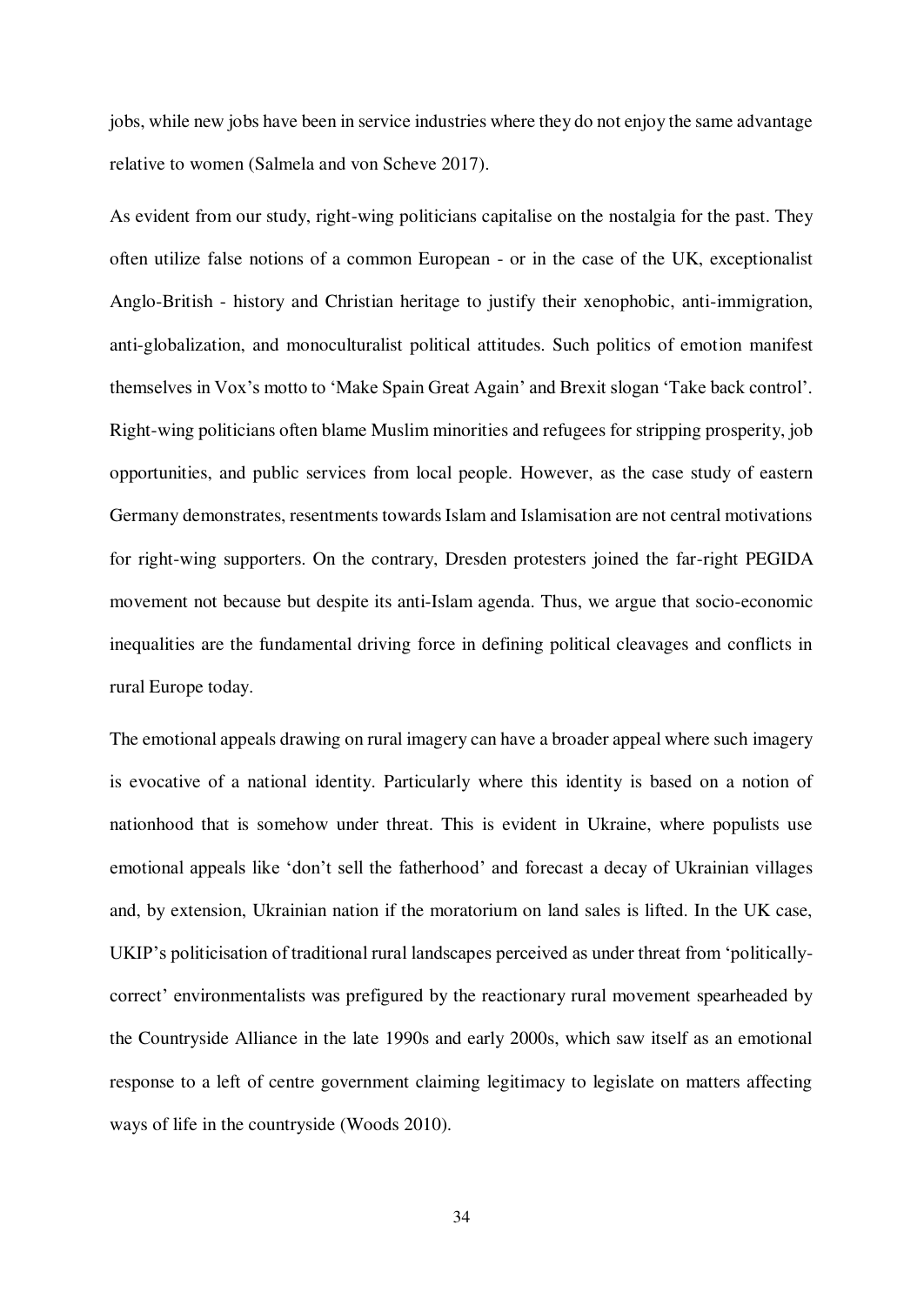The connection between inequality and emotion allows many classical themes of agrarian studies to be reconsidered. How rural residents cope with and make sense of the changes within their communities influence their self‐definitions, perspectives on rural life, and previously taken‐for‐granted notions of gender, racial‐ethnic, and class relations (Naples 1994). Although the themes of gender, class and ethnicity have only been briefly touched upon in this paper, our research highlighted the need to understand how inequality and politics of emotions translate into distinct political affects that can be mobilized in multiple and contradictory directions.

## *4.4. The Role of 'Emptiness'*

The phenomenon of 'emptiness' found across rural Europe is a concrete historical formation that has arisen as a result of neoliberal policies that draw capital away from regions with a low rate of profit. It has been particularly severe in countries where socialist modernity has been replaced by a capitalist modernity that has failed to live up to its promises (Dzenovska 2020). In the eastern Germany case, for example, initial speculative activity soon waned and regions like rural Saxony came to resemble a 'socio-economic vacuum'. Its inhabitants' sense of relative disadvantage in an otherwise wealthy country made them receptive to incoming settlers whose right-wing ideology is embedded in a homely conservatism that coheres with rural traditions and promises to bring 'dying villages' back to life. Through this rural activism that appears apolitical – embodying principles of hard work, neighbourliness, and family values – the neo-Nazi settlers are able to stifle support for progressive politics that, in contrast, appears to threaten the rehabilitation of rural traditions of which the settlers are now the defenders.

The case of Spain provides an interesting contrast with eastern Germany. Right-wing populists attempted to mobilize the apparently neutral idea of 'empty Spain', but left of centre parties were able to reframe this discourse to one that centred on a rural Spain 'emptied' by failed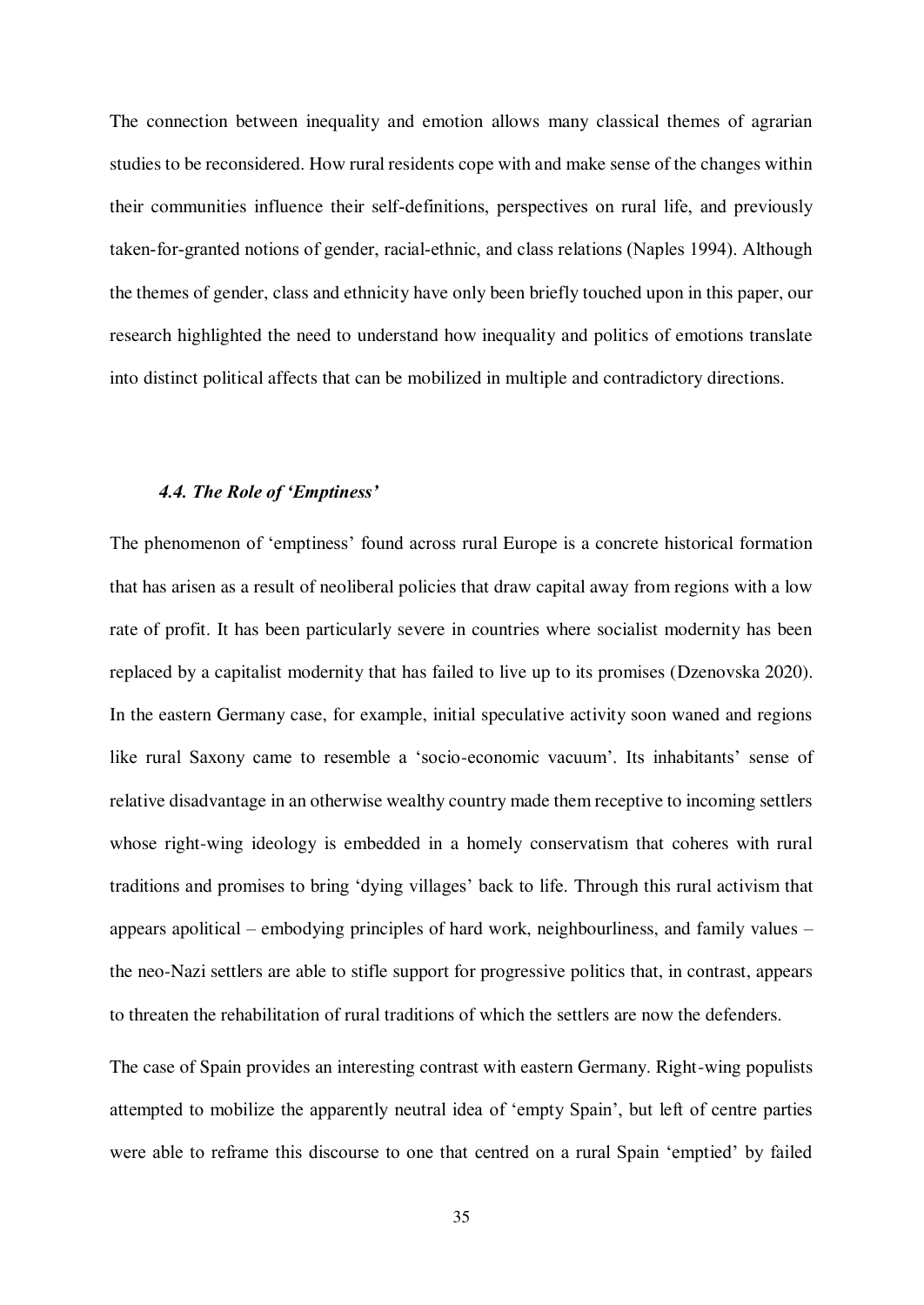neoliberal policies. For Fernández (2019b) this achievement signalled that 'a new political subject entered the scene, one that situated the territorial debate in broader terms.' Furthermore, the name with which this demonstration was branded – 'The Revolt of the Emptied Spain' – makes evident that emotional politics are not the exclusive patrimony of the populist right, and that multi-class, left-leaning alliances can (perhaps should) also aim to mobilize feelings of indignation that have long been brewing in a politically-neglected countryside ravaged by depopulation and decades of neoliberal restructuring.

In the UK, the Brexit mobilisation drew on an idealised image of rurality anchored in rural areas that represent the winning side of neoliberal globalization: gentrified landscapes within commuting distance of thriving urban centres in the South of England. While the term emptiness may not have acquired the same salience here as in Spain, these areas have increasingly been emptied of viable employment and affordable housing for the rural working class in this 'consumption countryside' (Marsden 1999). Nevertheless, as in the case of Spain, the strongest support for Brexit came from a very different rural region; one that has been transformed by an intensification of agricultural production driven by the demands of supermarket chains (Rogaly 2008). Indeed, while the rural vote for Brexit was higher than for the country as a whole (55% as opposed to 52%), the highest polls for exiting the EU (between 70-75%) were in constituencies in Lincolnshire (Electoral Commission 2016). With some of the best agricultural land in the country, much of the farming in this county is highly mechanised, with the exception of horticulture producers to the south of the county that rely heavily on seasonal migrant labour from other EU countries (Kaufmann 2016).

Ukrainian and Eastern Germany's rural emptiness is part of the larger process of post-socialist reconfiguration of political and economic power under neoliberal capitalism. The emergence of stagnant 'dying villages' used to be discussed as a temporary side-effect – an unavoidable 'correction' on the way of 'a return to normality' and 'catching-up with the West'. Yet, as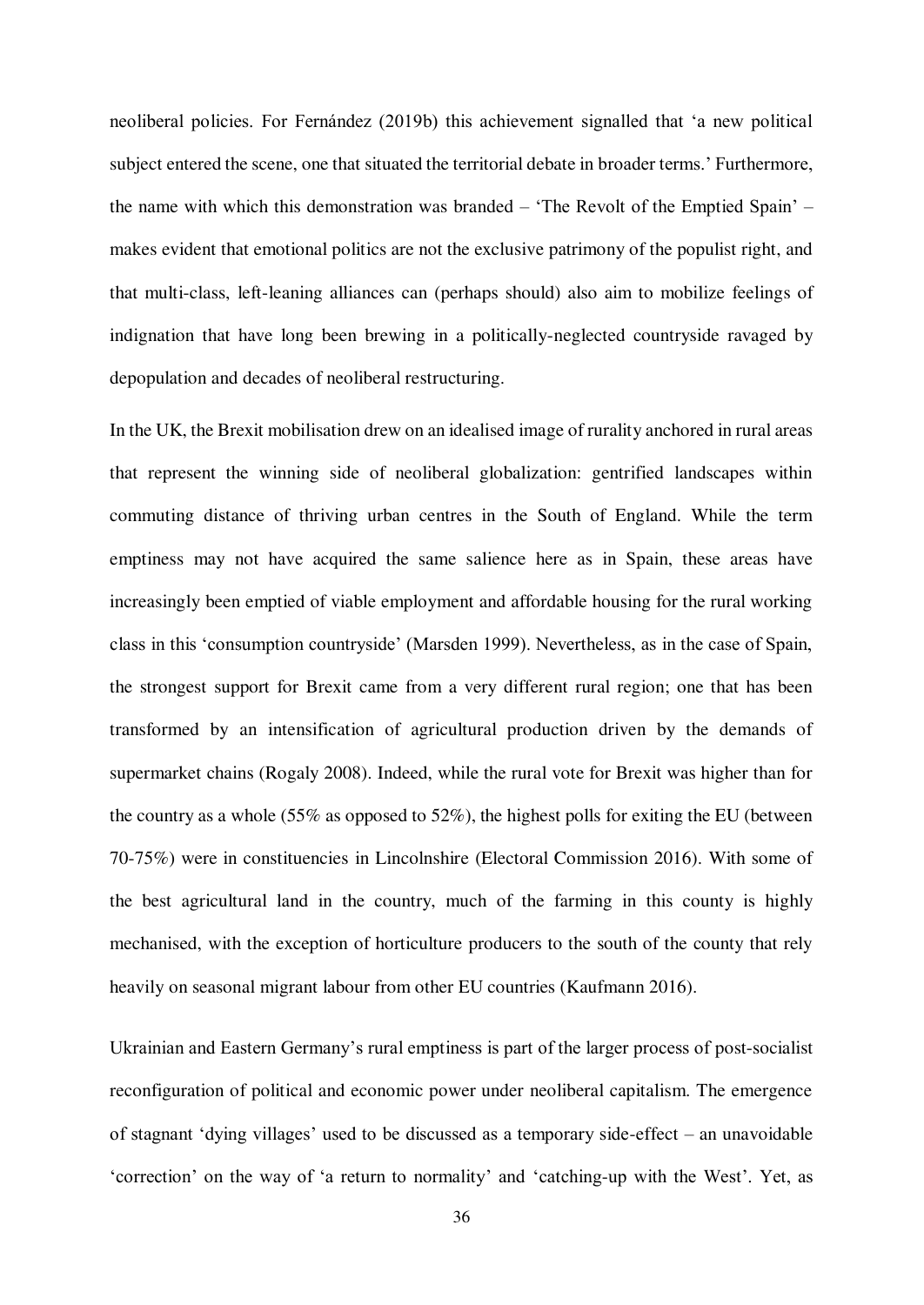Dzenovska (2020, p.11) rightly pointed out, post-socialist emptiness cannot be fixed via reintegration or catching up, it is rather a path towards a 'radically different future' in which those who live the present will have no part. The societal disappointment with the liberal politics of post-socialist transition and the elites responsible for implementing these reforms is ardently manipulated by populist political parties and nationalist movements for their political gains.

The theme of emptiness connects with processes of capitalist domination and appropriation of rural landscapes, which has been a central topic of recent research in critical agrarian studies (see, for instance, Borras et al. 2011). The production of emptiness needs to be analyzed as part of capital's tendency to produce uneven development (Walker 1978; Harvey 1999): Spatial differentiation and capital mobility result in concentration of capital flows and statecraft in 'global cities', while places of low use-value for capital become the zones of 'emptiness' (Dzenovska 2020; Harvey 2014). The tendency to view rural emptiness in Eastern Europe as a byproduct of 'catching up' obscures a more likely explanation; that the postsocialist transition has in fact 'propelled Eastern Europe from Europe's past to Europe's future'. Today, the region is 'ahead [of] rather than behind' the rest of Europe 'with regard to implementing radical neoliberal reforms' (Dzenovska 2018, p. 24).

The 'lumpen geography of capital' (Walker 1978) produces at the same time an uneven development of the surplus population - a new 'class' of 'three nothings' — no land, no work, no social security (Walker 2008, Li 2017). According to Li (2017; see also Smith 2011), these are people who find themselves 'surplus' to the needs of capital, hence highly vulnerable in a global economy organized on capitalist lines. In this context, the rise of regressive populism may be interpreted as a form of revolt of some sections of the 'surplus population' against the existing capitalist order. Thus, our cases suggest the need to analyse how processes of capitalist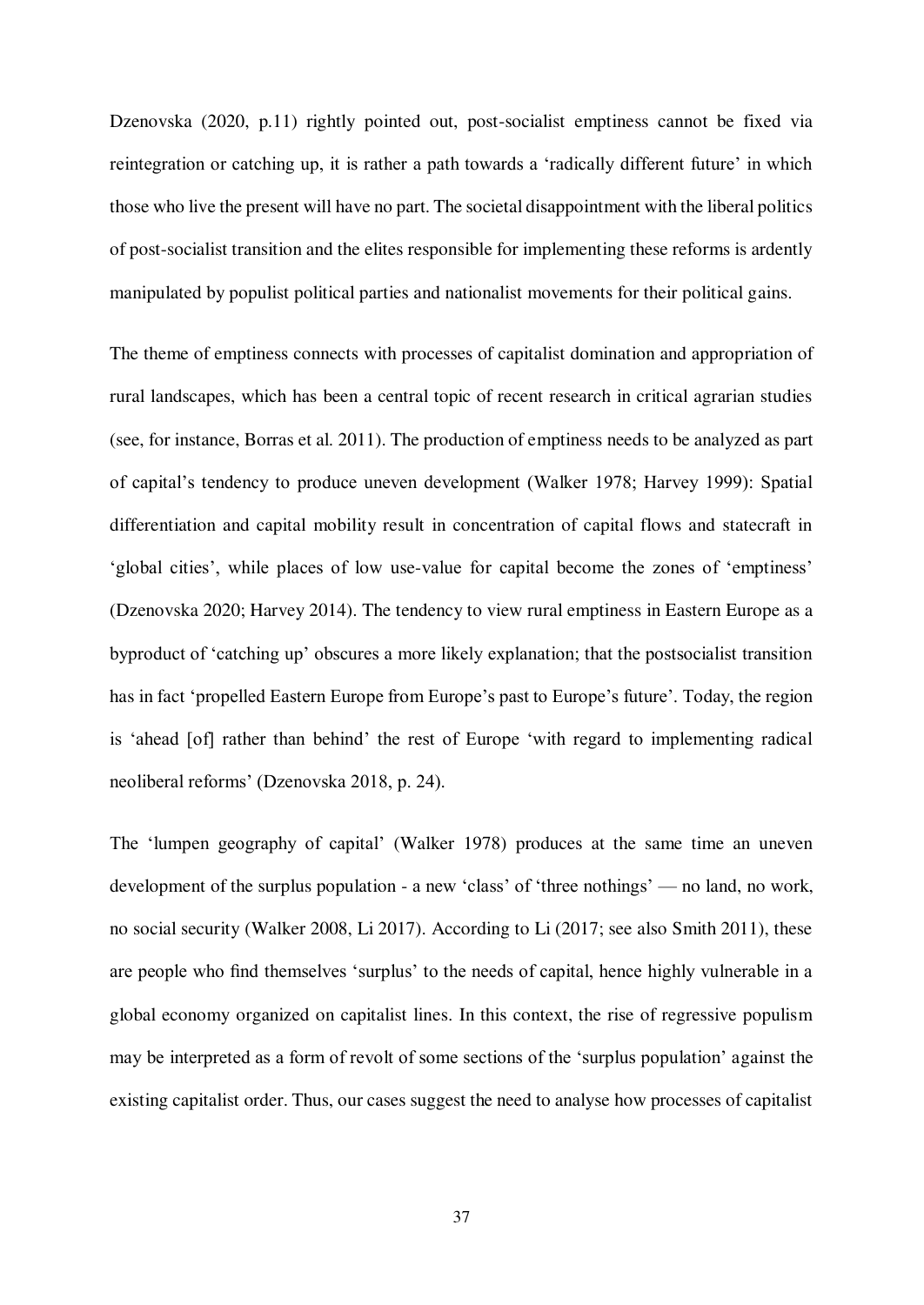development and appropriation generate specific forms of political subjectivity that can either support or challenge the existing status quo.

#### **5. Conclusion**

This study depicts various manifestations of what we call 'actually existing' right-wing populism. Based on empirical insights from eastern Germany, Spain, the United Kingdom and Ukraine, we explored how xenophobic nationalist tendencies unfold in different contexts and what role agriculture and rural imageries play in this process. We demonstrate that rural communities are severely affected by the crisis of globalised neoliberal capitalism and the related crisis of representative democracies, which triggered rural resentment against the existing order. This resentment manifests itself in rural support for right-wing populist parties and in grassroots nationalist movements. We analysed various drivers of populist success, including some contextual factors (rural 'emptiness', socio-economic inequality, particularities of electoral systems, outcomes of post-socialist 'return to normality', politics of Europeanization) and citizens' perceptions of social reality (selective memory, subjective experiences of democracy, national redefinition, politics of emotions).

We conclude that the forms that right-wing populism takes vary widely, therefore, solutions to these dangerous trends should be context-specific, grounded in the social fabric and culture of the locale. We believe that top-down 'one size fits all' strategy would not be effective. The resistance and alternatives should come from below. In the examples of Spain and Ukraine, we demonstrate how progressive left-leaning rural social movements were able to contest the rightwing narratives and stream them in more progressive directions.

# **Acknowledgements**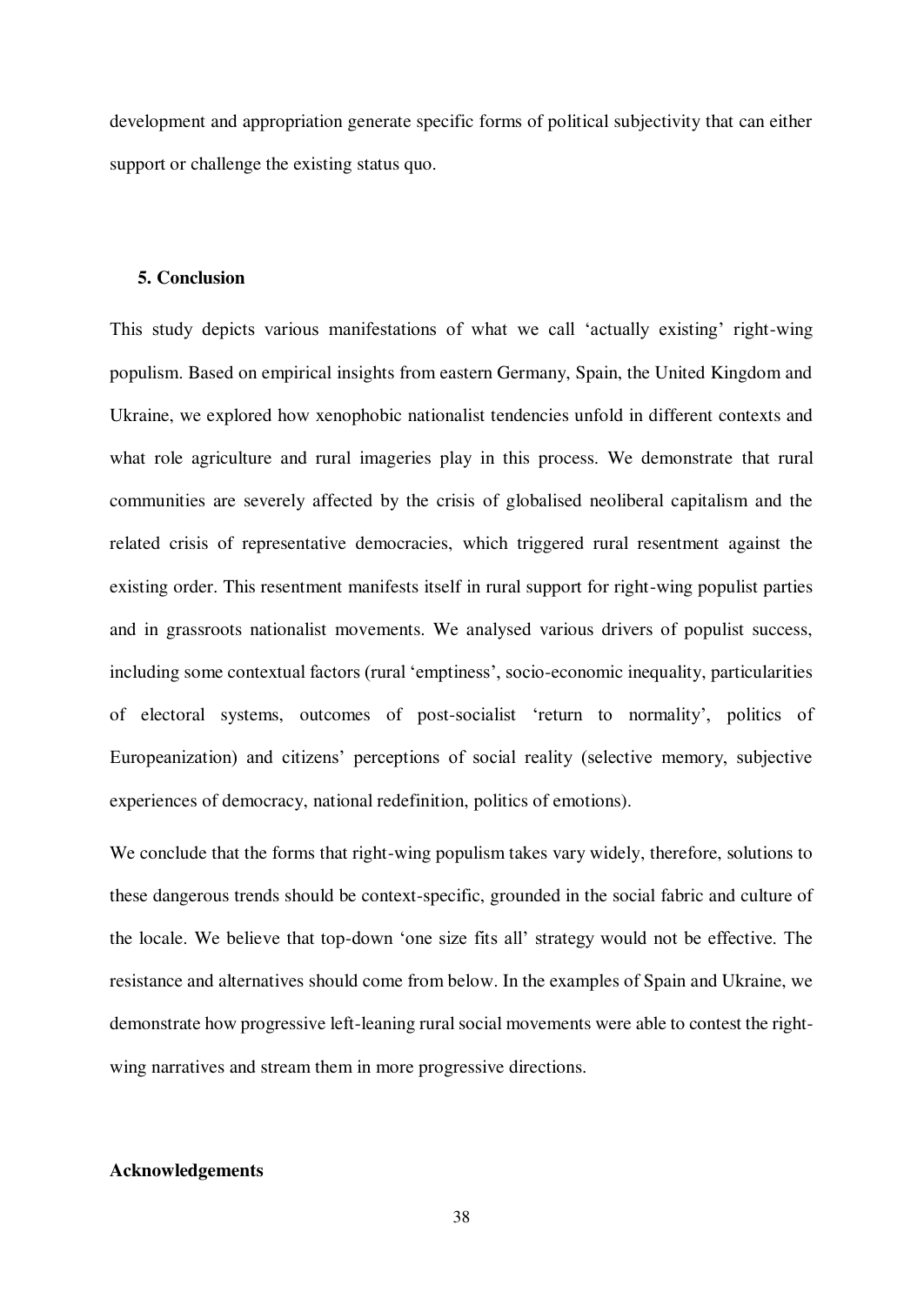The authors would like to thank Dr. Olena Borodina and Dr. Andrii Martyn for their valuable insights on the contemporary developments in Ukraine. We thank Dr. Ramona Bunkus, Prof. Dr. Insa Theesfeld and Dr Bernhard Forchtner for sharing their opinions and recent literature on the far-right movements in eastern Germany. We would also like to thank Fernando Fernández, Paul Nicholson, Pep Riera and the team of Soberanía Alimentaria for sharing their views on political developments in Spain. We are also grateful to the Journal's chief editor Prof. Jun Borras and other colleagues from the Emancipatory Rural Politics Initiative (ERPI) for initiating the Forum on "Authoritarian populism and the rural world", of which this paper is a part.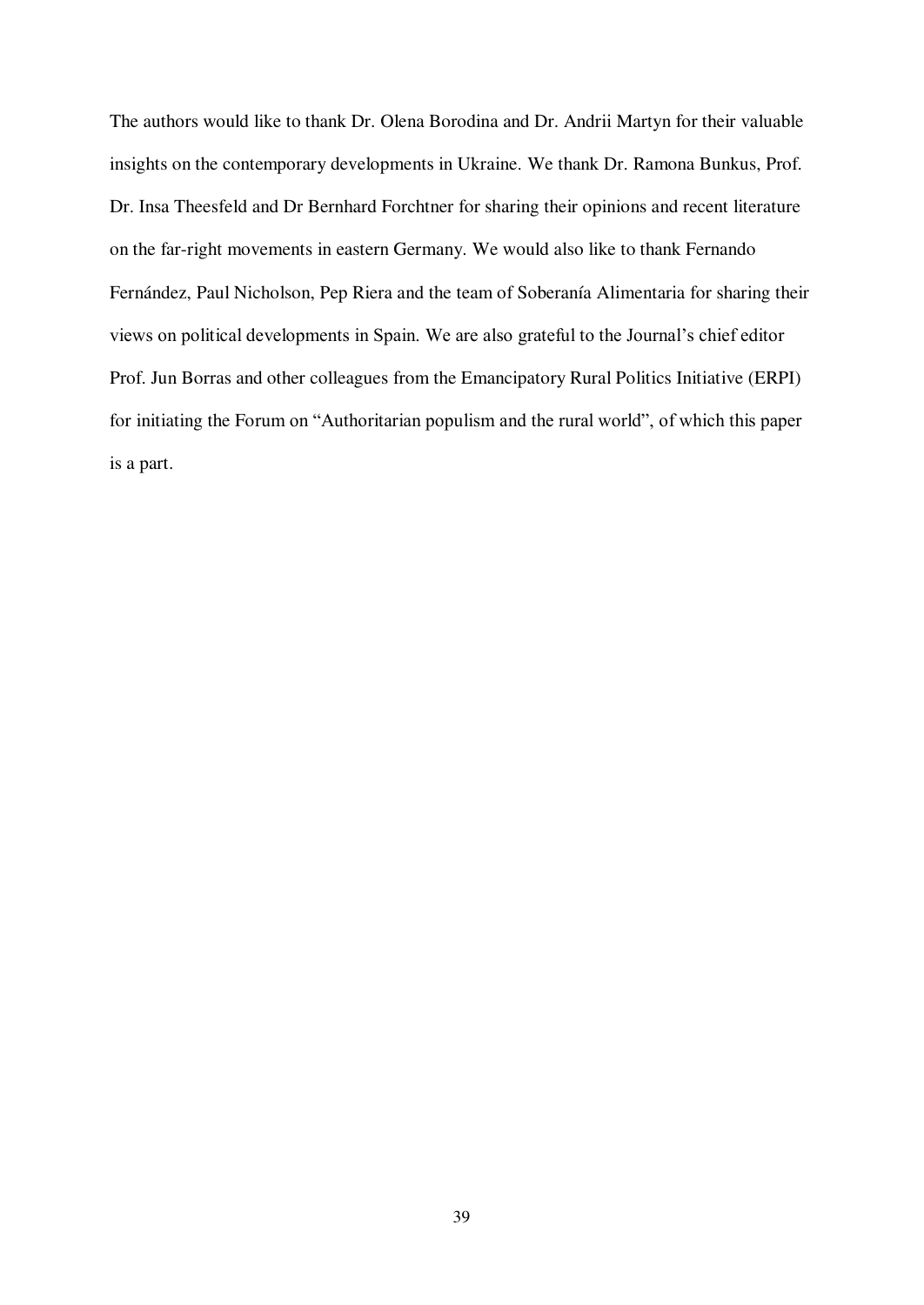#### **References**

AgroPolit. 2019. The 2019 Parliamentary Election: an Analysis of the Agrarian Programmes of 22 Political Parties [https://agropolit.com/spetsproekty/580-parlamentski-vibori-2019](https://agropolit.com/spetsproekty/580-parlamentski-vibori-2019-analiz-agrarnoyi-chastini-politichnih-program-22-partiy) [analiz-agrarnoyi-chastini-politichnih-program-22-partiy.](https://agropolit.com/spetsproekty/580-parlamentski-vibori-2019-analiz-agrarnoyi-chastini-politichnih-program-22-partiy)

Anderson, B. 1991. *Imagined communities: reflections on the origin and spread of nationalism*. London: Verso.

Balachuk, I. 2019. They Brought a Coffin with a Corpse of a Pig and Wreaths in front of the Verkhovna Rada https://www.pravda.com.ua/news/2019/11/13/7231819/.

Baka, J. 2017. "Making space for energy: wasteland development, enclosures, and energy dispossessions". *Antipode 49*(4): 977-996.

Bale, T. 2016. 'Banging on About Europe': How the Eurosceptics Got their Referendum. https://blogs.lse.ac.uk/politicsandpolicy/banging-on-about-europe-how-the-eurosceptics-gottheir-referendum/.

Borras Jr, Saturnino M., R. Hall, I. Scoones, B. White, B. and W. Wolford. 2011. "Towards a better understanding of global land grabbing: an editorial introduction." *The Journal of Peasant Studies* 38(2): 209-216

Beckett, A. 2016. From Trump to Brexit, Power Has Leaked from Cities to the Countryside. https://www.theguardian.com/commentisfree/2016/dec/12/trump-brexit-cities-countrysiderural-voters.

BMWi (Bundesministerium für Wirtschaft und Energie) 2019. Annual Report of the Federal Government on the Status of German Unity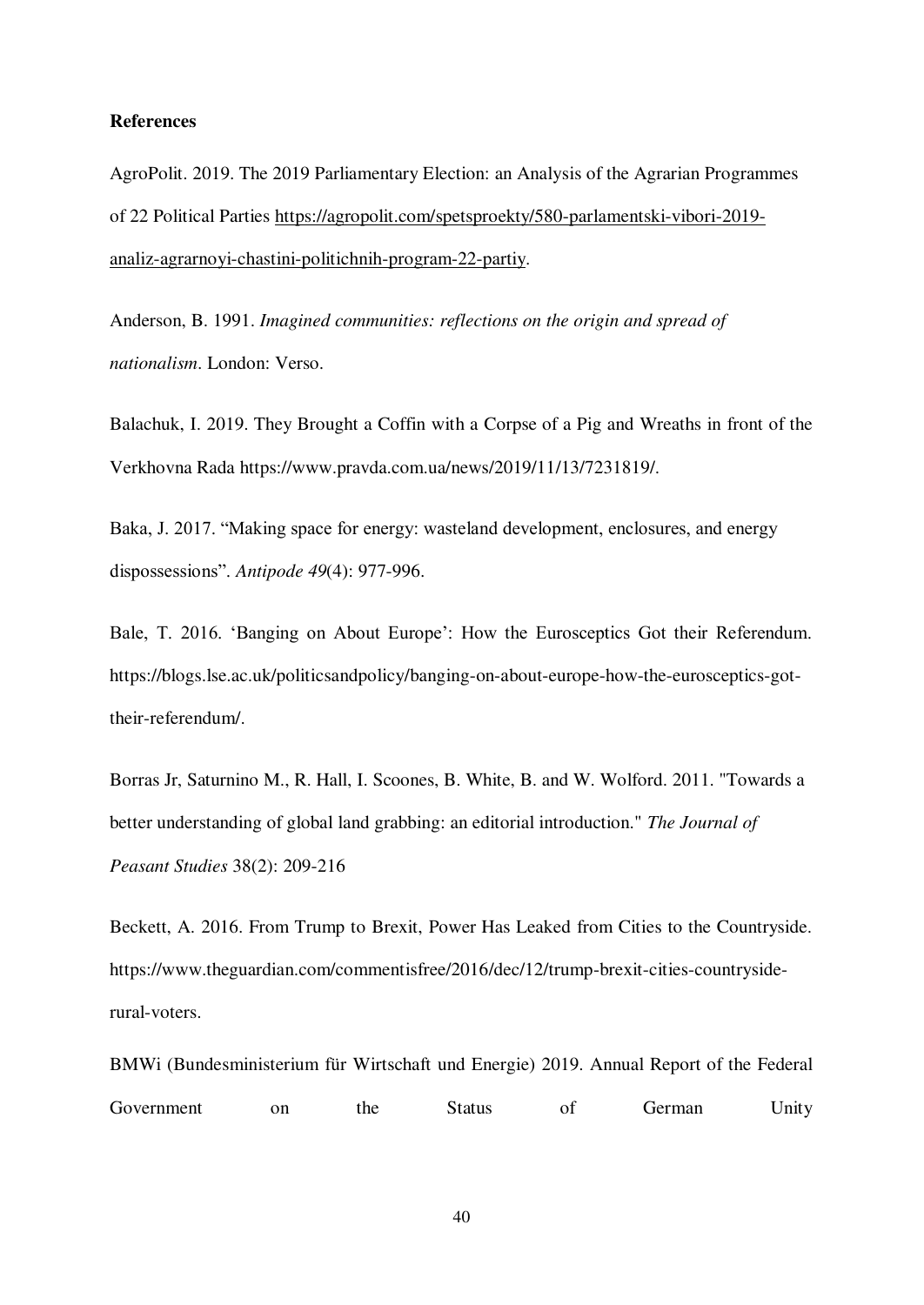https://www.bmwi.de/Redaktion/EN/Publikationen/annual-report-of-the-federal-governmenton-the-status-of-german-unity.pdf? blob=publicationFile&v=4.

Boin, A., Ekengren, M. and M. Rhinard. 2020. "Hiding in Plain Sight: Conceptualizing the Creeping Crisis. Risk." *Hazards and Crisis in Public Policy* https://doi.org/10.1002/rhc3.12193.

Borras Jr, S. M. 2020. "Agrarian Social Movements: The Absurdly Difficult but not Impossible Agenda of Defeating Right-wing Populism and Exploring a Socialist Future*.*" *Journal of Agrarian Change* 20 (3): 3–36.

Brenner, N. and N. Theodore. 2002. "Cities and the geographies of 'actually existing neoliberalism'". *Antipode* 34(3): 349-379.

Brooks, S. 2019. "Brexit and the Politics of the Rural". *Sociologia Ruralis* <https://doi.org/10.1111/soru.12281>

Bunkus, R. and I. Theesfeld. 2018. "Land Grabbing in Europe? Socio-Cultural Externalities of Large-Scale Land Acquisitions in East Germany". *Land 7*(3) 98 [https://doi.org/10.3390/land7030098.](https://doi.org/10.3390/land7030098)

Bunkus, R., Soliev, I. and I. Theesfeld. 2020. "Density of Resident Farmers and Rural Inhabitants' Relationship to Agriculture: Operationalizing Complex Social Interactions with a Structural Equation Model". *Agriculture and Human Values* 37(1): 47-63.

Chatalova, L. and A. Wolz. 2019. Die Probleme der Anderen: Sind Landwirte für den ländlichen Raum zuständig? Berichte über Landwirtschaft-Zeitschrift für Agrarpolitik und Landwirtschaft. https://doi.org/10.12767/buel.v97i2.227.

CIS (Centro de Investigaciones Sociológicas) 2020, Barómetro Resultados. Available: http://www.cis.es/cis/opencm/CA/11\_barometros/depositados.js.

41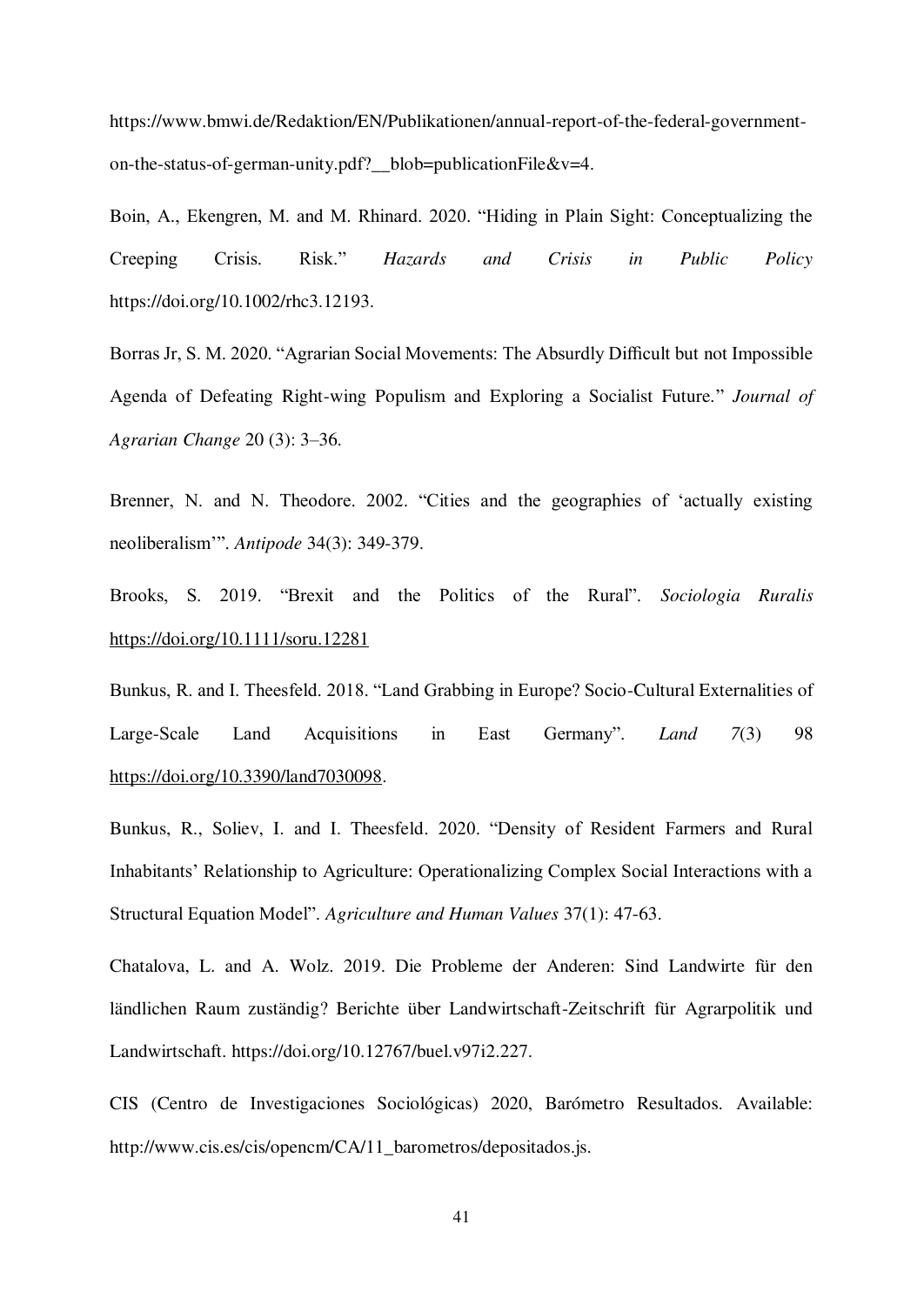Cortes-Vazquez, J.A. 2020. "In the Name of the People: The Populist Redefinition of Nature Conservation in Post-Crisis Spain". *Geoforum* 108: 110-118.

Cramer, K.J. 2016. *The Politics of Resentment: Rural Consciousness in Wisconsin and the Rise of Scott Walker*. Chicago, IL: University of Chicago Press.

Del Arco, M. Á. 2005. *Las Alas del Ave Fénix: La Política Agraria del Primer Franquismo (1936-1959)*. Granada: Comares.

Del Molino, S. 2016. *La España Vacía. Viaje por un País que Nunca Fue.* Madrid: Turner.

Dorling, D. 2016. "Brexit: The Decision of a Divided Country". *British Medical Journal,* 354 doi:<http://dx.doi.org/10.1136/bmj.i3697>

Drutman, L. 2018. Why America's 2-Party System is on a Collision Course with our Constitutional Democracy. https://www.vox.com/polyarchy/2018/3/26/17163960/americatwo-party-system-constitutional-democracy.

Dzenovska, D. 2020. "Emptiness: Capitalism without People in the Latvian Countryside". *America Ethnologist* 47(1): 10-26.

Dzenovska, D. 2018. Emptiness and its futures. *Focaal*, 2018(80), 16-29.

Edelman, M. and W. Wolford. 2017. "Introduction: Critical Agrarian Studies in Theory and Practice". *Antipode* 49(4): 959-976.

Electoral Commission. 2016. Results and Turnout at the EU Referendum. https://www.electoralcommission.org.uk/who-we-are-and-what-we-do/elections-andreferendums/past-elections-and-referendums/eu-referendum/results-and-turnout-eureferendum.

ESPON (European Spatial Planning Observation Network) 2020. Shrinking Rural Regions in Europe. Towards Smart and Innovative Approaches to Regional Development Challenges in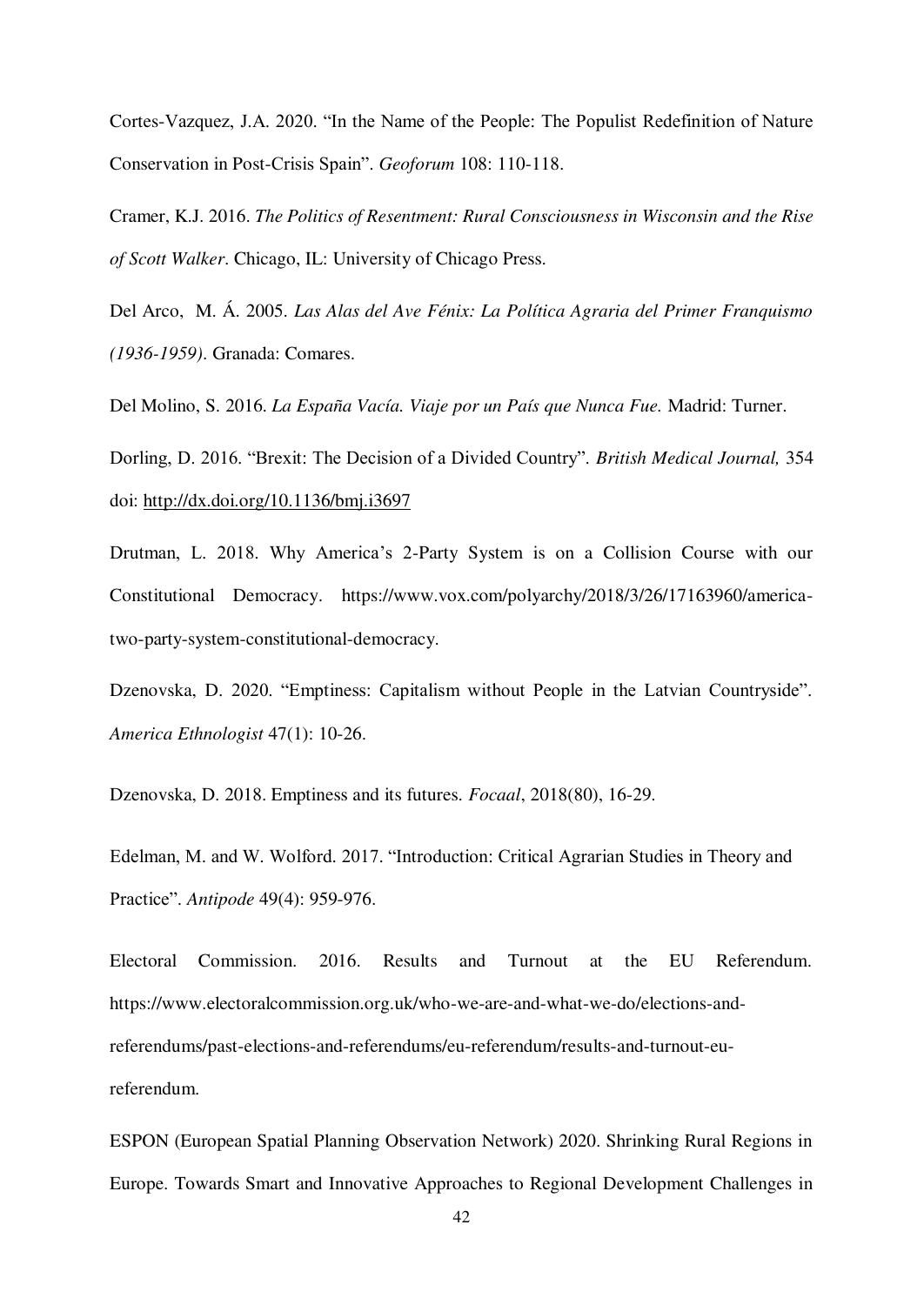Depopulating Rural Regions.

# [https://www.espon.eu/sites/default/files/attachments/ESPON%20Policy%20Brief%20on%20](https://www.espon.eu/sites/default/files/attachments/ESPON%20Policy%20Brief%20on%20Shrinking%20Rural%20Regions.pdf) [Shrinking%20Rural%20Regions.pdf.](https://www.espon.eu/sites/default/files/attachments/ESPON%20Policy%20Brief%20on%20Shrinking%20Rural%20Regions.pdf)

European Commission for Agriculture and Rural Development (2018) Annual Activity Report 2018 - Agriculture and Rural Developmen[t https://ec.europa.eu/info/publications/annual](https://ec.europa.eu/info/publications/annual-activity-report-2018-agriculture-and-rural-development_en)[activity-report-2018-agriculture-and-rural-development\\_en.](https://ec.europa.eu/info/publications/annual-activity-report-2018-agriculture-and-rural-development_en)

Eurostat 2020. Farmers and the Agricultural Labour Force. Statistics [https://ec.europa.eu/eurostat/statistics-](https://ec.europa.eu/eurostat/statistics-explained/index.php/Farmers_and_the_agricultural_labour_force_-_statistics#Fewer_farms.2C_fewer_farmers)

[explained/index.php/Farmers\\_and\\_the\\_agricultural\\_labour\\_force\\_-](https://ec.europa.eu/eurostat/statistics-explained/index.php/Farmers_and_the_agricultural_labour_force_-_statistics#Fewer_farms.2C_fewer_farmers)

[\\_statistics#Fewer\\_farms.2C\\_fewer\\_farmers.](https://ec.europa.eu/eurostat/statistics-explained/index.php/Farmers_and_the_agricultural_labour_force_-_statistics#Fewer_farms.2C_fewer_farmers)

Fernández, F. 2019a. Cómo Frenar el Avance de la Ultraderecha en el Medio Rural[.](http://eldiariorural.es/como-frenar-el-avance-de-la-ultraderecha-en-el-medio-rural/)  [http://eldiariorural.es/como-frenar-el-avance-de-la-ultraderecha-en-el-medio-rural/.](http://eldiariorural.es/como-frenar-el-avance-de-la-ultraderecha-en-el-medio-rural/)

Fernández, F. 2019b. La Ultraderecha Penetró en el Mundo Rural, Pero Hemos Logrado Frenar su Avance[. https://fernandofernandezsuch.wordpress.com/2019/06/09/la-ultraderecha-penetro](https://fernandofernandezsuch.wordpress.com/2019/06/09/la-ultraderecha-penetro-en-el-mundo-rural-pero-hemos-logrado-frenar-su-avance/)[en-el-mundo-rural-pero-hemos-logrado-frenar-su-avance/.](https://fernandofernandezsuch.wordpress.com/2019/06/09/la-ultraderecha-penetro-en-el-mundo-rural-pero-hemos-logrado-frenar-su-avance/)

Foote, N. 2020. Open-air markets ban: Another blow to struggling small farmers[.](https://www.euractiv.com/section/agriculture-food/news/open-air-markets-ban-another-blow-to-struggling-small-farmers/)  [https://www.euractiv.com/section/agriculture-food/news/open-air-markets-ban-another-blow](https://www.euractiv.com/section/agriculture-food/news/open-air-markets-ban-another-blow-to-struggling-small-farmers/)[to-struggling-small-farmers/](https://www.euractiv.com/section/agriculture-food/news/open-air-markets-ban-another-blow-to-struggling-small-farmers/) 

Franquesa, J. 2018. *Power struggles: dignity, value, and the renewable energy frontier in Spain.* Bloomington: Indiana University Press.

Franquesa, J. 2019. "The vanishing exception: Republican and reactionary specters of populism in rural Spain". *Journal of Peasant Studies*, 46(3): 537-560.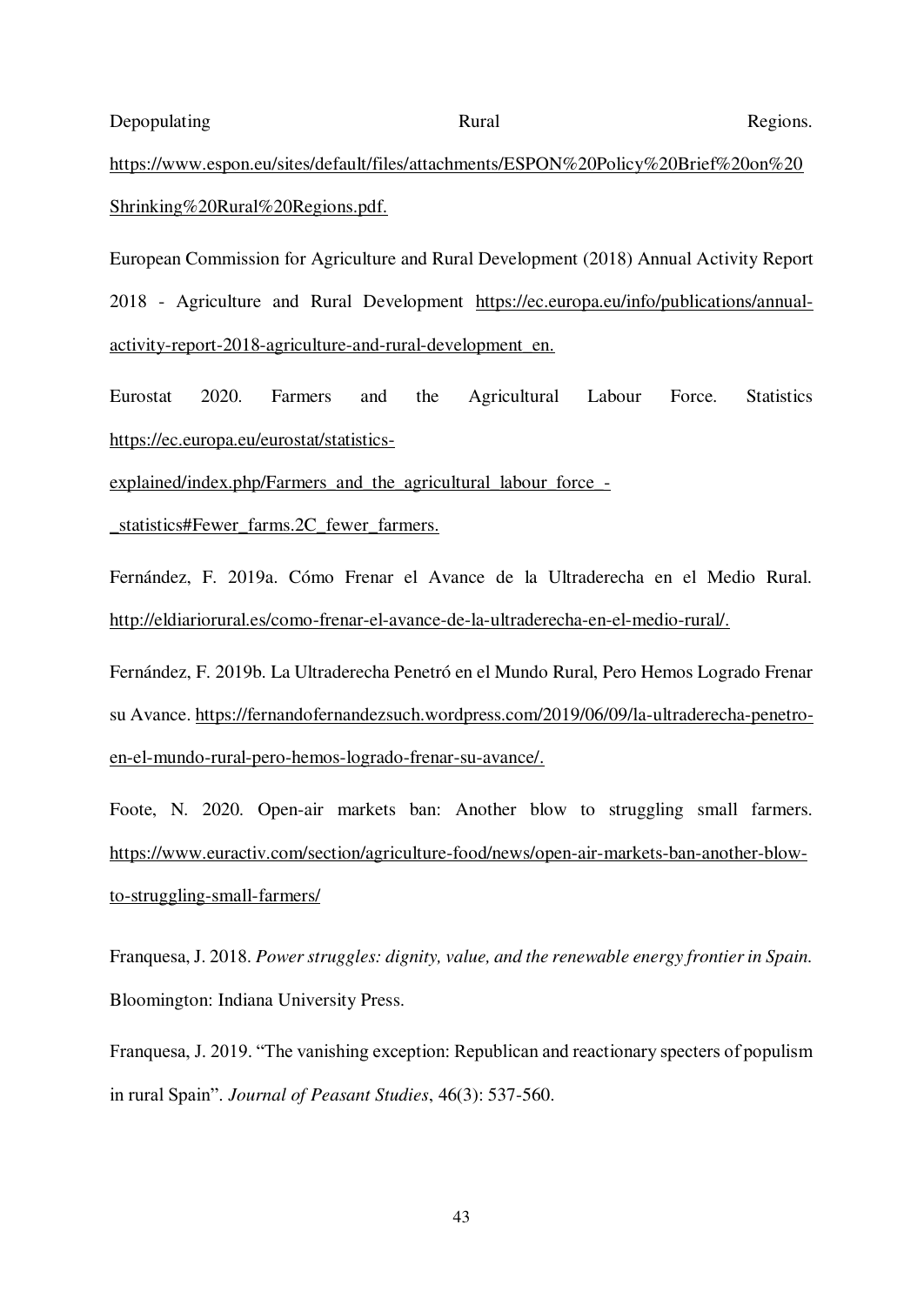Gallar, D. and I. Vara. 2010. "Desagrarización Cultural, Agricultura Urbana y Resistencias Para la Sustentabilidad". *PH Cuadernos* (26): 236-257[.](about:blank) 

Gil Grande, R. 2019. Los Políticos Luchan por el Voto de una España Vaciada que Clama por Subsistir. https://www.rtve.es/noticias/20190330/politicos-luchan-voto-espana-vaciada-clamasubsistir/1910540.shtml.

Glaser, E. 2016. In Defence of the Metropolitan Elite. https://www.newstatesman.com/politics/staggers/2016/10/defence-metropolitan-elite.

Gonda, N. 2019. "Land grabbing and the making of an authoritarian populist regime in Hungary". *Journal of Peasant Studies* 46(3): 606-625.

Goodwin, M., and O. Heath. 2016. "The 2016 Referendum, Brexit and the Left Behind: An Aggregate-level Analysis of the Result". *The Political Quarterly* 87(3): 323–332.

Gov.ua 2020. Comment of the Mission of Ukraine to the EU: Ukraine Launches Land Market Reform https://ukraine-eu.mfa.gov.ua/en/news/comment-mission-ukraine-eu-ukrainelaunches-land-market-reform.

Hajdu, A. and N. Mamonova. 2020. "Prospects of agrarian populism and food sovereignty movement in post‐socialist Romania". *Sociologia Ruralis* <https://doi.org/10.1111/soru.12301>

Hajdu, A. and O. Visser. 2017. A Genealogy of the 'Land Rush'. Waves of Farmland Acquisition and Diverse Investor Strategies in Romania. Paper #96, Conference on The future of food and challenges for agriculture in the 21st century, April 24-26, Vitoria Gasteiz, the Basque Countr[y http://elikadura21.eus/wpcontent/uploads/2017/05/96-Hajdu-and-Visser.pdf.](http://elikadura21.eus/wpcontent/uploads/2017/05/96-Hajdu-and-Visser.pdf)

Harvey, D. 2005. *A Brief History of Neoliberalism*. Oxford: Oxford University Press.

Harvey, D. 1999 [1982]. The limits to capital. London: Verso.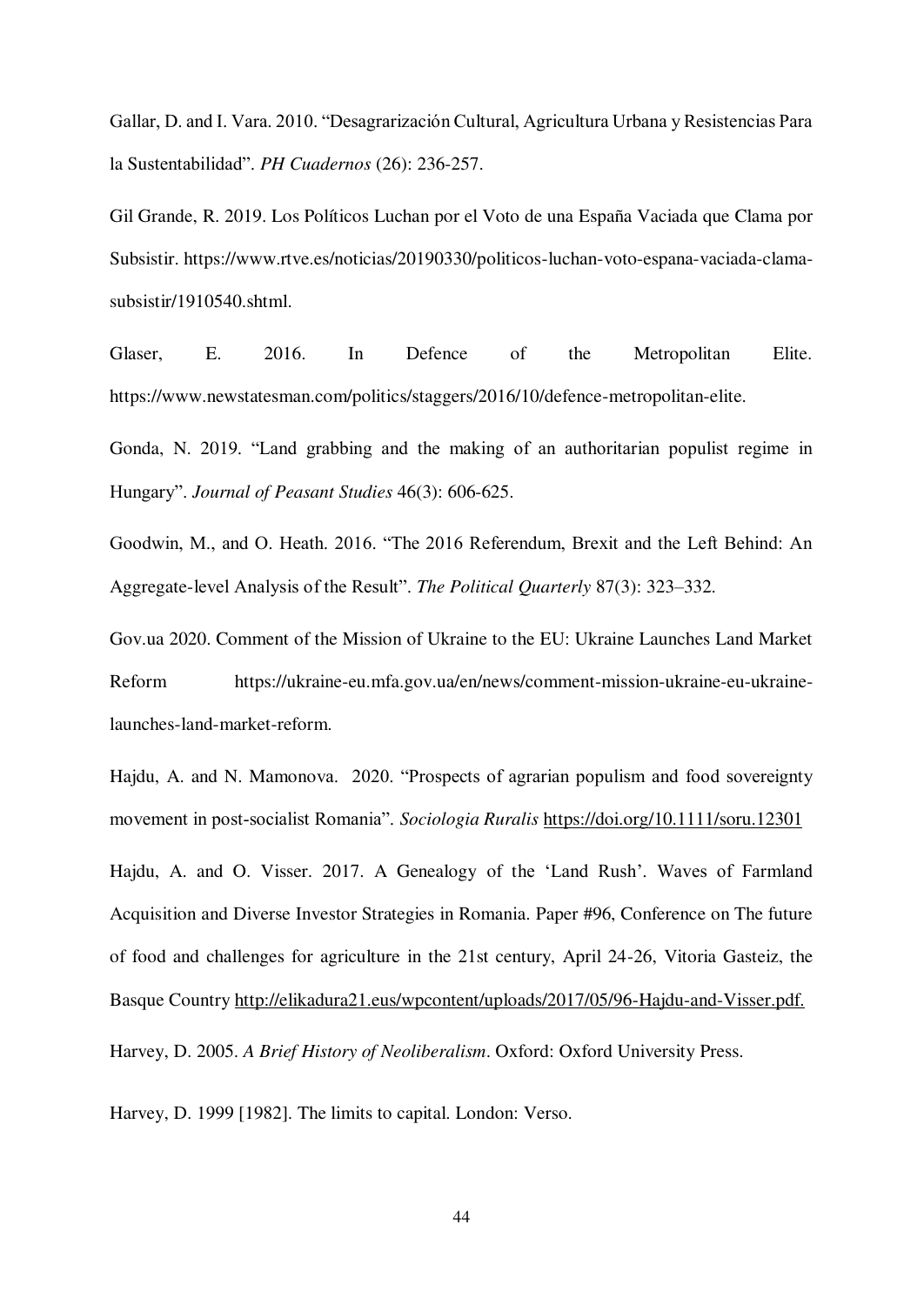Hellwig, M. 2017. Völkischer Rechtsextremismus im Ländlichen Raum https://www.schwalbach-saar.de/images/generation\_integration/newsletter-14-hellwig.pdf.

Hospers, G. J. and J. Syssner. 2018. *Dealing with Urban and Rural Shrinkage: Formal and Informal Strategies*. Zurich: LIT Verlag.

Jenkins, S. 2020. The Coronavirus Crisis Has Exposed the Truth About the EU: It's Not a Real Union https://www.theguardian.com/commentisfree/2020/apr/10/coronavirus-crisis-truth-euunion-financial-rescue.

Jones, S. 2019. 'Empty Spain': Country Grapples with Towns Fading from the Map. https://www.theguardian.com/world/2019/apr/22/empty-spain-government-urged-to-act-astowns-fade-from-map.

Kaiser, R. and H. Prange-Gstöhl. 2019. *The European Union Budget in Times of Crises (Transnational Perspectives on Transformations in State and Society).* Baden-Baden: Nomos Verlagsgesellschaft.

Katz, R. S. and P. Mair. 2009. "The Cartel Party Thesis: A Restatement". *Perspectives on Politics* 7(4): 753-766.

Kaufmann, E. 2016. It's NOT the Economy, Stupid: Brexit as a Story of Personal Values. *British Politics and Policy at LSE* https://blogs.lse.ac.uk/politicsandpolicy/personal-valuesbrexit-vote/.

Kay, S. 2016. *Land Grabbing and Land Concentration in Europe.* Amsterdam: Transnational Institute.

Klumbyte, N. 2011. "Europe and its Fragments: Europeanization, Nationalism, and the Geopolitics of Provinciality in Lithuania". *Slavic Review* 70 (4): 844–872.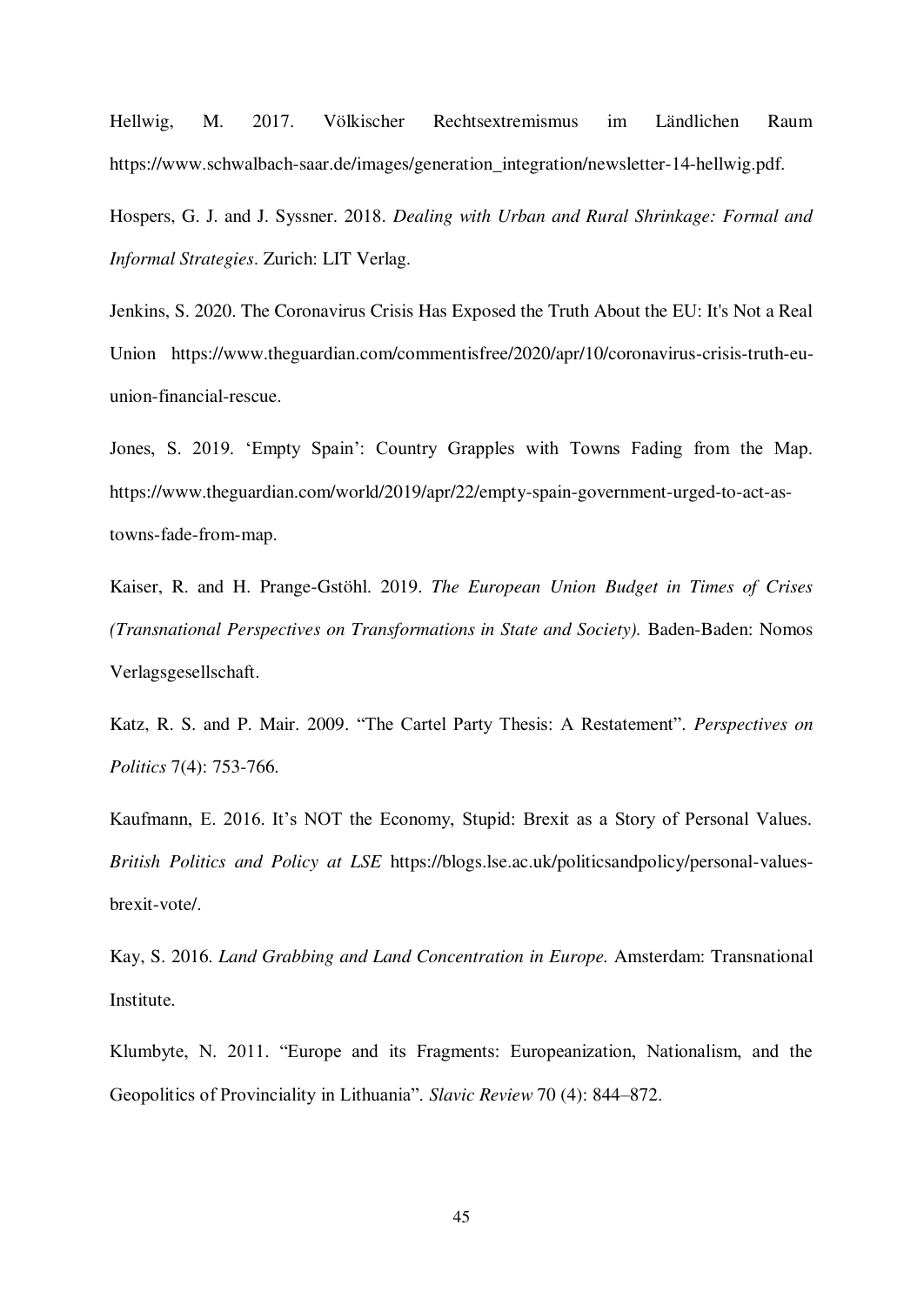Klumbytė, N. 2010. "Post-socialist sensations: Nostalgia, the self, and alterity in Lithuania". *Lietuvos etnologija* 93-116.

Konings, M. 2012. Neoliberalism and the State, in D. Cahill, L. Edwards, and F. Stilwell (eds) *Neoliberalism: Beyond the Free Market*, Cheltenham, UK: Edward Elgar.

Kuzio, T. 2018. Populism in Ukraine and Europe: Similar but Also Different. In ed. K. Segbers. *Populism in Europe: An Overview*. Berlin: Centre for Global Politics.

Ladner, A., N. Keuffer and H. Baldersheim. 2015. Self-Rule Index for Local Authorities[.](https://ec.europa.eu/regional_policy/sources/docgener/studies/pdf/self_rule_index_en.pdf)  European Commission Directorate-General for Regional and Urban Policy [https://ec.europa.eu/regional\\_policy/sources/docgener/studies/pdf/self\\_rule\\_index\\_en.pdf.](https://ec.europa.eu/regional_policy/sources/docgener/studies/pdf/self_rule_index_en.pdf)

Lang, T. 2020. Food and Agriculture, Post-Brexit https://ukandeu.ac.uk/food-and-agriculturepost-brexit/#.

Lang, T. and M. Heasman. 2004. *Food Wars: The Global Battle for Mouths, Minds and Markets*. London: Routledge.

Liebmann, H. 2010. Zivilgesellschaft unter Schrumpfungsbedingungen in Elke Becker, Enrico Gualini, Carolin Runkel, Rupert Graf Strachwitz (Eds.) *Stadtentwicklung, Zivilgesellschaft und Bürgerschaftliches Engagement.* Reihe: Maecenata Schriften.

Li, T. M. 2017. "After Development: Surplus Population and the Politics of Entitlement". *Development and Change* 48: 1247–1261.

Mamonova, N. 2015. "Resistance or adaptation? Ukrainian peasants' responses to large-scale land acquisitions". *Journal of Peasant Studies*, 42(3-4): 607-634.

Mamonova, N. 2018. "Patriotism and food sovereignty: changes in the social imaginary of small‐scale farming in post‐Euromaidan Ukraine". *Sociologia Ruralis*, 58(1): 190-212.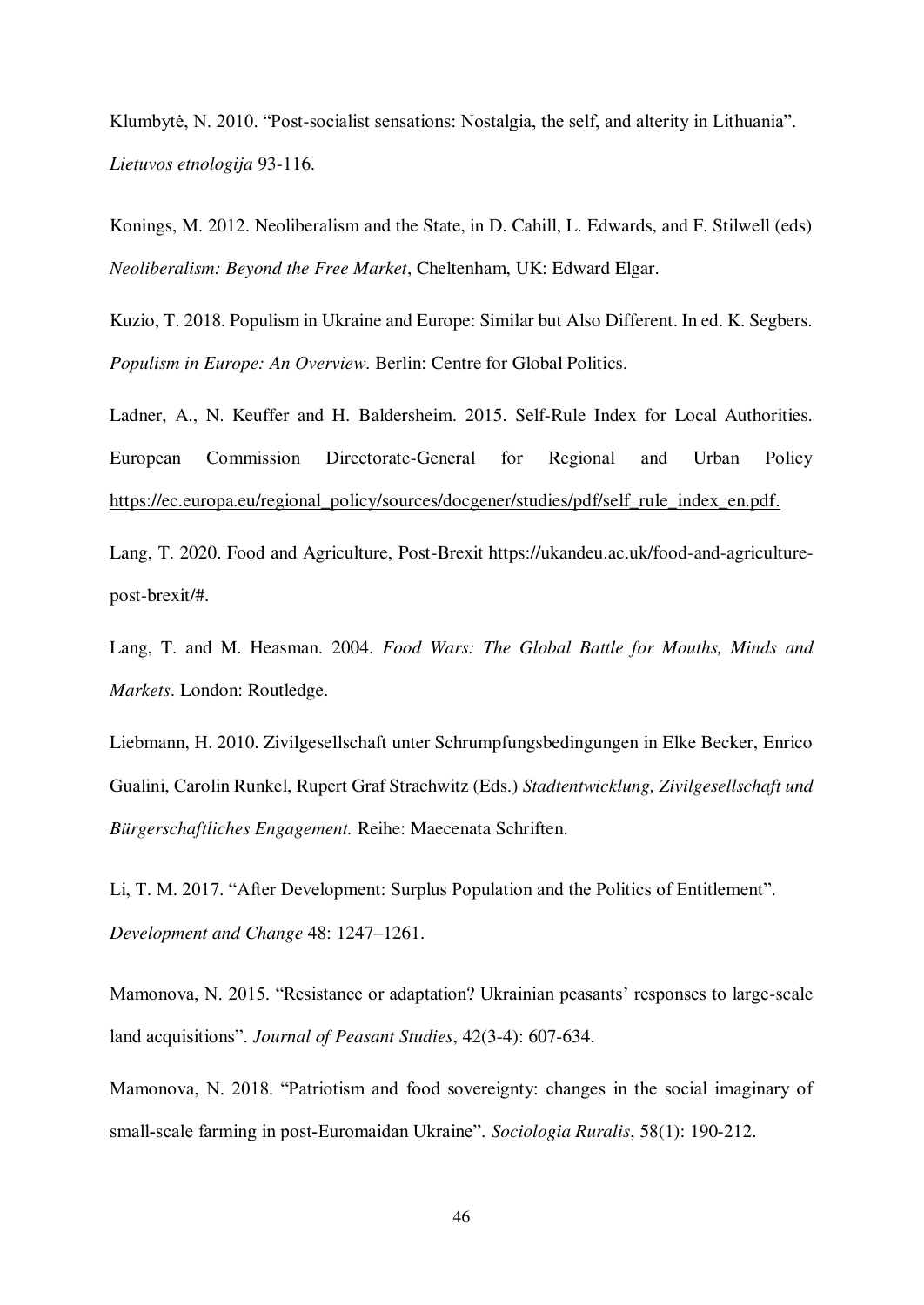Mamonova, N. 2019. "Understanding the silent majority in authoritarian populism: what can we learn from popular support for Putin in rural Russia?". *Journal of Peasant Studies*, 46(3): 561-585.

Mamonova, N. and J. Franquesa. 2020a. "Populism, neoliberalism and agrarian movements in Europe. Understanding rural support for right‐wing politics and looking for progressive solutions". *Sociologia Ruralis*<https://doi.org/10.1111/soru.12291>

Mamonova, N. and J. Franquesa. 2020b. "Right‐wing populism in rural Europe. Introduction to the special issue". *Sociologia Ruralis*<https://doi.org/10.1111/soru.12306>

Marsden, T. 1999. "Rural Futures: The Consumption Countryside and its Regulation". *Sociologia Ruralis* 39 (4): 501–526.

Matless, D. 2016. *Landscape and Englishness*. London: Reaktion Books.

McCarthy, J. (ed). 2019. Special Issue: "Environmental governance in an authoritarian/populist era". Annals of the American Association of Geographers 110(2).

Moore, B. 1966. *Social Origins of Dictatorship and Democracy: Lord and Peasant in the Making of the Modern World*. Boston, MA: Beacon Press.

Mudde, C. and C.R. Kaltwasser. 2017. *Populism: A Very Short Introduction.* Oxford: Oxford University Press.

Müller, H. 2017. *Nationaltheater: Wie Falsche Patrioten Unseren Wohlstand Bedrohen*. Frankfurt: Campus Verlag.

Naples, N. A. 1994. "Contradictions in Agrarian Ideology: Restructuring Gender, Race‐ Ethnicity, and Class". *Rural Sociology 59*(1): 110-135.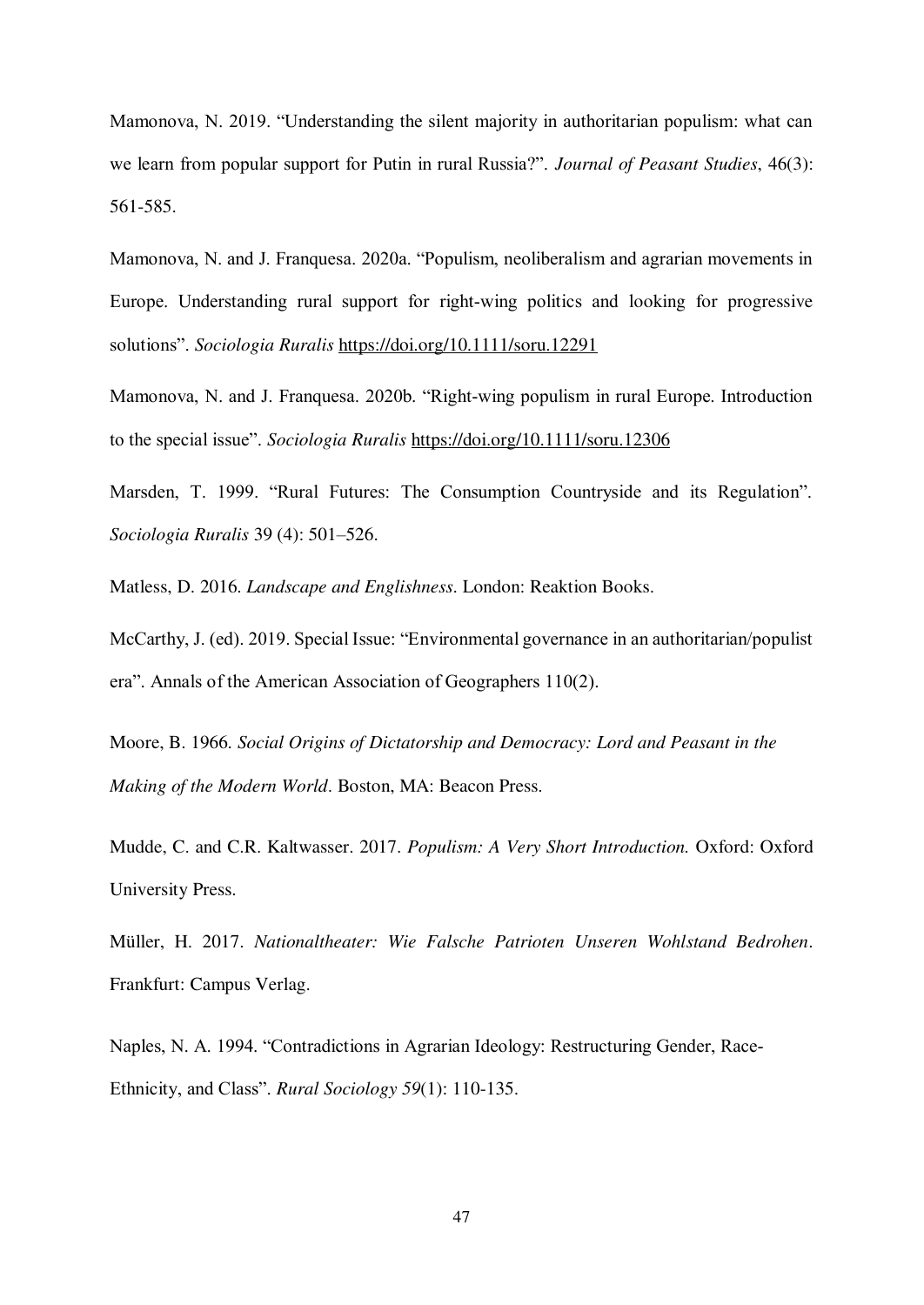Nasr, J. 2019. German Village Elects Neo-Nazi, Sole Candidate, as Council Head https://www.reuters.com/article/us-germany-neonazis/german-village-elects-neo-nazi-solecandidate-as-council-head-idUSKCN1VU1PY.

Norris, P. and R. Inglehart. 2019. *Cultural Backlash: Trump, Brexit, and Authoritarian Populism.* Cambridge: Cambridge University Press.

Oltermann, P. 2017. How a German River Marks Cultural Divide Between East and West. https://www.theguardian.com/world/2017/sep/02/germany-elbe-river-cultural-divide-eastwest-federal-elections.

Pencheva, D. 2020. Coronavirus: Flying in Fruit Pickers from Countries in Lockdown is Dangerous for Everyone https://theconversation.com/coronavirus-flying-in-fruit-pickers-fromcountries-in-lockdown-is-dangerous-for-everyone-136551.

Perrigo, B. 2019. 'Get Brexit Done.' The 3 Words That Helped Boris Johnson Win Britain's 2019 Election. https://time.com/5749478/get-brexit-done-slogan-uk-election/.

Pirozhok, O. and D. Denkov. 2019. Rada Votes on the Land Market: Zelensky Managed to Persuade His Allies. https://www.epravda.com.ua/rus/publications/2019/11/13/653650/.

Pleines, H. 2016. "Oligarchs and Politics in Ukraine". *Journal of Post-Soviet Democratization*. 24(1):105-127.

Razumkov Centre. 2020. Attitudes of citizens towards democratisation of the land market and abolition of the moratorium on farmland sales http://razumkov.org.ua/napriamky/sotsiologichni-doslidzhennia/stavlennia-gromadian-dozaprovadzhennia-rynku-zemli-ta-skasuvannia-moratoriiu-na-kupivliuprodazh-zemlisilskogospodarskogo-pryznachennia-liutyi-2020r.

Recaño, J. 2017. "La Sostenibilidad Demográca de la España Vacía". *Perspectives Demograques* 7:1-4.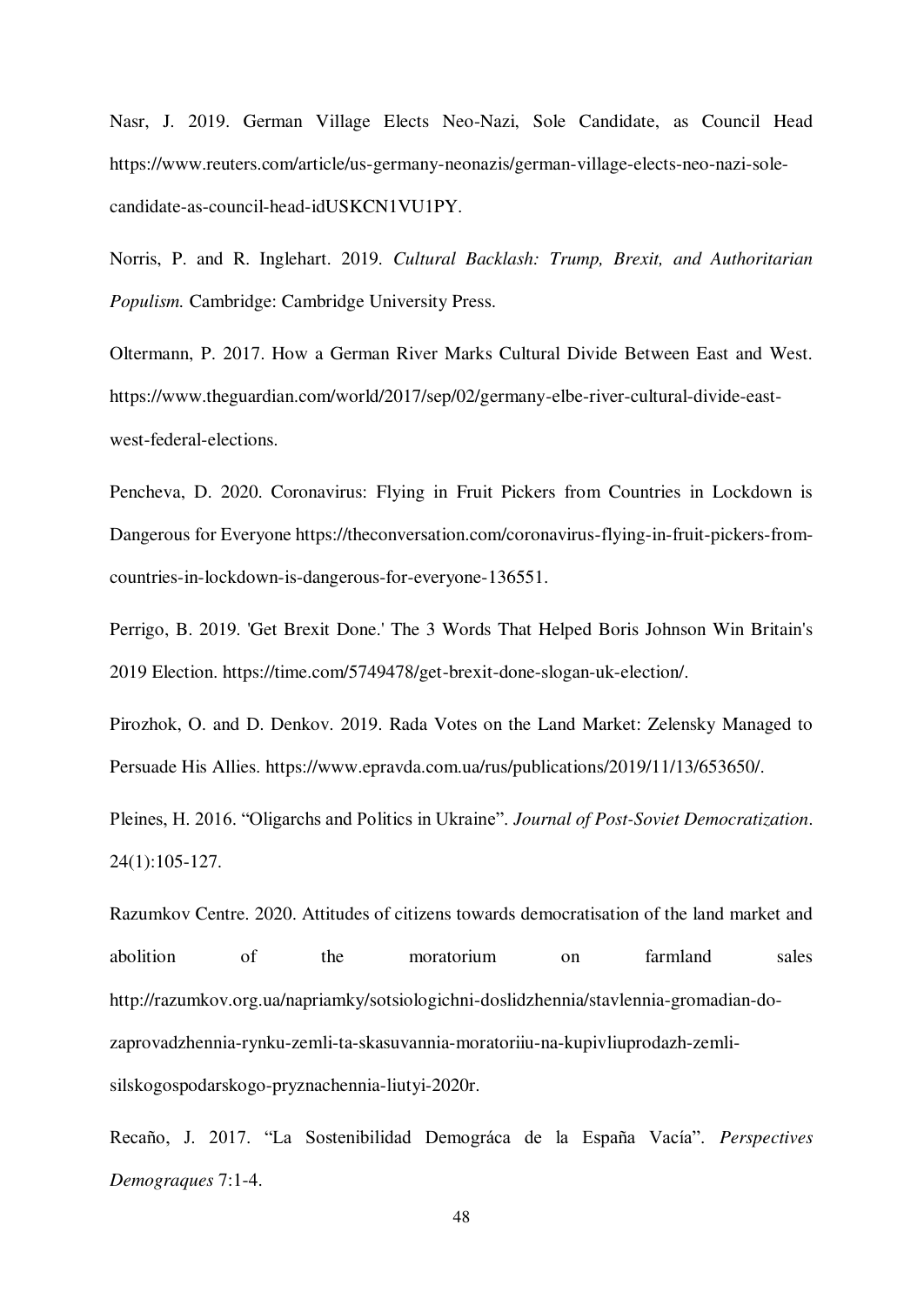Reche, E. 2019. El Bastión Murciano de Vox: Empresarios del Campo, 'Kikos' y Miedo al Migrante. https://www.eldiario.es/murcia/politica/murciano-Vox-empresarios-Kikosmigrante\_0\_894161064.html.

Reed, M. 2016. "'This Loopy Idea' an Analysis of UKIP's Social Media Discourse in Relation to Rurality and Climate Change". *Space and Polity* 20(2): 226-241.

Rogaly, B. 2008. "Intensification of workplace regimes in British horticulture: the role of migrant workers". *Population, Space and Place* 14(6): 497–510.

Röpke, A. and A. Speit. 2019. *Völkische Landnahme: Alte Sippen, Junge Siedler, Rechte Ökos.*  Berlin: Links Christoph Verlag.

Ryabchuk, A. 2014. "Right Revolution? Hopes and Perils of the Euromaidan Protest in Ukraine". *Journal of Contemporary Central and Eastern Europe* 22(1):127–134.

Salmela, M. and C. von Scheve. 2017. "Emotional Roots of Right-Wing Political Populism". *Social Science Information* 56(4): 567-595.

Sánchez Dragó, F. 2019. *Santiago Abascal. España vertebrada*. Barcelona: Planeta.

Scoones, I., M. Edelman, S.M. Jr Borras, R. Hall, W. Wolford and B. White. 2018. Emancipatory Rural Politics: Confronting Authoritarian Populism. *Journal of Peasant Studies* 45(1): 1–20.

Shucksmith, M. and D.L. Brown. 2016. Framing Rural Studies in the Global North. In *Routledge international handbook of rural studies* (p.31-56). London: Routledge.

Shulman, S. 1999. "The Cultural Foundations of Ukrainian National Identity". *Ethnic and Racial Studies* 22(6): 1011-1036.

Škobla, D. and R. Filčák. 2020. "Mundane Populism: Politics, Practices and Discourses of Roma Oppression in Rural Slovakia". *Sociologia Ruralis* [https://doi.org/10.1111/soru.12286.](https://doi.org/10.1111/soru.12286)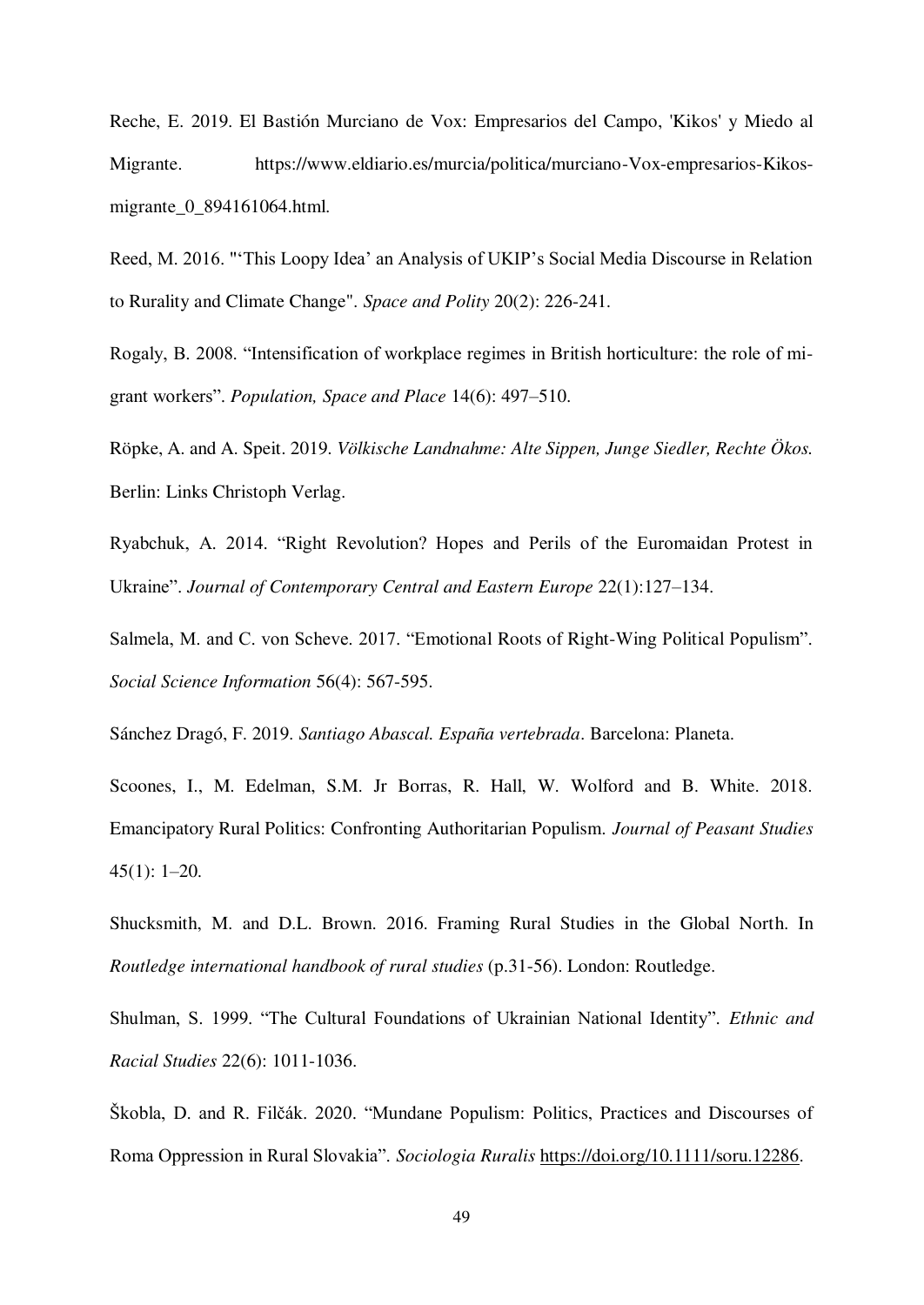Smith, N. 1990. *Uneven development*. Cambridge, MA: Blackwell.

Smith, G. "Selective hegemony and beyond-populations with "no productive function": a framework for enquiry." *Identities* 18 (1): 2-38.

Swain, N. 2013. "Agriculture 'East of the Elbe' and the Common Agricultural Policy". *Sociologia Ruralis* 53(3): 369-389.

Tietz, A. 2017. Überregional Aktive Kapitaleigentümer in Ostdeutschen Agrarunternehmen: Entwicklungen bis 2017. Bundesallee: Johann Heinrich von Thünen-Institut.

Tisdall, S. 2020. Power, equality, nationalism: how the pandemic will reshape the world. https://www.theguardian.com/world/2020/mar/28/power-equality-nationalism-how-thepandemic-will-reshape-the-world

Tournier-Sol, K. 2015. "Reworking the Eurosceptic and Conservative Traditions into a Populist Narrative: UKIP's Winning Formula?" *Journal of Common Market Studies* 53(1): 140-156.

Troianovski, A. 2019. A Ukrainian Billionaire Fought Russia. Now He's Ready to Embrace It. https://www.nytimes.com/2019/11/13/world/europe/ukraine-ihor-kolomoisky-russia.html.

URDN (Ukrainian Rural Development Network) 2019. Ukrainians Reject the Forced 'Free Sale' of Their Land. http://urdn.org/wp-content/uploads/2019/12/Open-Letter-from-Ukraine.pdf.

Vampa, D. 2020. Competing Forms of Populism and Territorial Politics: the Cases of Vox and Podemos in Spain. *Journal of Contemporary European Studies* doi: 10.1080/14782804.2020.1727866.

van der Ploeg, J. D., Franco, J. C. and Jr, S. M. Borras. 2015. "Land Concentration and Land Grabbing in Europe: a Preliminary Analysis". *Canadian Journal of Development Studies* 36(2): 147-162.

50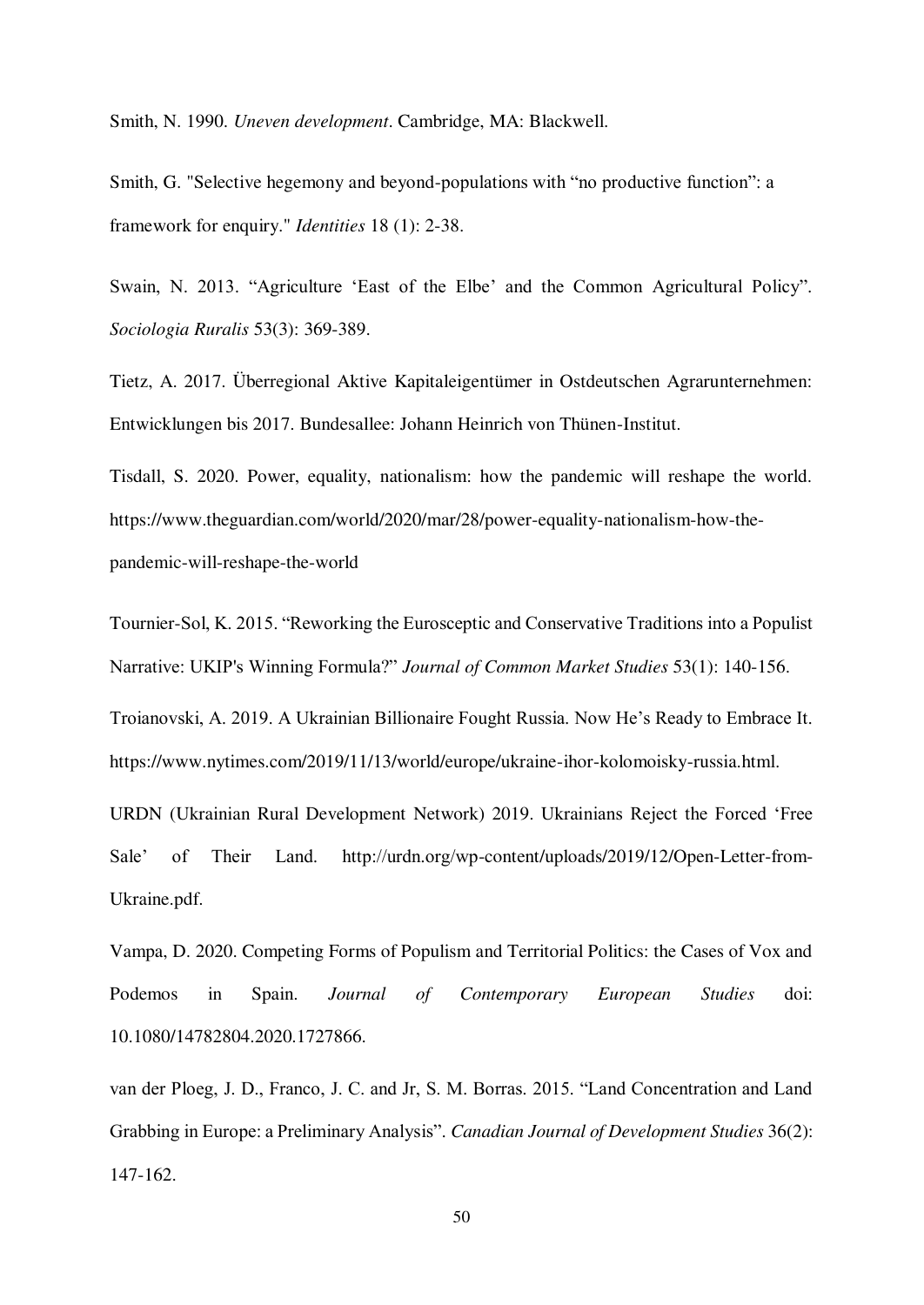van der Ploeg, J.D. 2009. *The New Peasantries: Struggles for Autonomy and Sustainability in an Era of Empire and Globalization*. London: Routledge

van der Ploeg, J.D. 2010. "The Food Crisis, Industrialized Farming and the Imperial Regime". *Journal of Agrarian Change* 10(1): 98-106.

van der Ploeg, J.D. 2020a. "Farmers' Upheaval, Climate Crisis and Populism". *Journal of Peasant Studies* 47(3): 589-605.

van der Ploeg. J. D. 2020b. "From biomedical to politico-economic crisis: the food system in times of Covid-19". *Journal of Peasant Studies* <https://doi.org/10.1080/03066150.2020.1794843>

Virdee, S. and B. McGeever. 2018. "Racism, Crisis, Brexit". *Ethnic and Racial Studies* 41(10): 1802-1819.

Visser, O., and M. Spoor. 2011. "Land Grabbing in Post-Soviet Eurasia: The World's Largest Agricultural Land Reserves at Stake". *Journal of Peasant Studies* 38(2): 299-323.

Vorländer, H., Herold, M. and S. Schäller. 2018. *PEGIDA and new right-wing populism in Germany*. Basingstoke: Palgrave Macmillan.

Walker, K.L.M. 2008. "From Covert to Overt: Everyday Peasant Politics in China and the Implications for Transnational Agrarian Movements". *Journal of Agrarian Change* 8 (2-3): 462-488.

Walker, R. A. 1978. "Two sources of uneven development under advanced capitalism: spatial differentiation and capital mobility". *Review of Radical Political Economics* 10(3): 28-38.

Ward, N. 2002. Representing Rurality? New Labour and the Electoral Geography of Rural Britain. *Area* 34(2): 171-181.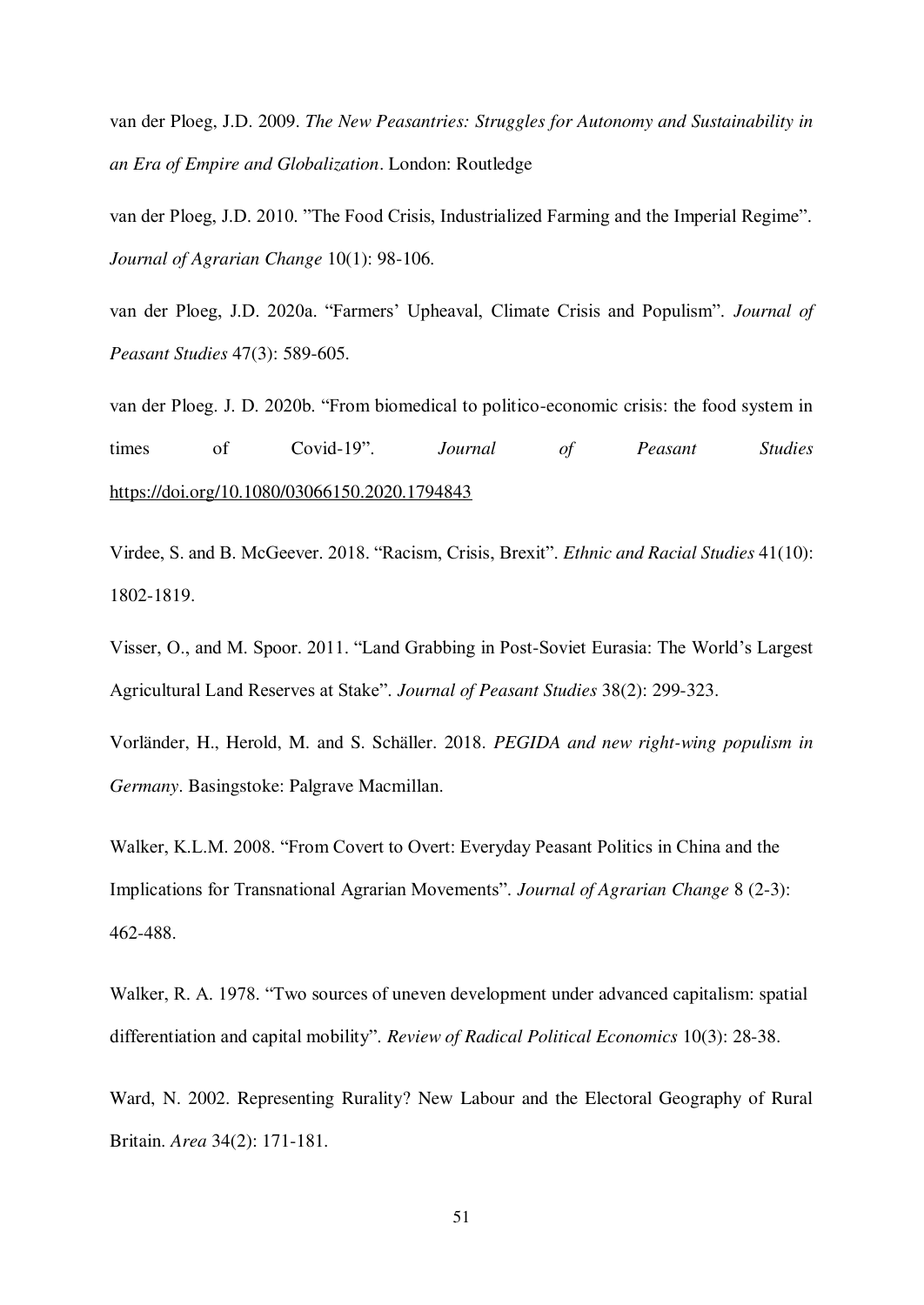Wellings, B. and H. Baxendale. 2015. "Euroscepticism and the Anglosphere: Traditions and Dilemmas in Contemporary English Nationalism". *Journal of Common Market Studies* 53(1): 123-139.

Williams, R. 1973. *The country and the city*. London: Chatto & Windus.

White, M., and A. Perkins. 2002. 'Nasty party' warning to Tories. [https://www.theguardian.com/politics/2002/oct/08/uk.conservatives2002.](https://www.theguardian.com/politics/2002/oct/08/uk.conservatives2002)

Williamson, J. 1965. "Regional Inequality and the Process of National Development: A Description of Patterns". *Economic Development and Cultural Change* 13:3–45.

Wolczuk, K. 2001. *The Moulding of Ukraine: The Constitutional Politics of State Formation*. Budapest: Central European University Press.

Wolf, E. 1969. *Peasant wars of the twentieth century*. New York, Harper and Row.

Woods, M. 2005. *Contesting Rurality: Politics in the British Countryside*. Aldershot: Ashgate.

Woods, M. 2010. "Performing Rurality and Practising Rural Geography". *Progress in Human Geography* 34(6): 835-846.

Woods, M. 2015. Explaining Rural Protest: A Comparative Analysis. p.27–41 in D. Strijker, G. Voerman and I.J. Terluin (eds.) *Rural Protest Groups and Populist Political Parties* Wageningen: Wageningen Academic Publishers.

Woods, M. and J. McDonagh. 2011. "Rural Europe and the World: Globalization and Rural Development". *European Countryside* 3(3): 153-163.

Yaremko, V., I. Lukomska and D. Nizalov. 2017. What Political Parties Say About the Land Reform and What the Voters Hear. https://voxukraine.org/en/what-political-parties-say-aboutthe-land-reform-and-what-the-voters-hear/.